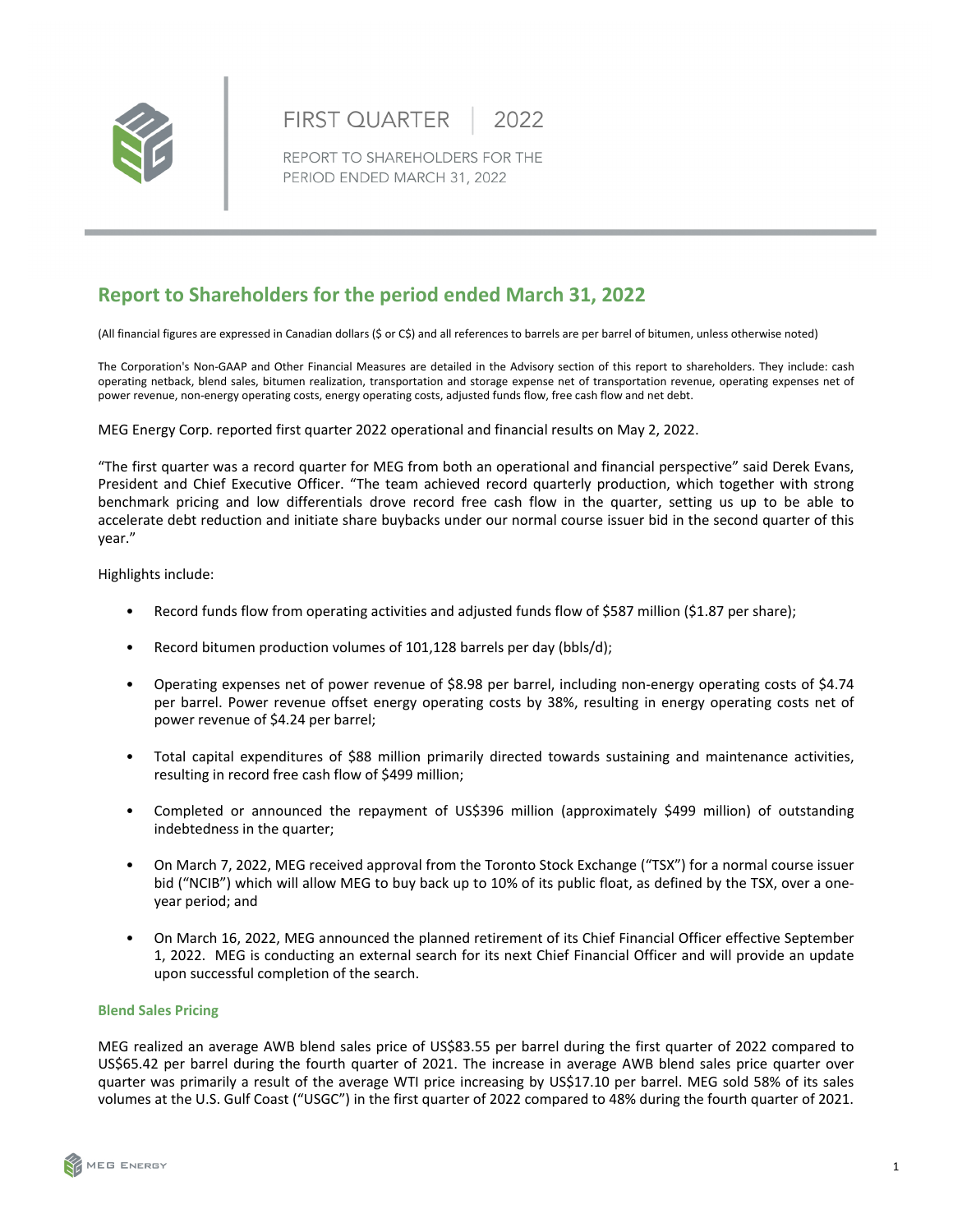The increase quarter over quarter is primarily the result of apportionment on the Enbridge mainline being 10% in the first quarter of 2022 compared to 21% in the fourth quarter of 2021.

Transportation and storage expense net of transportation revenue averaged US\$7.01 per barrel of AWB blend sales in the first quarter of 2022 compared to US\$6.33 per barrel of AWB blend sales in the fourth quarter of 2021. The increase was primarily a result of more barrels being sold in the USGC in the quarter compared to the fourth quarter of 2021.

#### **Operational Performance**

Bitumen production averaged 101,128 bbls/d at a steam-oil ratio ("SOR") of 2.43 in the first quarter of 2022, compared to 100,698 bbls/d at a SOR of 2.42 in the fourth quarter of 2021. Increased steam utilization and ongoing optimization and recompletion work all contributed to strong field-wide production performance in the first quarter of 2022 as well as the fourth quarter of 2021. Also contributing to this strong performance was the Corporation's commitment in the last half of 2021 to increase spending on incremental well capital aimed at fully utilizing the 100,000 barrels per day processing capacity of the Christina Lake plant.

Non-energy operating costs averaged \$4.74 per barrel of bitumen sales in the first quarter of 2022 compared to \$4.56 per barrel in the fourth quarter of 2021. Energy operating costs, net of power revenue, averaged \$4.24 per barrel in the first quarter of 2022 compared to \$3.64 per barrel in the fourth quarter of 2021. This increase quarter over quarter resulted primarily from stronger natural gas prices. Power revenue offset energy operating costs by 38% during the first quarter of 2022 compared to 41% in the fourth quarter of 2021.

General & administrative expense ("G&A") was relatively consistent quarter over quarter with \$14 million, or \$1.61 per barrel of production, in the first quarter of 2022 compared to \$15 million, or \$1.58 per barrel of production, in the fourth quarter of 2021.

#### **Funds Flow from Operating Activities, Adjusted Funds Flow and Net Earnings (Loss)**

The Corporation's cash operating netback averaged \$70.21 per barrel in the first quarter of 2022 compared to \$37.87 per barrel in the fourth quarter of 2021. This increase in cash operating netback was primarily driven by the increase in average bitumen realization due to the higher WTI price in the first quarter of 2022. Cash operating netback during the fourth quarter of 2021 was impacted by realized commodity price risk management losses. The increased cash operating netback was the main driver for the increase in both the Corporation's funds flow from operating activities and adjusted funds flow from \$266 million in the fourth quarter of 2021 to \$587 million in the first quarter of 2022.

The Corporation recognized net earnings of \$362 million in the first quarter of 2022 compared to \$177 million in the fourth quarter of 2021. This increase in net earnings was primarily due to stronger global crude oil prices.

#### **Capital Expenditures**

Capital expenditures in the first quarter of 2022 totaled \$88 million compared to \$106 million in the fourth quarter of 2021. Capital invested in the quarter was primarily directed towards sustaining and maintenance activities and included incremental capital to allow the Corporation to fully utilize the Christina Lake central plant facility's oil processing capacity of approximately 100,000 bbls/d, prior to any impact from scheduled maintenance activity or outages.

#### **Debt Repayment**

On January 18, 2022, MEG completed the redemption of US\$225 million (approximately \$285 million) of MEG's outstanding 6.50% senior secured second lien notes due January 2025 at a redemption price of 101.625% plus accrued and unpaid interest to, but not including the redemption date.

On March 3, 2022, the Corporation issued a notice to redeem the remaining US\$171 million (approximately \$214 million) of MEG's outstanding 6.50% senior secured second lien notes due January 2025 at a redemption price of 101.625%, plus accrued and unpaid interest to, but not including the redemption date. The redemption was completed on April 4, 2022. Inclusive of the redemption, MEG has now redeemed, in full, the original US\$750 million aggregate principal amount of the senior secured second lien notes.

Post this redemption, the Corporation will have repaid approximately US\$2 billion of outstanding indebtedness since 2018 and remains committed to continued debt reduction as a key component of its capital allocation strategy in 2022.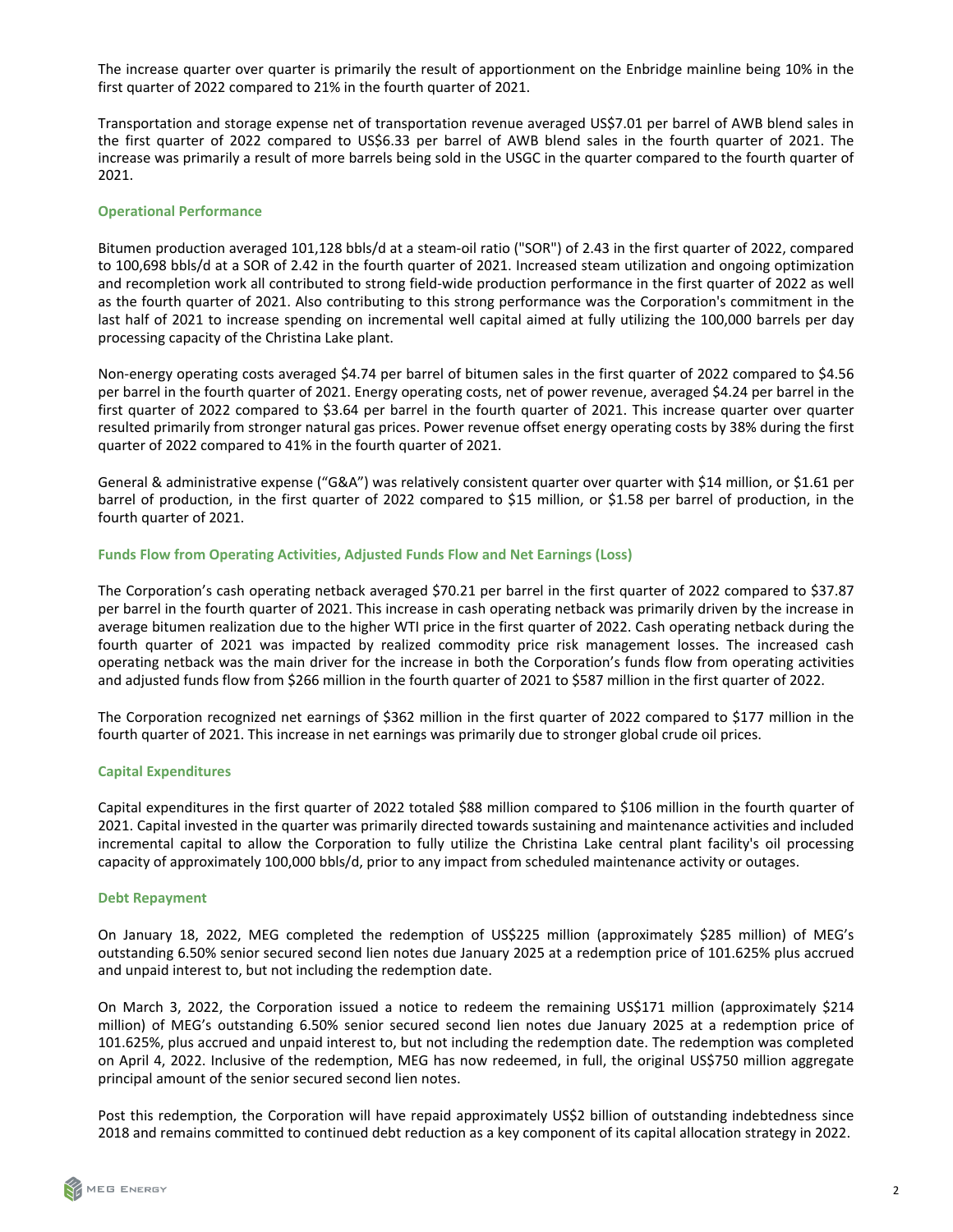#### **Capital Allocation Strategy Update**

On March 7, 2022, MEG received approval from the TSX for a NCIB which will allow MEG to purchase for cancellation, from time to time, as the Corporation considers advisable, up to a maximum of 27,242,211 common shares of MEG. The NCIB became effective March 10, 2022 and will terminate on March 9, 2023 or such earlier time as the NCIB is completed or terminated at the option of MEG. MEG's net debt balance at the end of the first quarter of 2022 was approximately US\$1.72 billion. Once the Corporation's net debt balance reaches US\$1.7 billion MEG will allocate approximately 25% of free cash flow generated to share buybacks with the remaining free cash flow applied to ongoing debt reduction until the Corporation's net debt balance reaches US\$1.2 billion. In the current commodity price environment MEG expects to reach its US\$1.2 billion net debt target in the third quarter of 2022.

Once the US\$1.2 billion net debt target is reached the Corporation intends to increase the percentage of free cash flow allocated to share buybacks to approximately 50% with the remainder applied to further debt reduction until the Corporation reaches its net debt floor of US\$600 million at which time 100% of free cash flow will be returned to shareholders. At current production levels, this net debt floor implies a net debt to EBITDA multiple of approximately 1.0 times at a long-term US\$50 per barrel WTI price. In the current commodity price environment MEG expects to reach its net debt floor in the second half of 2023.

#### **Sustainability**

On April 7, 2022 the Canadian federal government announced an investment tax credit for carbon capture, utilization and storage projects for industries across Canada. MEG believes this announcement is a positive step in the Oilsands Pathways to Net Zero ("Pathways") Alliance's efforts to work collaboratively with governments to help Canada achieve its climate goals and ensure our country can be the world's preferred supplier of responsibly-produced oil. The Pathways Alliance anticipates that this tax credit, together with support from the Alberta government, will help advance the Pathways Alliance unprecedented plan to achieve meaningful emissions reductions by 2030 and ultimately the goal of net zero emissions from oil sands operations by 2050.

#### **ADVISORY**

#### **Forward-Looking Information**

This quarterly report contains forward-looking information and should be read in conjunction with the "Forward-Looking Information" contained within the Advisory section of this quarter's Management's Discussion and Analysis and Press Release.

#### **Non-GAAP and Other Financial Measures**

Certain financial measures in this report to shareholders are non-GAAP financial measures or ratios, supplementary financial measures and capital management measures. These measures are not defined by IFRS and, therefore, may not be comparable to similar measures provided by other companies. These non-GAAP and other financial measures should not be considered in isolation or as an alternative for measures of performance prepared in accordance with IFRS. Please refer to section 14 "Non-GAAP and Other Financial Measures" of the Corporation's first quarter of 2022 Management's Discussion and Analysis for detailed descriptions of these measures.

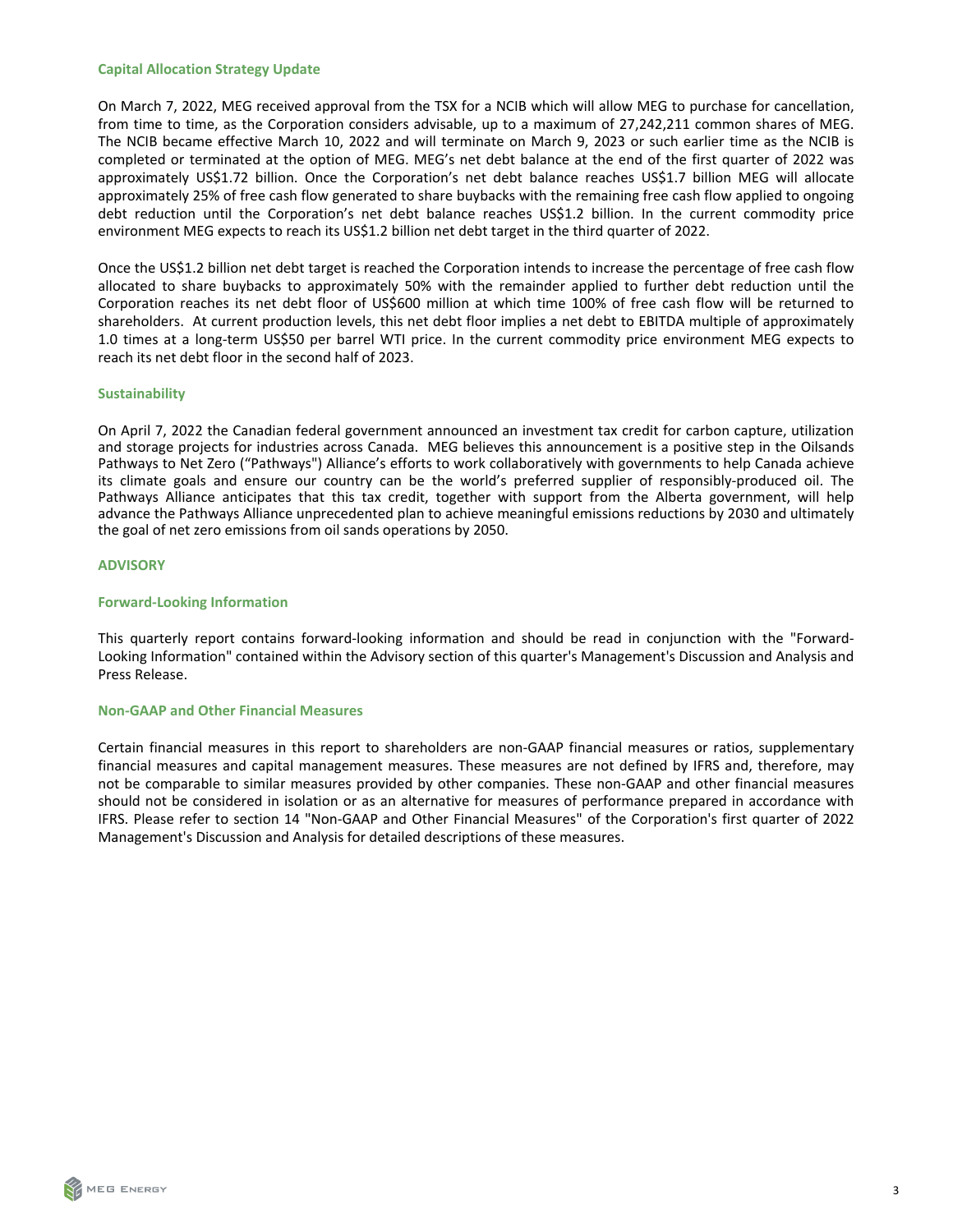

This Management's Discussion and Analysis ("MD&A") of the financial condition and performance of MEG Energy Corp. *("MEG" or the "Corporation") for the three months ended March 31, 2022 was approved by the Corporation's Audit*  Committee on May 2, 2022. This MD&A should be read in conjunction with the Corporation's unaudited interim consolidated financial statements and notes thereto for the three months ended March 31, 2022, the audited annual consolidated financial statements and notes thereto for the year ended December 31, 2021, the 2021 annual MD&A and the Corporation's most recently filed Annual Information Form ("AIF"). This MD&A and the unaudited interim *consolidated financial statements and comparative information have been prepared in accordance with International* Financial Reporting Standards ("IFRS") as issued by the International Accounting Standards Board ("IASB") and are presented in millions of Canadian dollars, except where otherwise indicated.

Unless otherwise indicated, all per barrel figures are based on bitumen sales volumes.

**MANAGEMENT'S DISCUSSION AND** 

*Certain financial measures in this MD&A are non-GAAP financial measures or ratios, supplementary financial measures* and capital management measures. These measures are not defined by IFRS and, therefore, may not be comparable to similar measures provided by other companies. These non-GAAP and other financial measures should not be considered *in* isolation or as an alternative for measures of performance prepared in accordance with IFRS. Please refer to section 14 "Non-GAAP and Other Financial Measures" of this MD&A for further descriptions of the measures noted below.

- *1. Non-GAAP financial measures and ratios:*
	- *• Cash operating netback*
	- *• Blend sales*
	- *• Bitumen realization*
	- *• Transportation and storage expense net of transportation revenue*
	- *• Operating expenses net of power revenue*
	- Per barrel figures associated with non-GAAP financial measures
- *2. Supplementary financial measures and ratios:*
	- *• Non-energy operating costs*
	- *• Energy operating costs*
	- Per barrel figures associated with supplementary financial measures
- *3. Capital management measures:*
	- *• Adjusted funds flow*
	- *• Free cash flow*
	- *• Net debt*



4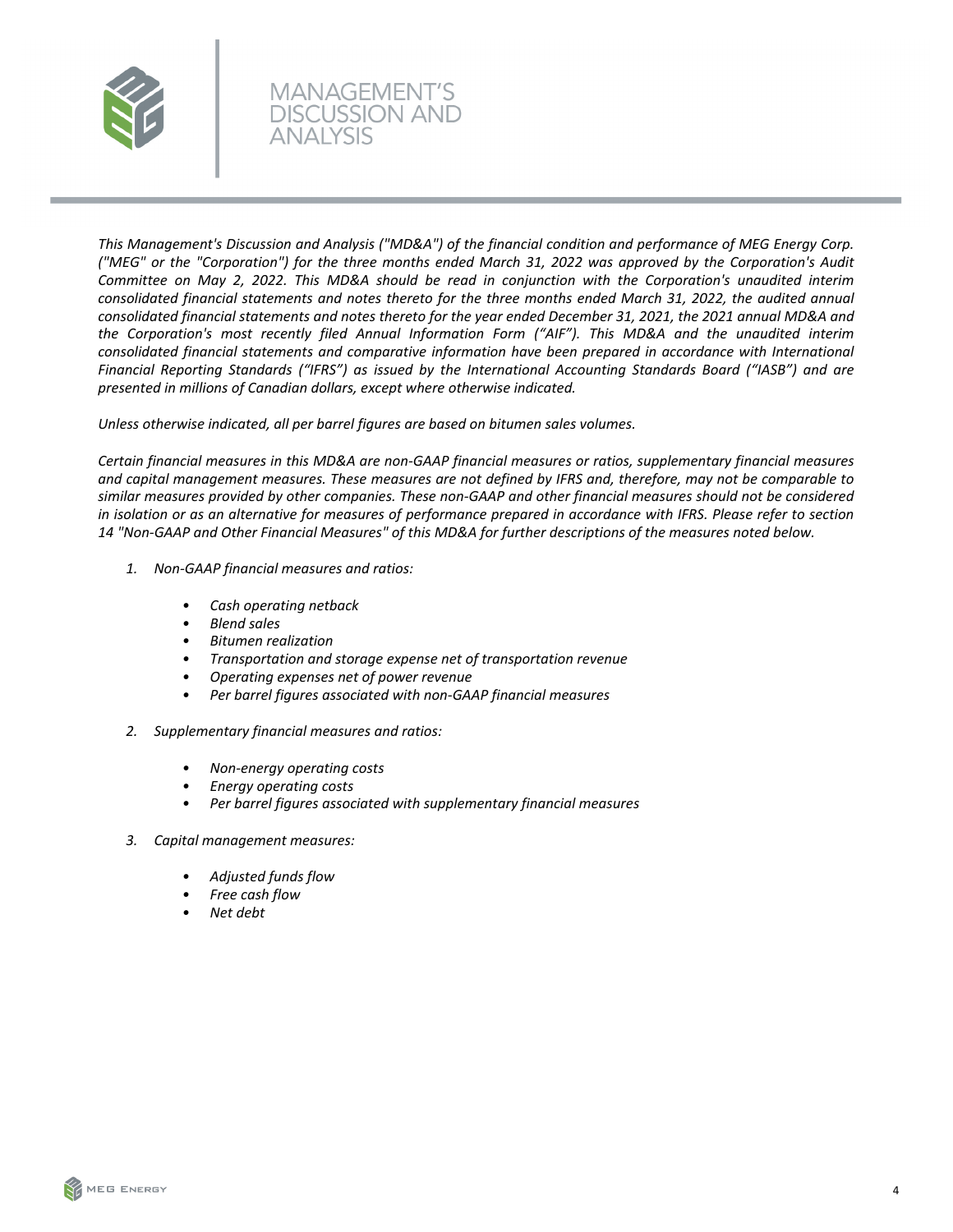**MD&A - Table of Contents** 

| 1.  | <b>BUSINESS DESCRIPTION</b>                 | 6               |
|-----|---------------------------------------------|-----------------|
| 2.  |                                             | 6               |
| 3.  | <b>SUSTAINABILITY</b>                       | 8               |
| 4.  | NET EARNINGS (LOSS)                         | 8               |
| 5.  | <b>REVENUES</b>                             | 8               |
| 6.  | <b>RESULTS OF OPERATIONS</b>                | $\overline{9}$  |
| 7.  | <b>OUTLOOK</b>                              | <u>15</u>       |
| 8.  | <b>BUSINESS ENVIRONMENT.</b>                | 16              |
| 9.  | OTHER OPERATING RESULTS                     | 17              |
| 10. | LIQUIDITY AND CAPITAL RESOURCES             | 21              |
| 11. | <b>RISK MANAGEMENT.</b>                     | 23              |
| 12. | <b>SHARES OUTSTANDING.</b>                  | 24              |
| 13. |                                             | $\overline{24}$ |
| 14. | NON-GAAP AND OTHER FINANCIAL MEASURES.      | 25              |
| 15. | CRITICAL ACCOUNTING POLICIES AND ESTIMATES. | 28              |
| 16. | <b>RISK FACTORS.</b>                        | 29              |
| 17. | DISCLOSURE CONTROLS AND PROCEDURES.         | 29              |
| 18. | INTERNAL CONTROLS OVER FINANCIAL REPORTING  | 29              |
| 19. | ABBREVIATIONS.                              | 30              |
| 20. | <b>ADVISORY</b>                             | 30              |
| 21. | ADDITIONAL INFORMATION.                     | 32              |
| 22. | <b>QUARTERLY SUMMARIES</b>                  | 33              |
| 23. | <b>ANNUAL SUMMARIES</b>                     | 35              |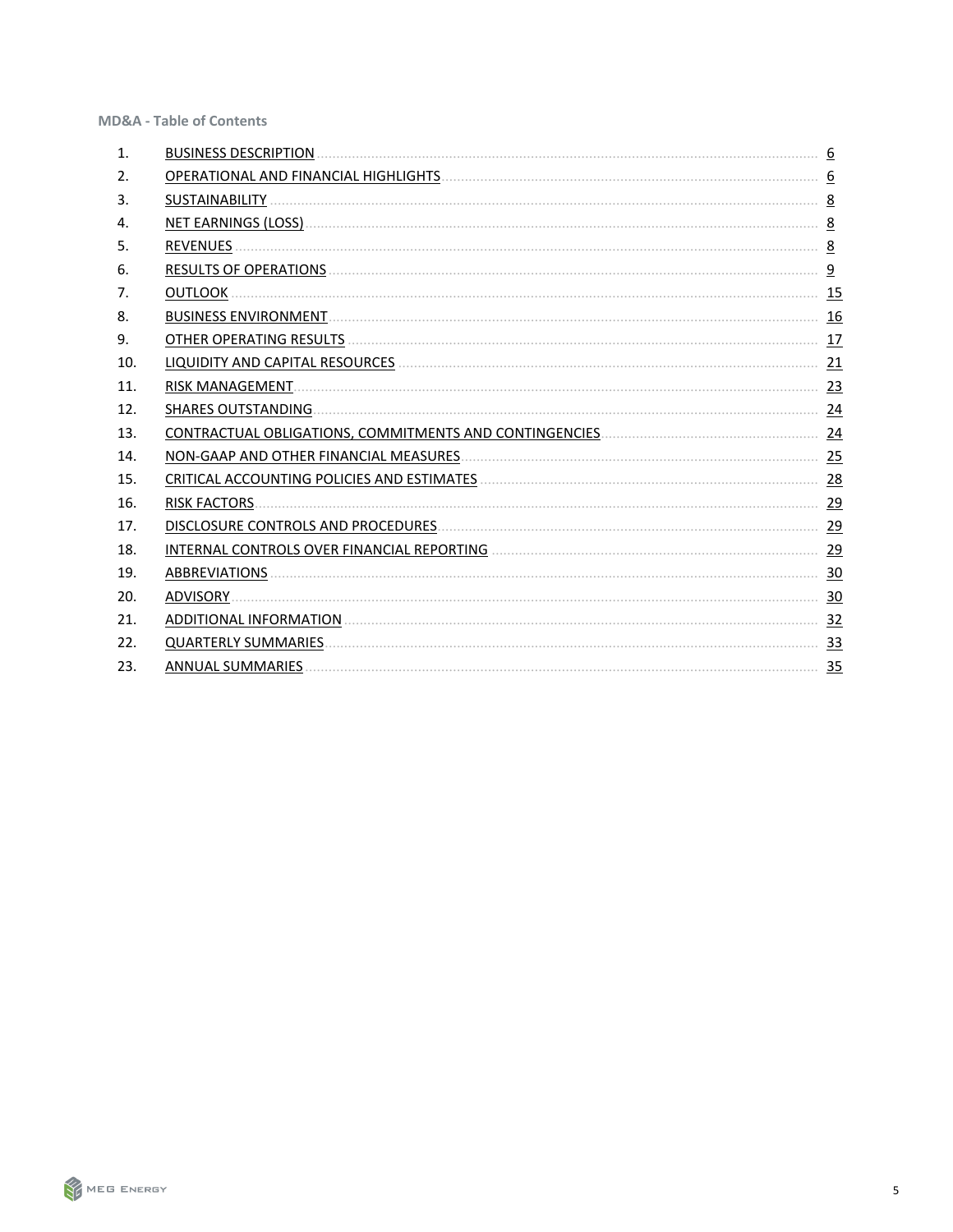#### <span id="page-5-0"></span>**1. BUSINESS DESCRIPTION**

MEG is an energy company focused on sustainable *in situ* thermal oil production in the southern Athabasca oil region of Alberta, Canada. MEG is actively developing innovative enhanced oil recovery projects that utilize steamassisted gravity drainage ("SAGD") extraction methods to improve the responsible economic recovery of oil as well as lower carbon emissions. MEG transports and sells thermal oil (known as Access Western Blend or "AWB") to customers throughout North America and internationally.

MEG owns a 100% working interest in approximately 410 square miles of mineral leases. GLJ Ltd. ("GLJ"), an independent qualified reserves and resources evaluator, estimated that the leases it had evaluated, as at December 31, 2021, contained approximately 2.0 billion barrels of gross proved plus probable ("2P") bitumen reserves at the Christina Lake Project. For information regarding MEG's estimated reserves contained in the report prepared by GLJ, please refer to the Corporation's most recently filed AIF, which is available on the Corporation's website at www.megenergy.com and is also available on the SEDAR website at www.sedar.com.

#### **2. OPERATIONAL AND FINANCIAL HIGHLIGHTS**

Global crude oil prices strengthened in the first quarter of 2022 as a result of improved demand and declining inventories. With the February 2022 Russian invasion of Ukraine, the imposition of sanctions against Russia caused significant upward pressure on global crude oil prices driven by concerns over potential for major disruptions to global crude oil supply. As a result of this increased pricing and strong production performance, the Corporation generated both funds flow from operating activities and adjusted funds flow of \$587 million in the first quarter of 2022 compared to \$121 million and \$127 million, respectively, in the first quarter of 2021. The Corporation's realized blend sales price averaged \$105.79 per barrel in the first quarter of 2022 compared to \$61.28 per barrel in the first quarter of 2021 resulting primarily from a US\$36.45 per barrel increase in the WTI benchmark price.

Production volumes averaged a record 101,128 barrels per day in the first quarter of 2022 compared to 90,842 barrels per day during the first quarter of 2021 and 100,698 barrels per day in the fourth quarter of 2021. Increased steam utilization and ongoing optimization and recompletion work all contributed to strong field-wide production performance to date in 2022. Also contributing to the increase was the Corporation's commitment in the last half of 2021 to increase spending on incremental well capital aimed at fully utilizing the 100,000 barrels per day processing capacity of the Christina Lake plant.

Capital expenditures were \$88 million in the first quarter of 2022 compared to \$70 million during the first quarter of 2021. The majority of the \$88 million invested in the quarter was directed towards sustaining and maintenance activities. The Corporation continues to maintain annual 2022 capital expenditures guidance of \$375 million.

Free cash flow in the first quarter of 2022 hit a quarterly record of \$499 million. This compares to \$57 million in the first quarter of 2021.

The Corporation recognized net earnings of \$362 million in the first quarter of 2022 compared to a net loss of \$17 million in the first quarter of 2021. Increased earnings were mainly due to stronger global crude oil prices. The net loss recognized in the first quarter of 2021 was impacted by losses on commodity risk management. The Corporation has not entered into any WTI or WTI:WCS differential commodity risk management contracts for 2022.

On January 18, 2022 debt totaling US\$225 million was redeemed and the announced redemption of the remaining balance of the Corporation's 6.50% senior secured second lien notes of US\$171 million occurred subsequent to the first quarter on April 4, 2022. Post these redemptions, the Corporation will have repaid approximately US\$2 billion of outstanding indebtedness since 2018 and remains committed to continued debt reduction as a key component of its capital allocation strategy in 2022.

As at March 31, 2022 cash and cash equivalents were \$290 million. The Corporation exited the quarter with net debt of approximately \$2.15 billion (approximately US\$1.72 billion) compared to net debt of approximately \$2.40 billion (approximately US\$1.90 billion) at December 31, 2021.

On March 7, 2022, the Corporation received approval from the Toronto Stock Exchange ("TSX") for a normal course issuer bid ("NCIB") which will allow the Corporation to purchase for cancellation, from time to time, as the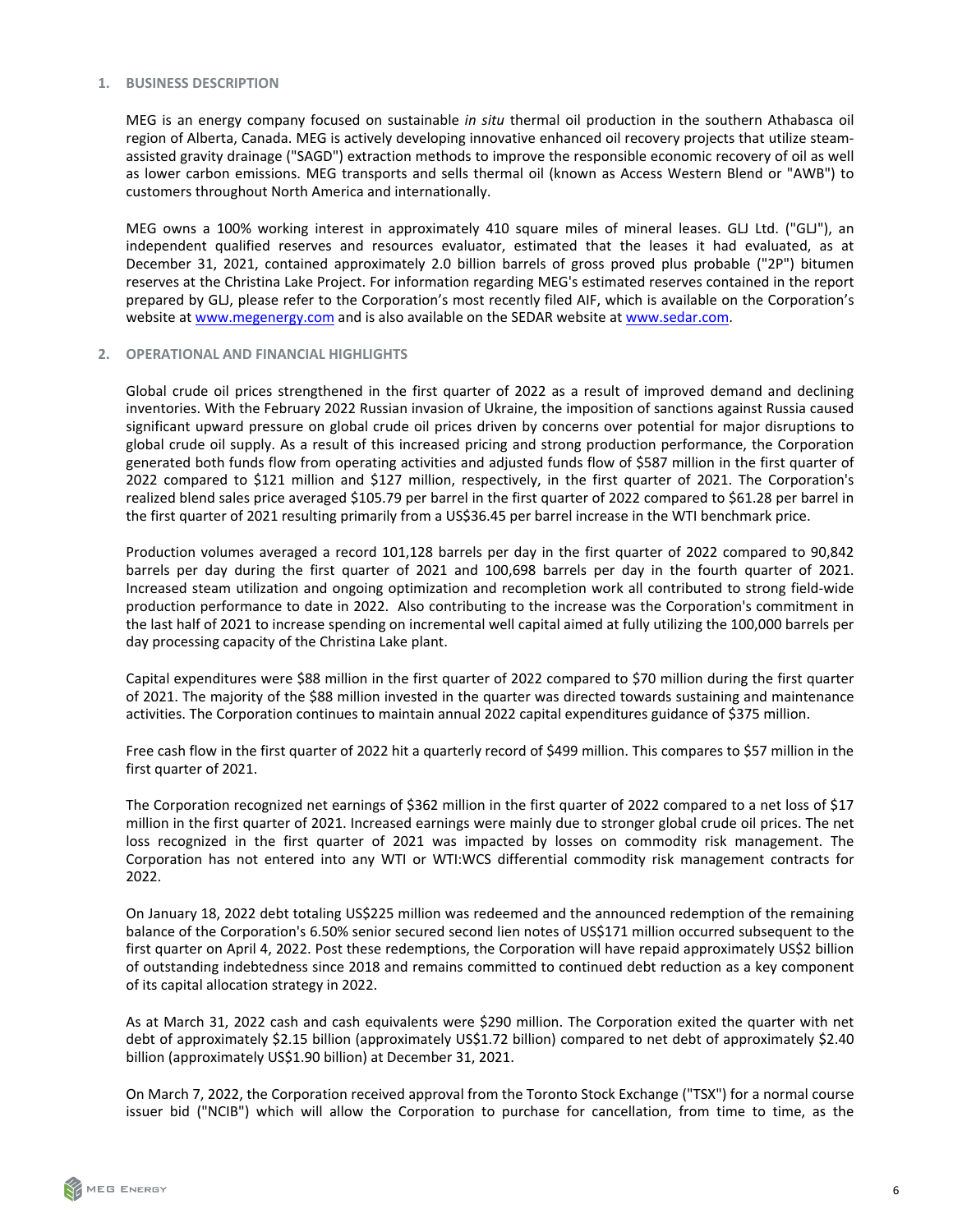Corporation considers advisable, up to a maximum of 27,242,211 common shares of the Corporation. The NCIB became effective March 10, 2022 and will terminate on March 9, 2023 or such earlier time as the NCIB is completed or terminated at the option of the Corporation. The Corporation's net debt balance at the end of the first quarter of 2022 was approximately US\$1.72 billion. Once the Corporation's net debt balance reaches US\$1.7 billion the Corporation will allocate approximately 25% of free cash flow generated to share buybacks with the remaining free cash flow applied to ongoing debt reduction until the Corporation's net debt balance reaches US\$1.2 billion. In the current commodity price environment MEG expects to reach its US\$1.2 billion net debt target in the third quarter of 2022.

Once the US\$1.2 billion net debt target is reached the Corporation intends to increase the percentage of free cash flow allocated to share buybacks to approximately 50% with the remainder applied to further debt reduction until the Corporation reaches its net debt floor of US\$600 million at which time 100% of free cash flow will be returned to shareholders. At current production levels, this net debt floor implies a net debt to EBITDA multiple of approximately 1.0 times at a long-term US\$50 per barrel WTI price. In the current commodity price environment the Corporation expects to reach its net debt floor in the second half of 2023.

On March 16, 2022, the Corporation announced the planned retirement of its Chief Financial Officer effective September 1, 2022. MEG is conducting an external search for its next Chief Financial Officer and will provide an update upon successful completion of this search.

The following table summarizes selected operational and financial information of the Corporation for the periods noted. All dollar amounts are stated in Canadian dollars (\$ or C\$) unless otherwise noted and all per barrel figures are based on bitumen sales volumes:

|                                                                             | 2022    |         | 2021           |                |        | 2020   |                |        |  |
|-----------------------------------------------------------------------------|---------|---------|----------------|----------------|--------|--------|----------------|--------|--|
| (\$millions, except as indicated)                                           | Q1      | Q4      | Q <sub>3</sub> | Q <sub>2</sub> | Q4     | Q3     | Q <sub>2</sub> |        |  |
| Bitumen production - bbls/d                                                 | 101,128 | 100,698 | 91,506         | 91,803         | 90,842 | 91,030 | 71,516         | 75,687 |  |
| Steam-oil ratio                                                             | 2.43    | 2.42    | 2.56           | 2.39           | 2.37   | 2.31   | 2.36           | 2.32   |  |
| Bitumen sales - bbls/d                                                      | 100,186 | 98,894  | 92,251         | 89,980         | 87,298 | 95,731 | 67,569         | 70,397 |  |
| Bitumen realization <sup>(1)</sup> - \$/bbl                                 | 97.28   | 71.06   | 64.91          | 60.09          | 52.34  | 38.64  | 39.68          | 10.18  |  |
| Operating expenses net of power revenue <sup>(1)</sup> - $\frac{1}{2}$ /bbl | 8.98    | 8.20    | 7.17           | 5.54           | 5.25   | 6.98   | 6.05           | 6.14   |  |
| Non-energy operating costs <sup>(2)</sup> - $\frac{1}{2}$ /bbl              | 4.74    | 4.56    | 4.46           | 3.84           | 4.05   | 4.70   | 3.96           | 4.09   |  |
| Cash operating netback <sup>(1)</sup> - $\frac{1}{2}$ /bbl                  | 70.21   | 37.87   | 37.31          | 31.30          | 26.03  | 18.66  | 16.58          | 25.84  |  |
| General & administrative expense -<br>\$/bbl of bitumen production volumes  | 1.61    | 1.58    | 1.72           | 1.56           | 1.77   | 1.65   | 1.50           | 1.29   |  |
| Funds flow from operating activities                                        | 587     | 260     | 212            | 160            | 121    | 81     | 19             | 69     |  |
| Adjusted funds flow <sup>(3)</sup>                                          | 587     | 266     | 239            | 166            | 127    | 84     | 26             | 89     |  |
| Per share, diluted                                                          | 1.87    | 0.85    | 0.77           | 0.53           | 0.41   | 0.27   | 0.09           | 0.29   |  |
| Revenues                                                                    | 1,531   | 1,307   | 1,091          | 1,009          | 914    | 786    | 533            | 307    |  |
| Net earnings (loss)                                                         | 362     | 177     | 54             | 68             | (17)   | 16     | (9)            | (80)   |  |
| Per share, diluted                                                          | 1.15    | 0.57    | 0.17           | 0.22           | (0.06) | 0.05   | (0.03)         | (0.26) |  |
| Capital expenditures                                                        | 88      | 106     | 84             | 71             | 70     | 40     | 35             | 20     |  |
| Net debt $^{(3)}$ - CS                                                      | 2,150   | 2,401   | 2,559          | 2,661          | 2,798  | 2,798  | 2,981          | 2,976  |  |
| Net debt <sup>(3)</sup> - US\$                                              | 1,722   | 1,897   | 2,007          | 2,145          | 2,226  | 2,194  | 2,237          | 2,186  |  |

(1) Non-GAAP financial measure - please refer to section 14 "Non-GAAP and Other Financial Measures" of this MD&A.

(2) Supplementary financial measure - please refer to section 14 "Non-GAAP and Other Financial Measures" of this MD&A.

(3) Capital management measure - please refer to section 14 "Non-GAAP and Other Financial Measures" of this MD&A.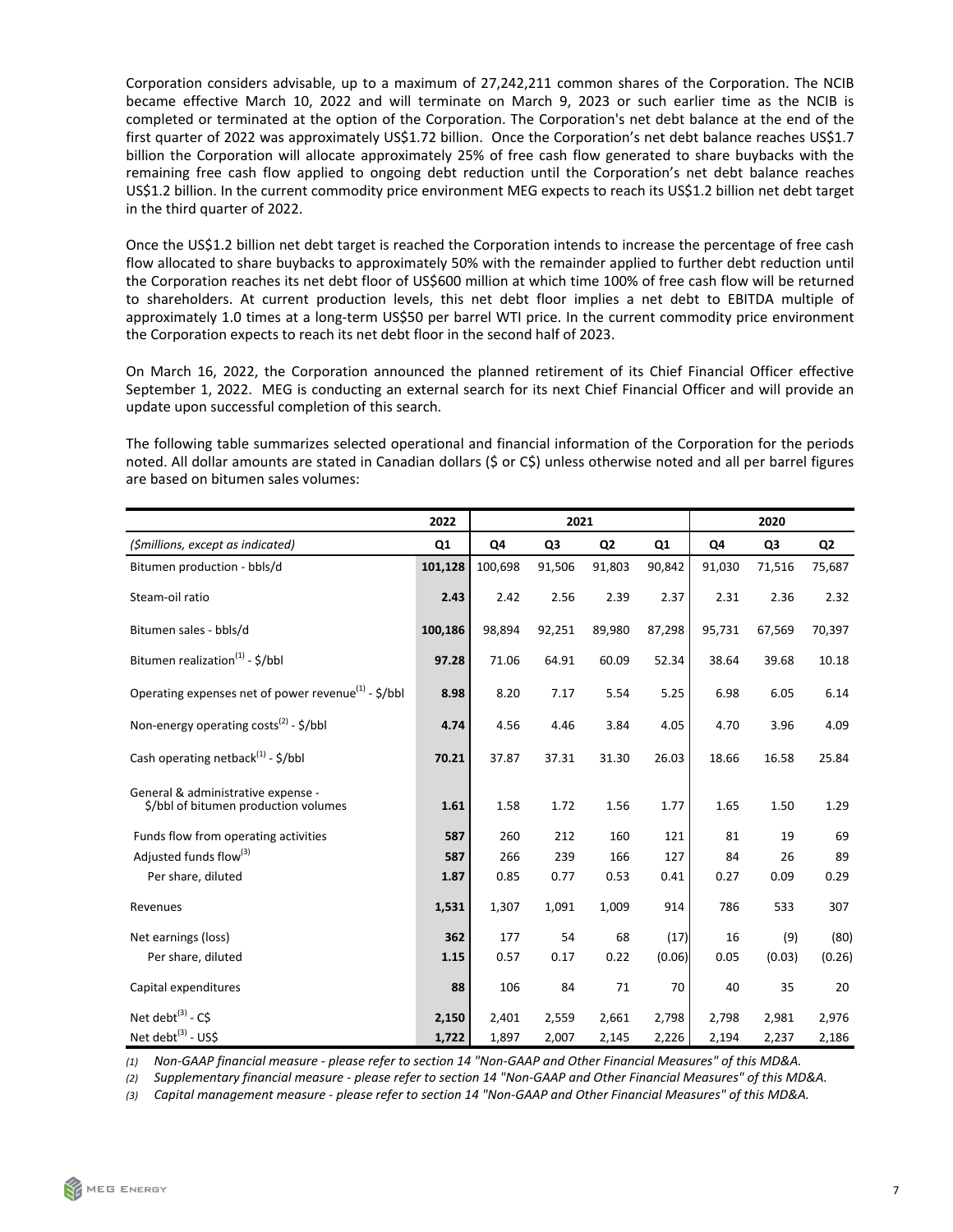#### <span id="page-7-0"></span>**3. SUSTAINABILITY**

On April 7, 2022 the Canadian federal government announced an investment tax credit for carbon capture, utilization and storage projects for industries across Canada. MEG believes this announcement is a positive step in the Oilsands Pathways to Net Zero ("Pathways") Alliance's efforts to work collaboratively with governments to help Canada achieve its climate goals and ensure our country can be the world's preferred supplier of responsiblyproduced oil. The Pathways Alliance anticipates that this tax credit, together with support from the Alberta government, will help advance the Pathways Alliance unprecedented plan to achieve meaningful emissions reductions by 2030 and ultimately the goal of net zero emissions from oil sands operations by 2050.

For further details on the Corporation's approach to ESG matters, please refer to the Corporation's 2021 ESG Report available in the "Sustainability" section of the Corporation's website at www.megenergy.com and the most recently filed AIF on www.sedar.com.

# **4. NET EARNINGS (LOSS)**

|                                        |        | Three months ended March 31 |        |  |  |  |
|----------------------------------------|--------|-----------------------------|--------|--|--|--|
| (\$millions, except per share amounts) | 2022   |                             | 2021   |  |  |  |
| Net earnings (loss)                    | 362 \$ |                             | (17)   |  |  |  |
| Per share, diluted                     | 1.15   |                             | (0.06) |  |  |  |

Increased net earnings during the three months ended March 31, 2022 was primarily due to stronger global crude oil prices. The net loss during the three months ended March 31, 2021 was impacted by losses on commodity risk management.

# **5. REVENUES**

Revenues represents the total of petroleum revenue, including sales of third-party products related to marketing asset optimization activity, net of royalties, and other revenue.

| Three months ended March 31         |    |            |    |      |  |  |
|-------------------------------------|----|------------|----|------|--|--|
| (\$millions)                        |    | 2022       |    | 2021 |  |  |
| Sales from:                         |    |            |    |      |  |  |
| Production                          | Ş  | 1,393 \$   |    | 695  |  |  |
| Purchased product <sup>(1)</sup>    |    | 161        |    | 198  |  |  |
| Petroleum revenue                   | \$ | $1,554$ \$ |    | 893  |  |  |
| Royalties                           |    | (47)       |    | (7)  |  |  |
| Petroleum revenue, net of royalties | Ś  | 1,507 \$   |    | 886  |  |  |
| Power revenue                       | \$ | 23         | \$ | 25   |  |  |
| Transportation revenue              |    | 1          |    | 3    |  |  |
| Other revenue                       |    | $24 \;$ \$ |    | 28   |  |  |
| Revenues                            |    | $1,531$ \$ |    | 914  |  |  |

(1) The associated third-party purchases are included in the consolidated statement of earnings (loss) and comprehensive *income* (loss) under the caption "Purchased product".

During the three months ended March 31, 2022, revenues increased 67% from the same period of 2021 primarily as a result of the increase in the average blend sales price which was mostly driven by the increase in WTI prices.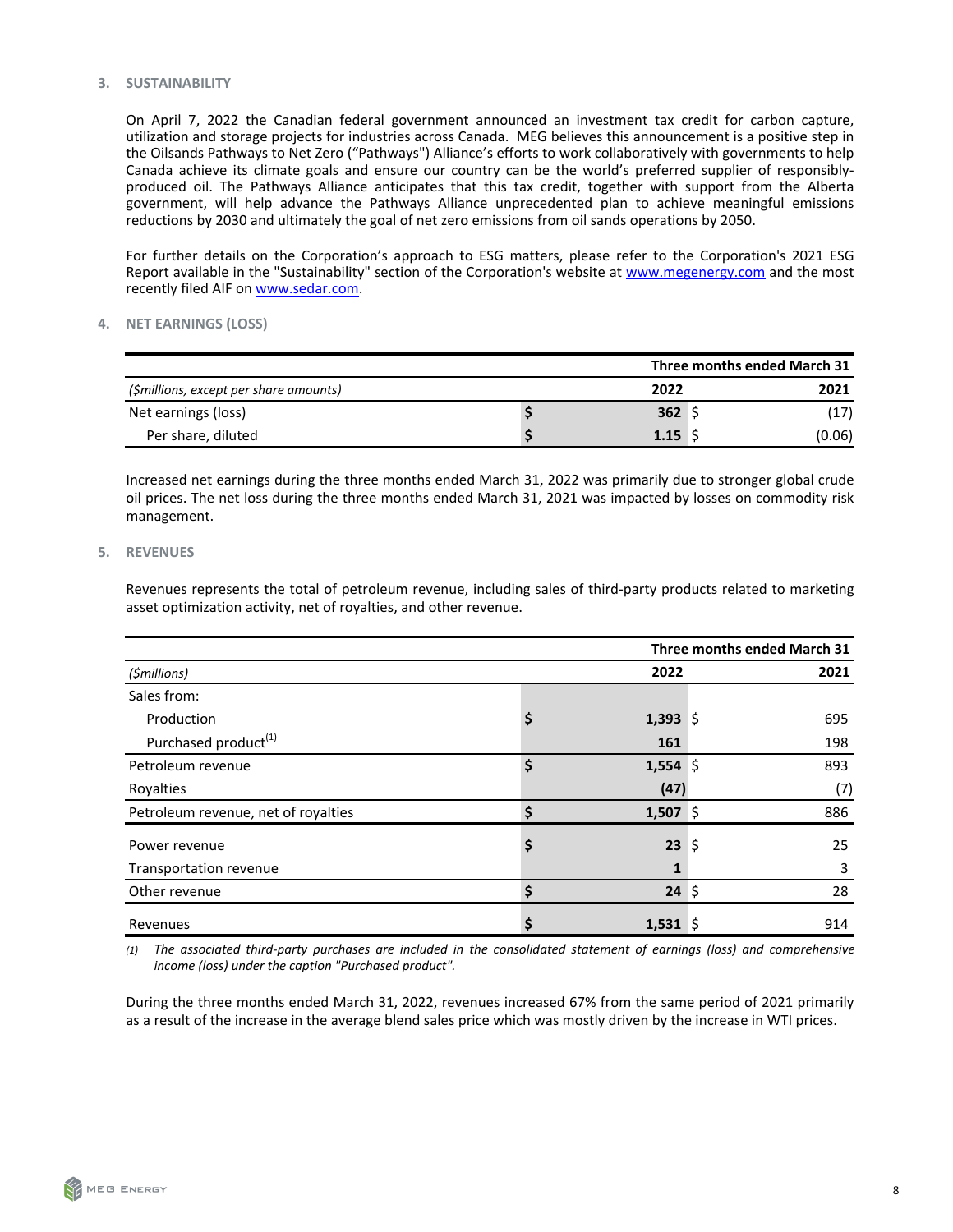# <span id="page-8-0"></span>**6. RESULTS OF OPERATIONS**

**Bitumen Production and Steam-Oil Ratio**

|                             | Three months ended March 31 |        |  |  |  |  |
|-----------------------------|-----------------------------|--------|--|--|--|--|
|                             | 2022                        | 2021   |  |  |  |  |
| Bitumen production - bbls/d | 101,128                     | 90,842 |  |  |  |  |
| Steam-oil ratio (SOR)       | 2.43                        | 2.37   |  |  |  |  |

#### **Bitumen Production**

Bitumen production increased 11% during the three months ended March 31, 2022 compared to the same period of 2021. Increased steam utilization and ongoing optimization and recompletion work all contributed to strong field-wide production performance to date in 2022. Also contributing to the increase was the Corporation's commitment in the last half of 2021 to increase spending on incremental well capital aimed at fully utilizing the 100,000 barrels per day processing capacity of the Christina Lake plant.

#### **Steam-Oil Ratio**

The Corporation uses SAGD technology to recover bitumen. In SAGD operations, steam is injected into the oil reservoir to mobilize bitumen, which is then pumped to the surface. An important metric for thermal oil projects is Steam-Oil Ratio ("SOR"), which is an efficiency indicator that measures the average amount of steam that is injected into the reservoir for each barrel of bitumen produced. The SOR increased for the three months ended March 31, 2022, compared to the same period of 2021, due to the timing of new well pairs converted to SAGD.



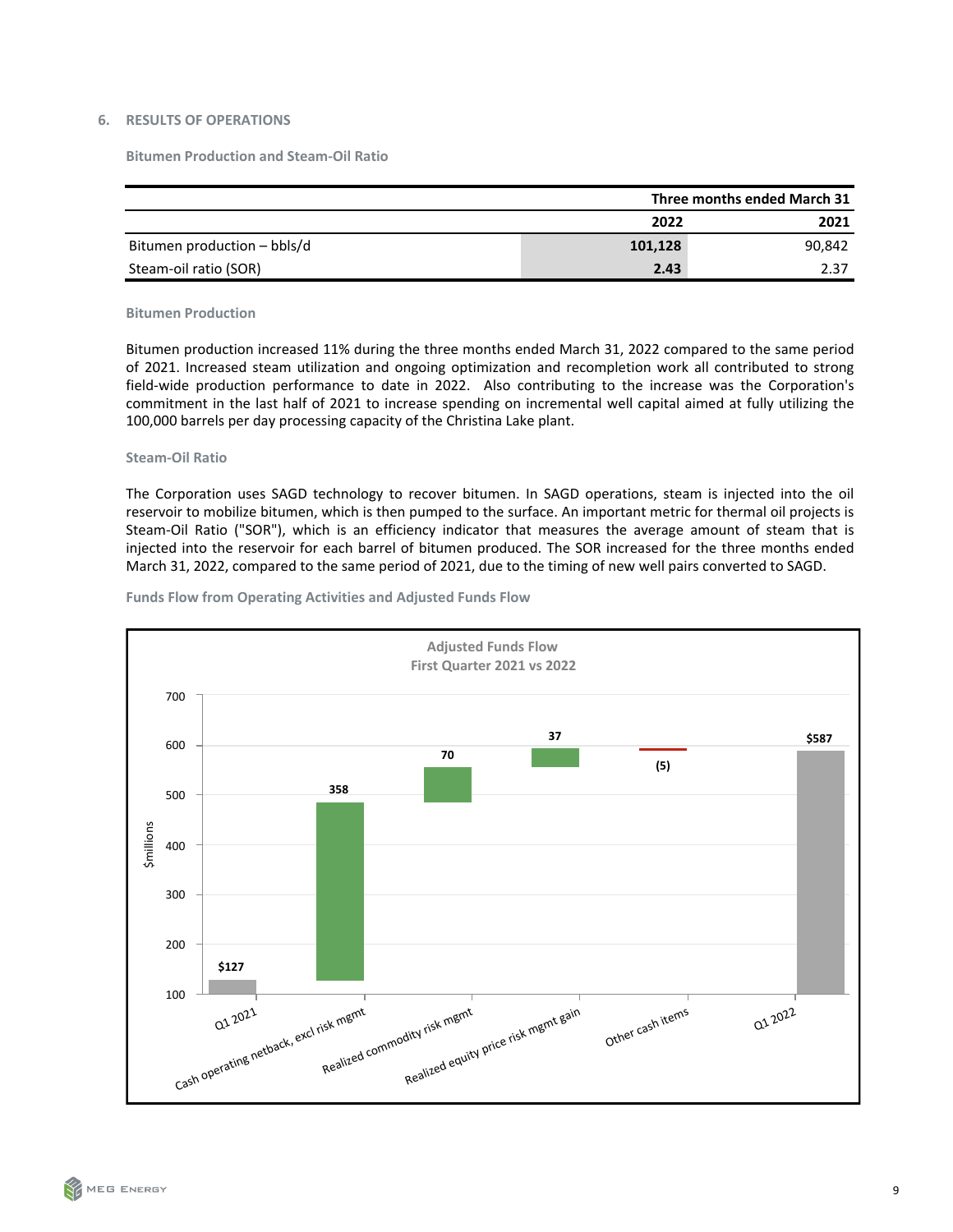During the three months ended March 31, 2022, funds flow from operating activities and adjusted funds flow increased compared to the same period of 2021. The increase was primarily driven by the Corporation's increased cash operating netback, which was primarily impacted by an increase in global crude oil prices.

The following table reconciles funds flow from operating activities to adjusted funds flow:

|                                         |  | Three months ended March 31 |      |
|-----------------------------------------|--|-----------------------------|------|
| (\$millions)                            |  | 2022                        | 2021 |
| Funds flow from operating activities    |  | 587 \$                      | 121  |
| Adjustments:                            |  |                             |      |
| Payments on onerous contract            |  |                             | h    |
| Adjusted funds flow <sup>(1)</sup>      |  | 587 S                       | 127  |
| Adjusted funds flow per share - diluted |  | 1.87                        | 0.41 |

*(1) Capital management measure - please refer to section 14 "Non-GAAP and Other Financial Measures" of this MD&A.*

Funds flow from operating activities is an IFRS measure in the Corporation's consolidated statement of cash flow. Adjusted funds flow is calculated as funds flow from operating activities excluding items not considered part of ordinary continuing operating results. Adjusted funds flow is used by management to analyze the Corporation's operating performance and cash flow generating ability. By excluding non-recurring adjustments from cash flows, the adjusted funds flow measure provides a meaningful metric for management by establishing a clear link between the Corporation's cash flows and the cash operating netback.

# **Cash Operating Netback**

The following table summarizes the Corporation's cash operating netback. Unless otherwise indicated, the per barrel calculations are based on bitumen sales volume.

|                                                                                    | Three months ended March 31 |                  |                    |    |             |         |  |  |
|------------------------------------------------------------------------------------|-----------------------------|------------------|--------------------|----|-------------|---------|--|--|
|                                                                                    | 2022<br>2021                |                  |                    |    |             |         |  |  |
| (\$millions, except as indicated)                                                  |                             |                  | \$/bbl             |    |             | \$/bbl  |  |  |
| Sales from production                                                              | \$                          | 1,393            |                    | \$ | 695         |         |  |  |
| Sales from purchased product <sup>(1)</sup>                                        |                             | 161              |                    |    | 198         |         |  |  |
| Petroleum revenue                                                                  |                             | 1,554            |                    |    | 893         |         |  |  |
| Purchased product <sup>(1)</sup>                                                   |                             | (160)            |                    |    | (185)       |         |  |  |
| Blend sales <sup>(2)(3)</sup>                                                      | \$                          | $1,394$ \$       | $105.79 \pm 10.02$ |    | 708 \$      | 61.28   |  |  |
| Diluent expense                                                                    |                             | (517)            | (8.51)             |    | (296)       | (8.94)  |  |  |
| Bitumen realization <sup>(3)</sup>                                                 |                             | 877              | 97.28              |    | 412         | 52.34   |  |  |
| Transportation and storage expense net of transportation revenue <sup>(3)(4)</sup> |                             | (117)            | (12.97)            |    | (90)        | (11.41) |  |  |
| Royalties                                                                          |                             | (47)             | (5.24)             |    | (7)         | (0.85)  |  |  |
| Operating expenses net of power revenue <sup>(3)</sup>                             |                             | (81)             | (8.98)             |    | (41)        | (5.25)  |  |  |
| Cash operating netback before realized commodity risk management                   |                             | 632              | 70.09              |    | 274         | 34.83   |  |  |
| Realized gain (loss) on commodity risk management                                  |                             | $\mathbf{1}$     | 0.12               |    | (69)        | (8.80)  |  |  |
| Cash operating netback <sup>(3)</sup>                                              | \$                          | 633 <sup>5</sup> | $70.21 \text{ }$   |    | $205 \; \S$ | 26.03   |  |  |
| Bitumen sales volumes - bbls/d                                                     |                             |                  | 100,186            |    |             | 87,298  |  |  |

*(1) Sales and purchases of oil products related to marketing asset optimization activities.* 

*(2) Blend sales per barrel are based on blend sales volumes.*

(3) Non-GAAP financial measure - please refer to section 14 "Non-GAAP and Other Financial Measures" of this MD&A.

(4) Transportation and storage expense net of transportation revenue includes costs associated with moving and storing blended barrels to optimize the timing of delivery, net of third-party recoveries on diluent transportation arrangements.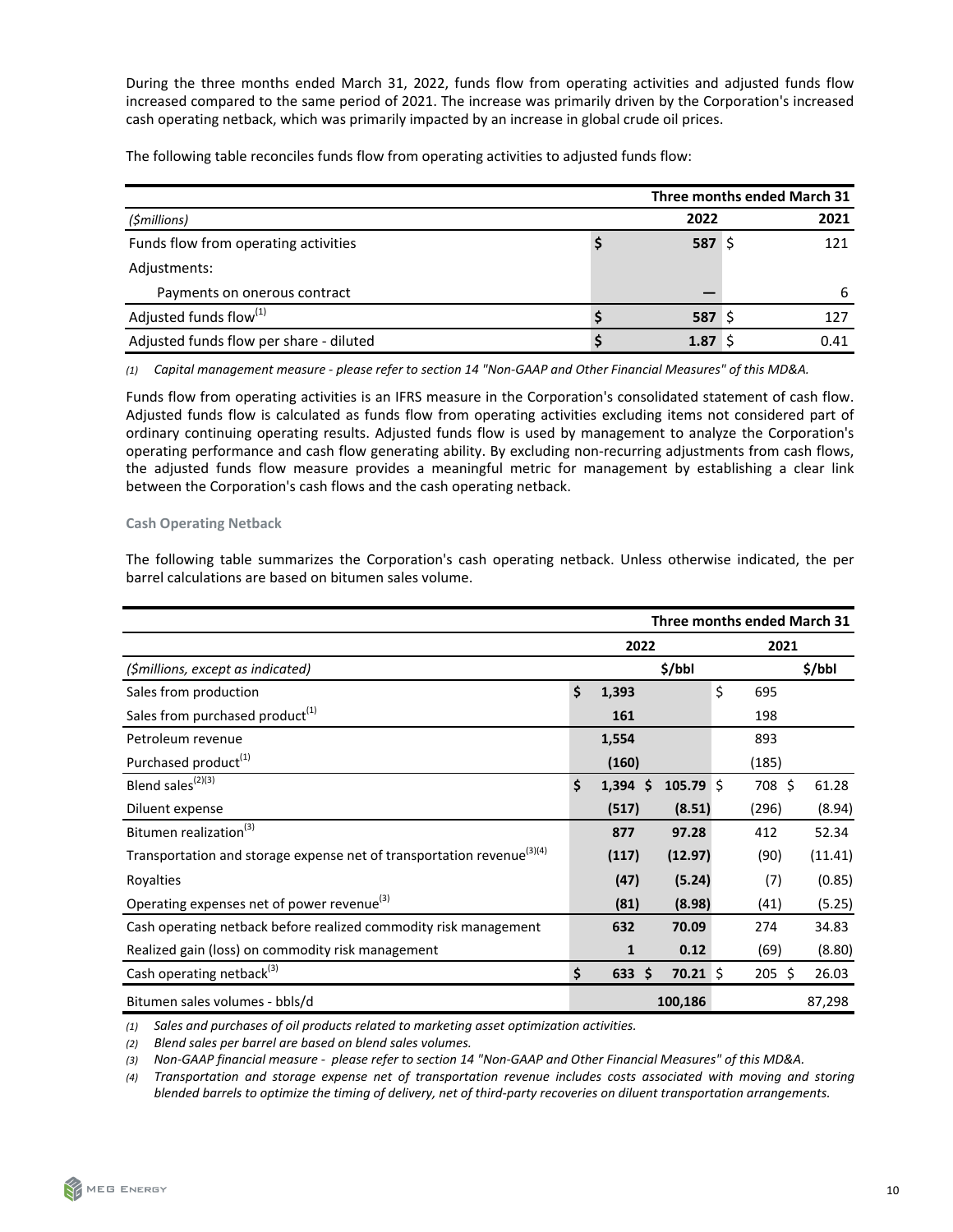Blend sales includes sales from purchased product net of the cost of purchased product related to marketing asset optimization activities undertaken in the period. Marketing asset optimization is focused on the recovery of fixed costs related to transportation and storage contracts during periods of underutilization of these assets, with the goal to strengthen cash operating netback. Marketing asset optimization activities consist of the purchase and sale of third-party products. The Corporation does not engage in speculative trading. The purchase and sale of thirdparty products to facilitate asset optimization activities requires the elimination of price risk pursuant to policies approved by the Corporation's Board of Directors which can be achieved either through the counterparty or through financial price risk management.



#### **Bitumen Realization**

Bitumen realization represents the Corporation's blend sales less the cost of diluent, expressed on a per barrel of bitumen sold basis. Blend sales represents the Corporation's revenue from its oil blend known as AWB, which is comprised of bitumen produced at the Christina Lake Project blended with purchased diluent. Also included in blend sales are net profits from third-party purchases and sales associated with asset optimization activities. The cost of diluent is impacted by Canadian and U.S. benchmark pricing, the amount of diluent required which is impacted by seasonality and pipeline specifications, the cost of transporting diluent to the production site from both Edmonton and U.S. Gulf Coast ("USGC") markets, the timing of diluent inventory purchases and changes in the value of the Canadian dollar relative to the U.S. dollar. The cost of diluent purchased is partially offset by the sales of such diluent in blend volumes. Bitumen realization per barrel fluctuates primarily based on average benchmark prices and light:heavy oil differentials.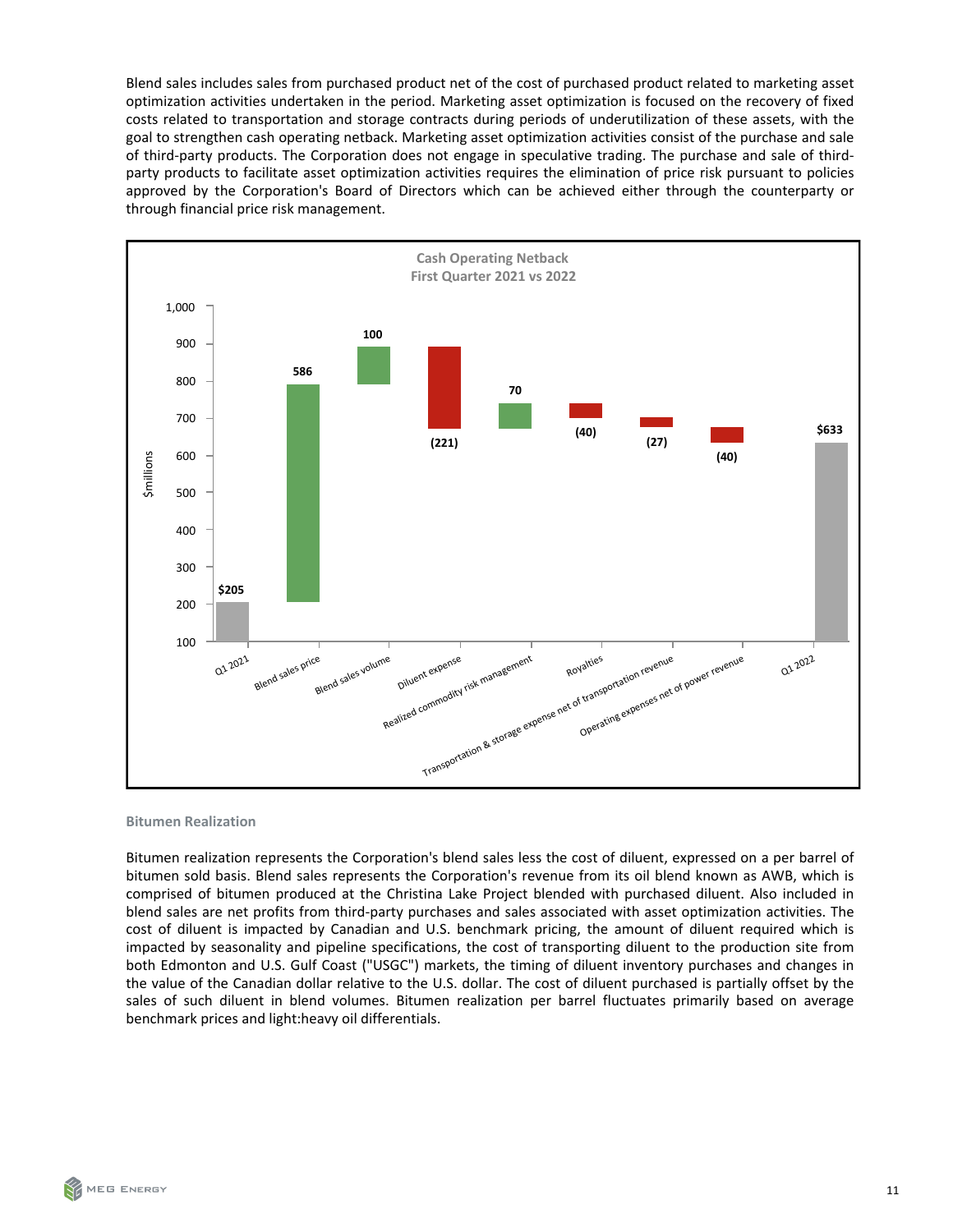| Three months ended March 31                 |    |            |            |      |        |        |  |
|---------------------------------------------|----|------------|------------|------|--------|--------|--|
|                                             |    | 2022       |            | 2021 |        |        |  |
| (\$millions, except as indicated)           |    |            | \$/bbI     |      |        | \$/bbI |  |
| Sales from production                       | \$ | 1,393      |            | \$   | 695    |        |  |
| Sales from purchased product <sup>(1)</sup> |    | 161        |            |      | 198    |        |  |
| Petroleum revenue                           | \$ | 1,554      |            | \$   | 893    |        |  |
| Purchased product <sup>(1)</sup>            |    | (160)      |            |      | (185)  |        |  |
| Blend sales <sup>(2)(3)</sup>               | \$ | $1,394$ \$ | 105.79 \$  |      | 708 \$ | 61.28  |  |
| Diluent expense                             |    | (517)      | (8.51)     |      | (296)  | (8.94) |  |
| Bitumen realization <sup>(3)</sup>          | \$ | 877 \$     | $97.28$ \$ |      | 412 \$ | 52.34  |  |

(1) Sales and purchases of oil products related to marketing asset optimization activities.

*(2) Blend sales per barrel are based on blend sales volumes.*

(3) Non-GAAP financial measure - please refer to section 14 "Non-GAAP and Other Financial Measures" of this MD&A.

Blend sales price increased by \$44.51 per barrel, or 73%, during the three months ended March 31, 2022 compared to the same period of 2021. The increase in blend sales price during the three months ended March 31, 2022 is primarily due to a higher WTI price. During the three months ended March 31, 2022, the Corporation sold 58% of its blend sales volumes via pipeline at the USGC compared to 38% in the same period of 2021. Apportionment levels averaged 10% during the three months ended March 31, 2022 compared to 48% in the same period of 2021.

Diluent expense per barrel represents the cost of diluent that is unrecovered through blended sales. The diluent expense per barrel during the three months ended March 31, 2022 was in line with the same period of 2021 as the WTI:WCS differentials were similar in each period.

Total diluent expense was \$517 million during the three months ended March 31, 2022 compared to \$296 million during the same period of 2021. This translates to a cost per barrel of diluent during the three months ended March 31, 2022 of \$124.23 compared to \$80.34 for the same period of 2021. The cost per barrel is impacted by the benchmark condensate price, transportation costs to move diluent to the Christina Lake production site and the timing of use of inventory. The cost of diluent recognized is determined on a weighted-average cost basis and diluent volumes are typically held in inventory for 30 to 60 days. Approximately half of the diluent is sourced from each of Edmonton and Mont Belvieu, Texas. Refer to condensate prices within the "BUSINESS ENVIRONMENT" section of this MD&A for further details.

**Transportation and Storage Expense net of Transportation Revenue** 

The Corporation's marketing strategy focuses on maximizing the realized AWB sales price after transportation and storage expense by utilizing its network of pipeline and storage facilities to optimize market access.

|                                                                  | Three months ended March 31 |            |              |        |           |         |  |
|------------------------------------------------------------------|-----------------------------|------------|--------------|--------|-----------|---------|--|
|                                                                  | 2022                        |            |              | 2021   |           |         |  |
| (\$millions, except as indicated)                                |                             | \$/bbl     |              | \$/bbl |           |         |  |
| Transportation and storage expense                               |                             | $(118)$ \$ | $(13.12)$ \$ |        | $(93)$ \$ | (11.83) |  |
| Transportation revenue                                           |                             |            | 0.15         |        |           | 0.42    |  |
| Transportation and storage expense net of transportation revenue |                             | $(117)$ \$ | $(12.97)$ \$ |        | (90)      | (11.41) |  |
| Bitumen sales volumes - bbls/d                                   |                             |            | 100,186      |        |           | 87,298  |  |

During the three months ended March 31, 2022, transportation and storage expense net of transportation revenue, on a total basis and a per barrel basis, increased compared to the same period of 2021. Due to low apportionment levels during the three months ended March 31, 2022, the Corporation was able to ship more volumes to the higher priced USGC market in this period which primarily drove the increase in transportation costs compared to the same period of 2021.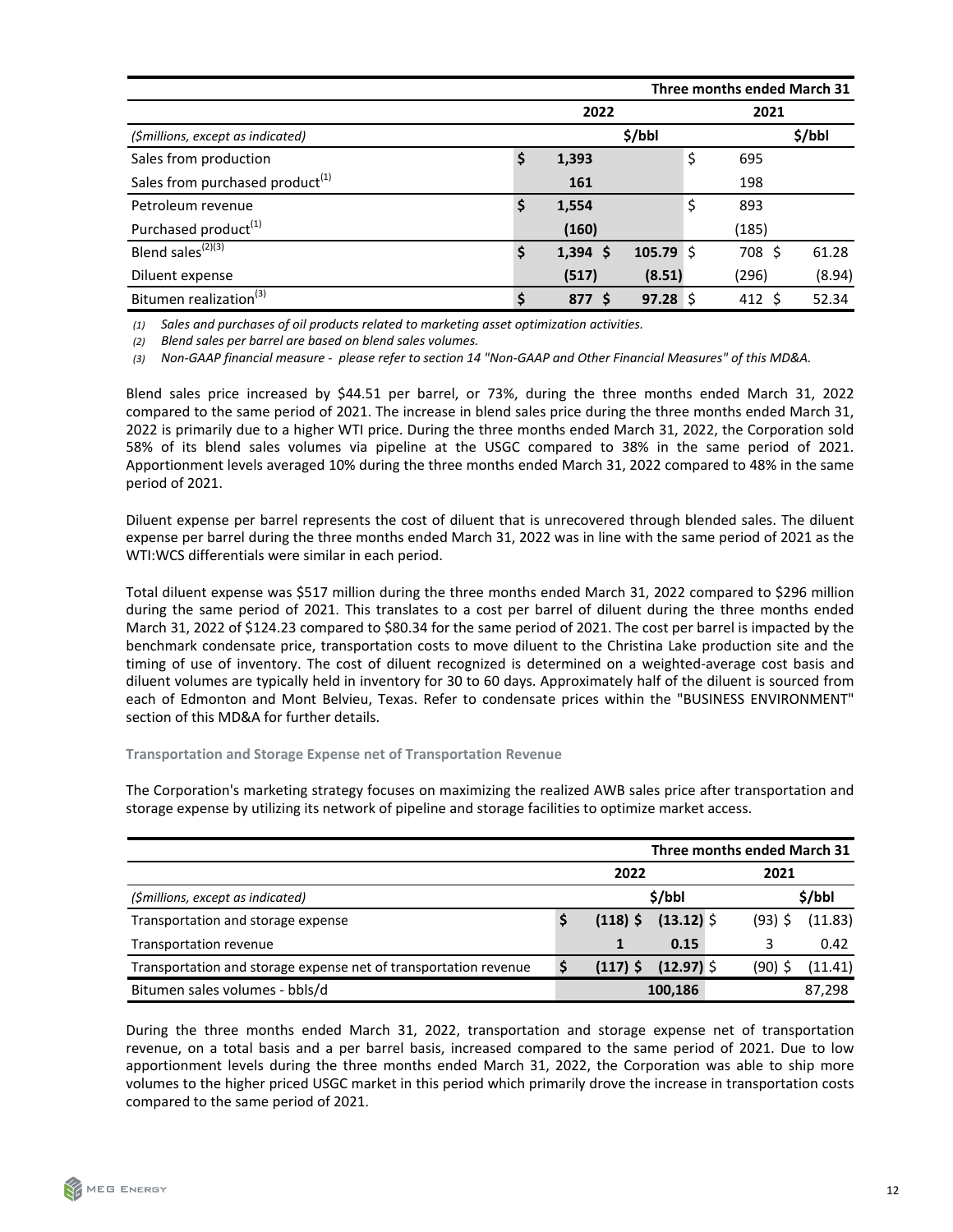The Corporation partially mitigated the cost of unutilized transportation and storage assets through the purchase and sale of non-proprietary product, or asset optimization activities, which added \$1 million, or \$0.04 per barrel to blend sales, during the three months ended March 31, 2022 compared to \$13 million, or \$1.07 per barrel to blend sales, during the same period of 2021. After considering the impact of asset optimization activities, transportation and storage expense net of transportation revenue was \$12.93 per barrel during the three months ended March 31, 2022 compared to \$10.34 per barrel during the same period of 2021. Compared to the same period of 2021, the Corporation moved more proprietary barrels to the USGC and asset optimization activities declined.

#### **Royalties**

The oil sands royalty framework under the Oil Sands Royalty Regulation, 2009, establishes royalty rates for bitumen that are linked to price. The Alberta oil sands royalty payable is based on these price-sensitive royalty rates and applied to production volumes. The applicable royalty rates change depending on whether the project's status is pre-payout or post-payout. "Payout" is generally defined as the point in time when a project has generated enough net revenue to recover its costs and provide a designated return allowance. When a project reaches payout, its cumulative revenue equals or exceeds its cumulative costs. Costs include specified allowed capital and operating costs pursuant to the Oil Sands Allowed Costs (Ministerial) Regulation. The royalty payable for pre-payout projects is based on the project's gross revenue multiplied by a gross revenue royalty rate. The gross revenue royalty rate starts at 1% and increases for every dollar that the world oil price, as reflected by the WTI crude oil price in Canadian dollars, is priced above \$55 per barrel, to a maximum of 9% when the WTI crude oil price is \$120 per barrel or higher. The royalty payable for post-payout projects is the greater of (i) the gross revenue royalty; or (ii) the net revenue royalty based on the net revenue royalty rate. The net revenue royalty rate is based on a formula which starts at 25% and increases for every dollar the WTI crude oil price is above \$55 per barrel to a maximum of 40% when the WTI crude oil price is \$120 per barrel or higher.

The Corporation's Christina Lake operation is currently in pre-payout and the applicable royalty rate is applied to gross revenues for royalty purposes.

| Three months ended March 31       |      |           |        |  |        |  |  |
|-----------------------------------|------|-----------|--------|--|--------|--|--|
|                                   | 2022 |           |        |  |        |  |  |
| (\$millions, except as indicated) |      |           | \$/bbI |  | \$/bbl |  |  |
| Rovalties                         |      | $(47)$ \$ | (5.24) |  | (0.85) |  |  |

The WTI benchmark price increased 63% during the three months ended March 31, 2022, compared to the same period of 2021, which increased the gross royalty rate applied from 2% to 7%.

#### **Operating Expenses net of Power Revenue**

Operating expenses net of power revenue are comprised of the sum of non-energy operating costs and energy operating costs, reduced by power revenue. Non-energy operating costs relate to production-related operating activities and energy operating costs reflect the cost of natural gas used for fuel to generate steam and power at the Corporation's facilities. Power revenue is recognized from the sale of surplus power generated by the Corporation's cogeneration facilities at the Christina Lake Project. The Corporation utilizes thermally efficient cogeneration facilities to provide a portion of its steam and electricity requirements. Any excess power that is sold into the Alberta electrical grid displaces other power sources that have a higher carbon intensity, thereby reducing the Corporation's overall carbon footprint.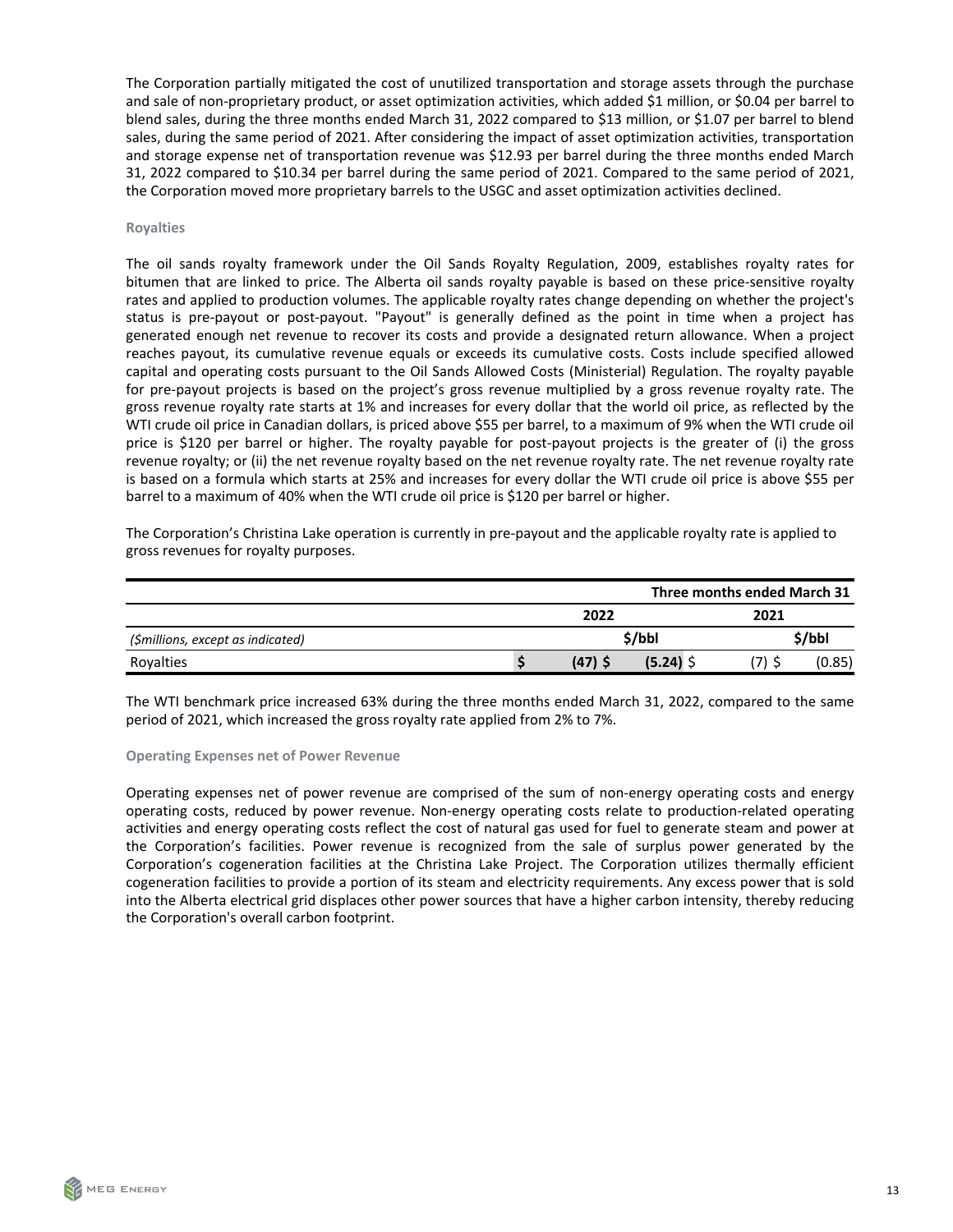|                                                        | Three months ended March 31 |           |             |  |           |        |
|--------------------------------------------------------|-----------------------------|-----------|-------------|--|-----------|--------|
|                                                        |                             | 2022      |             |  | 2021      |        |
| (\$millions, except as indicated)                      |                             |           | \$/bbl      |  |           | \$/bbl |
| Non-energy operating costs <sup>(1)</sup>              | \$                          | $(43)$ \$ | $(4.74)$ \$ |  | $(32)$ \$ | (4.05) |
| Energy operating costs <sup>(1)</sup>                  |                             | (61)      | (6.80)      |  | (34)      | (4.34) |
| Power revenue                                          |                             | 23        | 2.56        |  | 25        | 3.14   |
| Operating expenses net of power revenue <sup>(2)</sup> | S                           | $(81)$ \$ | $(8.98)$ \$ |  | $(41)$ \$ | (5.25) |
| Average natural gas purchase price (C\$/mcf)           |                             |           | 5.35        |  |           | 3.62   |
| Average realized power sales price (C\$/Mwh)           |                             |           | 91.50       |  |           | 93.27  |

(1) Supplementary financial measure - please refer to section 14 "Non-GAAP and Other Financial Measures" of this MD&A.

(2) Non-GAAP financial measure - please refer to section 14 "Non-GAAP and Other Financial Measures" of this MD&A.

Total non-energy operating costs and non-energy operating costs per barrel have increased for the three months ended March 31, 2022, compared to the same period of 2021. The increase is primarily due to increased staff costs, increased well workovers, higher priced chemicals and increased overall maintenance activity.

Energy operating costs increased predominantly due to the AECO natural gas market strengthening by approximately 50%, as well as increased consumption as production increased. Power revenue offset energy operating costs by 38% during the three months ended March 31, 2022 compared to 74% during the same period of 2021. Power revenue during the first quarter of 2021 included the impact of physical risk management contracts on power sales. The Alberta power market weakened by 7% during the three months ended March 31, 2022 compared to the same period of 2021.

#### **Realized Gain or Loss on Commodity Risk Management**

From time to time, the Corporation enters into financial commodity risk management contracts. The Corporation has not entered into any WTI or WTI:WCS differential commodity risk management contracts for 2022. Realized gains on commodity risk management contracts were recognized during the three months ended March 31, 2022 associated with fixed natural gas purchase contracts in place. During the same period of 2021, the Corporation held crude oil, natural gas and condensate commodity risk management contracts. The realized loss recognized during this period primarily relates to a strengthening WTI price compared to WTI fixed price contracts in place. Refer to the commodity risk management discussion within the "OTHER OPERATING RESULTS" section of this MD&A for further details.

| Three months ended March 31                       |      |     |             |  |        |        |  |
|---------------------------------------------------|------|-----|-------------|--|--------|--------|--|
|                                                   | 2022 |     |             |  | 2021   |        |  |
| (\$millions, except as indicated)                 |      |     | \$/bbl      |  |        | \$/bbl |  |
| Realized gain (loss) on commodity risk management |      | 1 S | $0.12 \,$ S |  | (69) S | (8.80) |  |

# **Capital Expenditures**

|                                           |      | Three months ended March 31 |      |  |
|-------------------------------------------|------|-----------------------------|------|--|
| (\$millions)                              | 2022 |                             | 2021 |  |
| Sustaining and maintenance                | 80   |                             | 65   |  |
| Phase 2B brownfield expansion             |      |                             |      |  |
| Field infrastructure, corporate and other | 8    |                             |      |  |
|                                           | 88   |                             | 70   |  |

The majority of the \$88 million invested in the three months ended March 31, 2022 was directed towards sustaining and maintenance activities which includes incremental capital to allow the Corporation to fully utilize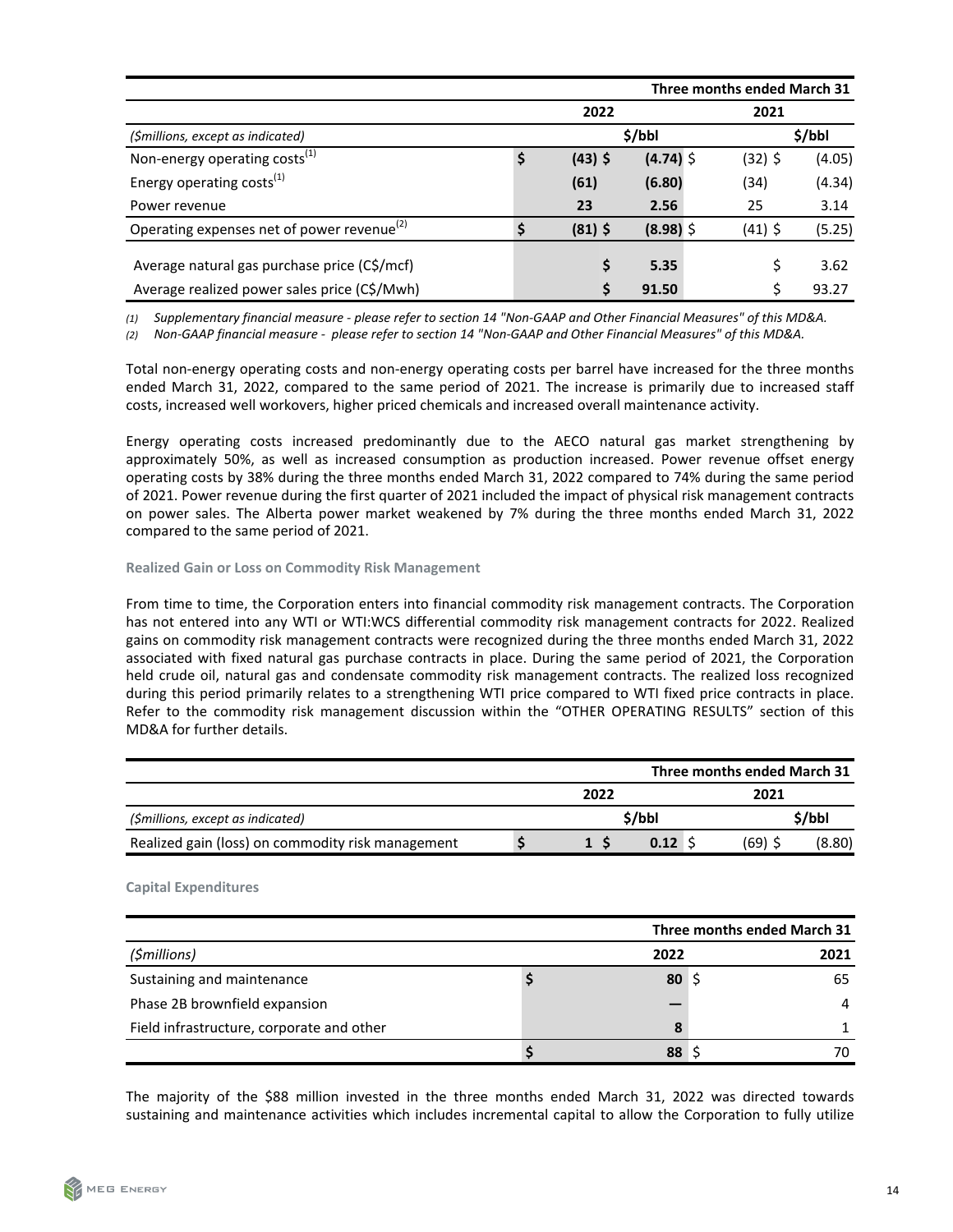<span id="page-14-0"></span>the Christina Lake central plant facility's oil processing capacity of approximately 100,000 barrels per day, prior to any impact from scheduled maintenance activity or outages.

**7. OUTLOOK** 

On November 29, 2021 the Corporation released its 2022 capital and operating budget.

The Corporation's 2022 production and operational guidance remains unchanged from the budget and reflects the impact of a scheduled 30-day turnaround in the second quarter at its Christina Lake Phase 2B facility which is expected to impact full year production by approximately 6,000 barrels per day.

The Corporation has capacity to ship 100,000 barrels per day of AWB blend sales, on a pre-apportionment basis, to the USGC market via its committed capacity on the Flanagan South and Seaway pipeline systems ("FSP"). The Corporation expects to sell approximately two-thirds of its full year 2022 AWB blend sales volumes into the USGC via FSP with the remainder being sold into the Edmonton market. The Corporation expects full year 2022 total transportation costs to average between US\$7.50 and US\$8.00 per barrel of AWB blend sales.

The Corporation has not entered into any WTI or WTI:WCS differential commodity risk management contracts for 2022.

| Summary of 2022 Guidance <sup>(1)</sup> |                         |
|-----------------------------------------|-------------------------|
| Bitumen production - annual average     | 94,000 - 97,000 bbls/d  |
| Non-energy operating costs              | \$4.50 - \$4.80 per bbl |
| G&A expense                             | $$1.70 - $1.85$ per bbl |
| Capital expenditures                    | \$375 million           |

*(1) 2022 guidance includes the impact of a scheduled 30-day turnaround at the Corporation's Christina Lake Phase 2B facility*  which is expected to impact annual production by approximately 6,000 barrels per day.

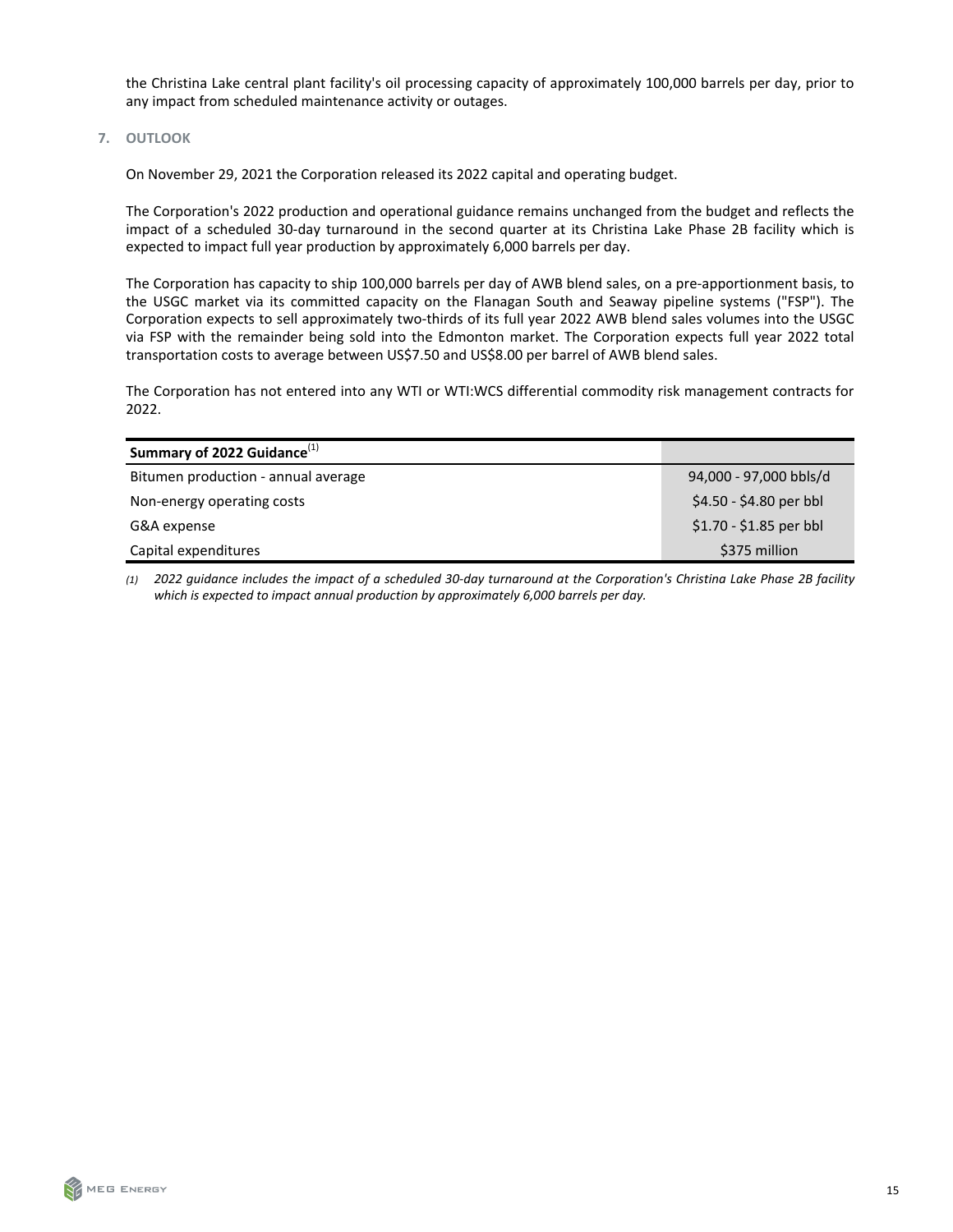#### <span id="page-15-0"></span>**8. BUSINESS ENVIRONMENT**

The following table shows industry commodity pricing information and foreign exchange rates for the periods noted to assist in understanding their impact on the Corporation's financial results:

| <b>AVERAGE BENCHMARK COMMODITY PRICES</b>                                                           | 2022            |                 |                 | 2021            |                 |                 | 2020            |                 |
|-----------------------------------------------------------------------------------------------------|-----------------|-----------------|-----------------|-----------------|-----------------|-----------------|-----------------|-----------------|
|                                                                                                     | Q1              | Q4              | Q <sub>3</sub>  | Q <sub>2</sub>  | Q1              | Q4              | Q3              | Q <sub>2</sub>  |
| Crude oil prices                                                                                    |                 |                 |                 |                 |                 |                 |                 |                 |
| Brent (US\$/bbl)                                                                                    | 97.23           | 79.78           | 73.15           | 68.98           | 61.06           | 45.25           | 43.39           | 33.30           |
| WTI (US\$/bbl)                                                                                      | 94.29           | 77.19           | 70.56           | 66.07           | 57.84           | 42.66           | 40.93           | 27.85           |
| Differential - WTI:WCS - Edmonton<br>(US\$/bbI)                                                     | (14.53)         | (14.64)         | (13.58)         | (11.49)         | (12.47)         | (9.30)          | (9.09)          | (11.47)         |
| Differential - WTI:AWB - Edmonton<br>(US <sup>5</sup> /bb)                                          | (16.35)         | (16.40)         | (15.13)         | (13.11)         | (14.22)         | (10.56)         | (10.48)         | (13.44)         |
| AWB - Edmonton (US\$/bbl)                                                                           | 77.94           | 60.79           | 55.43           | 52.96           | 43.62           | 32.10           | 30.45           | 14.41           |
| Differential - WTI:AWB - U.S. Gulf Coast<br>(US <sup>2</sup> /bb)<br>AWB-U.S. Gulf Coast (US\$/bbl) | (5.85)<br>88.44 | (6.40)<br>70.79 | (5.57)<br>64.99 | (3.92)<br>62.15 | (2.52)<br>55.32 | (2.83)<br>39.83 | (3.20)<br>37.73 | (7.29)<br>20.56 |
| Enbridge Mainline heavy apportionment                                                               | 10 %            | 21 %            | 53 %            | 46 %            | 48 %            | 22 %            | 9 %             | 13 %            |
| <b>Condensate prices</b>                                                                            |                 |                 |                 |                 |                 |                 |                 |                 |
| Condensate at Edmonton (C\$/bbl)                                                                    | 121.74          | 99.70           | 87.30           | 81.55           | 73.51           | 55.39           | 50.03           | 30.72           |
| Condensate at Edmonton as % of WTI                                                                  | 102.0 %         | 102.5 %         | 98.2 %          | 100.5 %         | 100.4 %         | 99.6 %          | 91.8 %          | 79.6 %          |
| Condensate at Mont Belvieu, Texas<br>(US\$/bbl)                                                     | 92.68           | 76.62           | 68.19           | 61.18           | 56.00           | 38.52           | 33.52           | 17.43           |
| Condensate at Mont Belvieu, Texas<br>as a % of WTI                                                  | 98.3 %          | 99.3 %          | 96.6 %          | 92.6 %          | 96.8 %          | 90.3 %          | 81.9 %          | 62.6 %          |
| <b>Natural gas prices</b>                                                                           |                 |                 |                 |                 |                 |                 |                 |                 |
| AECO (C\$/mcf)                                                                                      | 5.16            | 5.07            | 3.92            | 3.37            | 3.43            | 2.88            | 2.48            | 2.21            |
| <b>Electric power prices</b>                                                                        |                 |                 |                 |                 |                 |                 |                 |                 |
| Alberta power pool (C\$/MWh)                                                                        | 90.47           | 107.25          | 100.27          | 104.73          | 97.25           | 46.05           | 43.75           | 29.94           |
| Foreign exchange rates                                                                              |                 |                 |                 |                 |                 |                 |                 |                 |
| $C\$ equivalent of 1 US\$ - average                                                                 | 1.2661          | 1.2600          | 1.2602          | 1.2280          | 1.2663          | 1.3031          | 1.3316          | 1.3860          |
| C\$ equivalent of $1$ US\$ - period end                                                             | 1.2484          | 1.2656          | 1.2750          | 1.2405          | 1.2572          | 1.2755          | 1.3324          | 1.3616          |

**Crude Oil Prices** 

Brent crude is the primary world price benchmark for global light sweet crude oil. The price of WTI is the current benchmark for mid-continent North American crude oil prices, at Cushing Oklahoma, and its Canadian dollar equivalent is the basis for determining the royalty rate on the Corporation's bitumen sales.

Global crude oil prices strengthened in the first quarter of 2022 as a result of improved demand and declining inventories. Supply uncertainty further supported higher global crude oil prices as the Russian invasion of Ukraine and subsequent sanctions against Russia created concern for significant oil supply disruption. Although some supply relief was provided in the latter part of the quarter with the announcement of a globally coordinated release from strategic petroleum reserves, supply and demand fundamentals remain tight with the OPEC+ group maintaining its planned production increases.

WCS is a blend of heavy oils, consisting of heavy conventional crude oils and bitumen, blended with sweet synthetic, light crude oil or condensate. WCS typically trades at a differential below the WTI benchmark price and can be impacted by apportionment levels on the Enbridge Mainline system. The WCS benchmark at Edmonton reflects heavy oil prices at Hardisty, Alberta.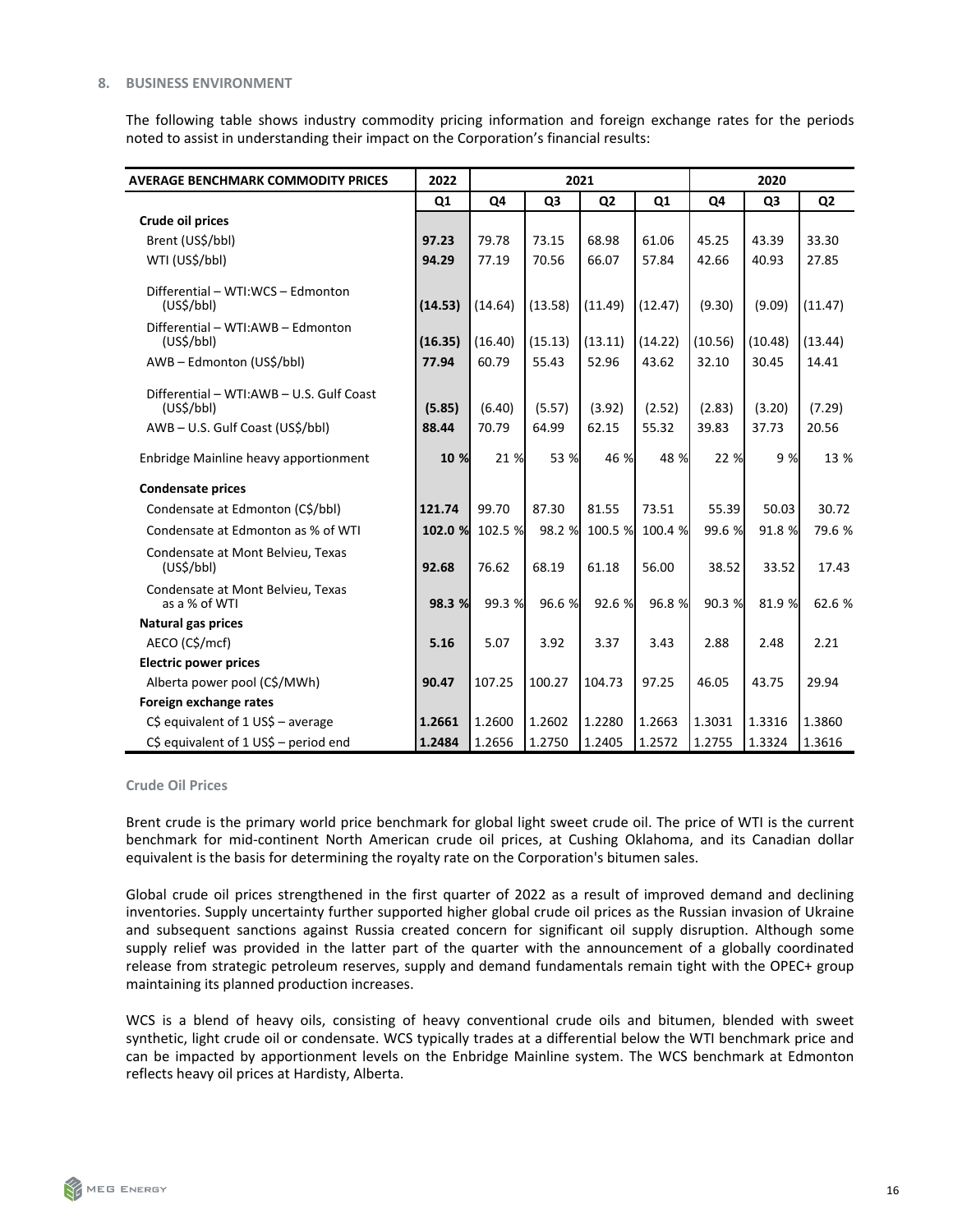<span id="page-16-0"></span>The Corporation sells AWB, an oil similar to WCS, but generally priced at a discount to the WCS benchmark at Edmonton, with the discount dependent on the quality difference between AWB and WCS and the supply/demand fundamentals for oil in Western Canada. AWB is also sold at the USGC and is sold at a discount or premium to WTI dependent on the supply/demand fundamentals for oil in the USGC region.

#### **Condensate Prices**

In order to facilitate pipeline transportation of bitumen, the Corporation uses condensate as diluent for blending with the Corporation's bitumen. The price of condensate generally correlates with the price of WTI. The Corporation sources its condensate from both the Edmonton area and the USGC, where pricing is generally lower. The Corporation has committed diluent purchases of 20,000 barrels per day at the USGC reference benchmark pricing at Mont Belvieu, Texas. Generally, condensate pricing strengthened along with the broader strengthening in petroleum pricing during the first quarter of 2022.

#### **Natural Gas Prices**

Natural gas is a primary energy input cost for the Corporation, used as fuel to generate steam for the thermal production process and to create steam and electricity from the Corporation's cogeneration facilities. Global natural gas prices have surged during the last six months after lower availability of renewable wind power in the summer of 2021, the closure of nuclear plants in Germany and lower Russian exports led to increased reliance on natural gas, which resulted in record low storage levels. Russia's invasion of Ukraine has driven prices even higher due to Europe's reliance on natural gas from Russia. As a result, U.S. exports have surged to record levels on the back of strong international demand and surging prices. As a result, the AECO natural gas price increased approximately 50% during the three months ended March 31, 2022 compared to the same period of 2021.

#### **Electric Power Prices**

Electric power prices impact the price that the Corporation receives on the sale of surplus power from the Corporation's cogeneration facilities. The Alberta power pool price decreased slightly during the three months ended March 31, 2022 compared to the same period of 2021 primarily as a result of less extreme winter conditions.

#### **9. OTHER OPERATING RESULTS**

#### **General and Administrative**

|                                                                |       | Three months ended March 31 |      |  |
|----------------------------------------------------------------|-------|-----------------------------|------|--|
| (\$millions, except as indicated)                              | 2022  |                             | 2021 |  |
| General and administrative                                     | 14 S  |                             | 14   |  |
| General and administrative expense per barrel of production \, | 1.61S |                             |      |  |

G&A expense during the three months ended March 31, 2022 was in line with the same period of 2021.

#### **Depletion and Depreciation**

|                                                                                      |        | Three months ended March 31 |
|--------------------------------------------------------------------------------------|--------|-----------------------------|
| (\$millions, except as indicated)                                                    | 2022   | 2021                        |
| Depletion and depreciation expense                                                   | 124S   | 108                         |
| Depletion and depreciation expense per barrel of production $\vert \mathsf{S} \vert$ | 13.58S | 13.15                       |

Total depletion and depreciation expense increased during the three months ended March 31, 2022, compared to the same period of 2021, primarily due to the increase in production as well as higher average future development costs.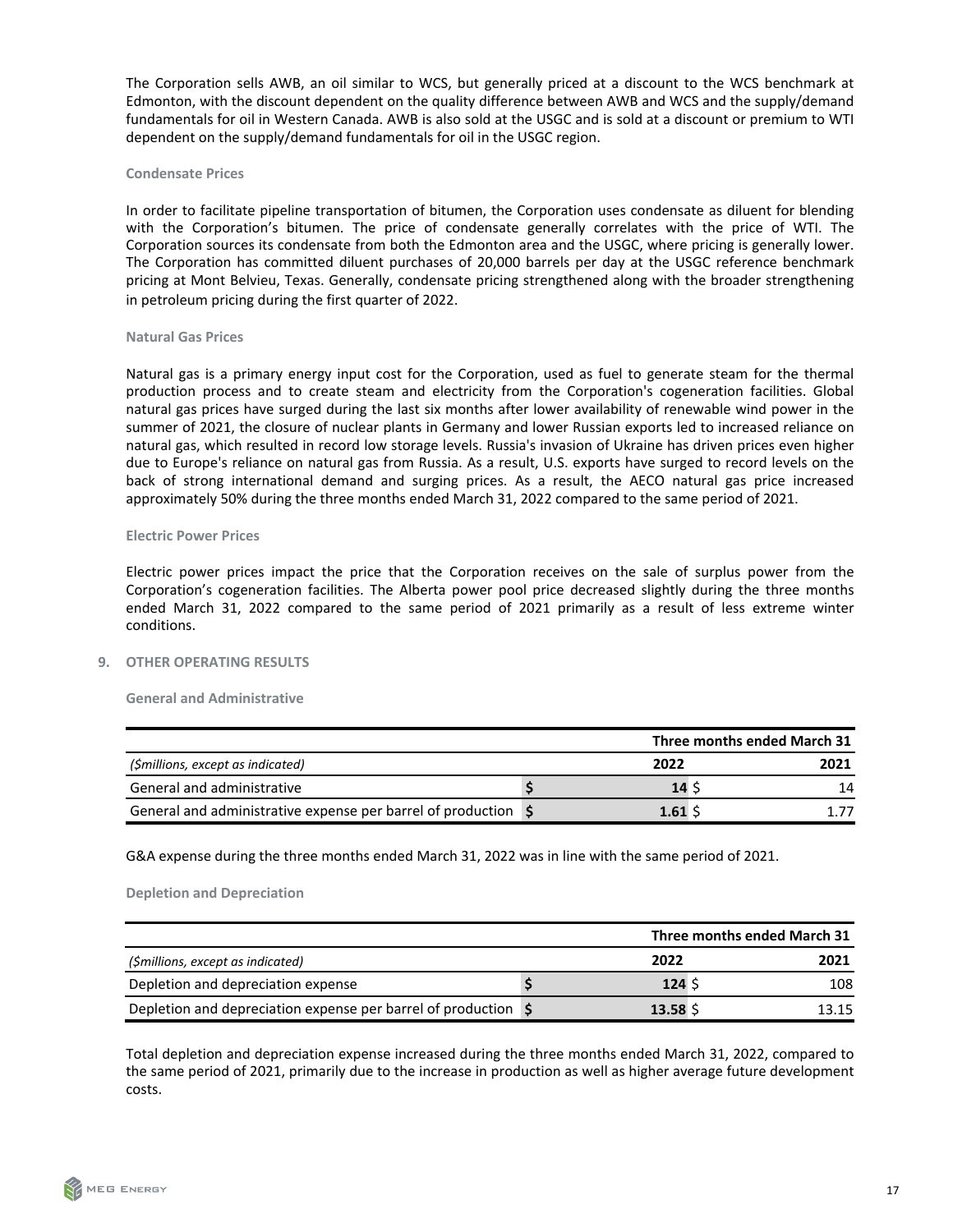**Commodity Risk Management Gain (Loss), Net** 

From time to time, the Corporation enters into financial commodity risk management contracts to increase the predictability of the Corporation's cash flow by managing commodity price volatility. All financial commodity risk management contracts have been recorded at fair value, with all changes in fair value recognized through net earnings (loss). The Corporation has not designated any of its commodity risk management contracts as hedges for accounting purposes.

Realized gains or losses on financial commodity risk management contracts are the result of contract settlements during the period. Unrealized gains or losses on financial commodity risk management contracts represent the change in the mark-to-market position of the unsettled commodity risk management contracts during the period.

The Corporation has not entered into any WTI or WTI:WCS differential commodity risk management contracts for 2022.

|                                                  |  |              |         | Three months ended March 31 |
|--------------------------------------------------|--|--------------|---------|-----------------------------|
| (\$millions)                                     |  | 2022         |         | 2021                        |
| Realized gain (loss) on:                         |  |              |         |                             |
| Crude oil contracts <sup>(1)</sup>               |  |              | \$      | (81)                        |
| Condensate contracts <sup>(2)</sup>              |  |              |         | 11                          |
| Natural gas contracts <sup>(3)</sup>             |  |              |         |                             |
| Realized commodity risk management gain (loss)   |  | $\mathbf{1}$ | $\zeta$ | (69)                        |
| Unrealized gain (loss) on:                       |  |              |         |                             |
| Crude oil contracts <sup>(1)</sup>               |  |              |         | (86)                        |
| Condensate contracts <sup>(2)</sup>              |  |              |         | (6)                         |
| Natural gas contracts <sup>(3)</sup>             |  | 4            |         | 4                           |
| Unrealized commodity risk management gain (loss) |  | 4            | \$      | (88)                        |
| <b>Commodity risk management gain (loss)</b>     |  | 5            | S       | (157)                       |

(1) Includes WTI fixed price contracts, WTI enhanced fixed price contracts with sold put options and WTI:WCS fixed differential *contracts.*

(2) Relates to condensate purchase contracts that effectively fix condensate prices at Mont Belvieu, Texas relative to WTI.

(3) Relates to contracts which fix the AECO price on natural gas purchases.

For the three months ended March 31, 2022, the Corporation recognized a \$5 million net gain from commodity risk management compared to a \$157 million net loss from commodity risk management during the same period of 2021 primarily due to the fact that the Corporation no longer holds any crude oil commodity risk management contracts.

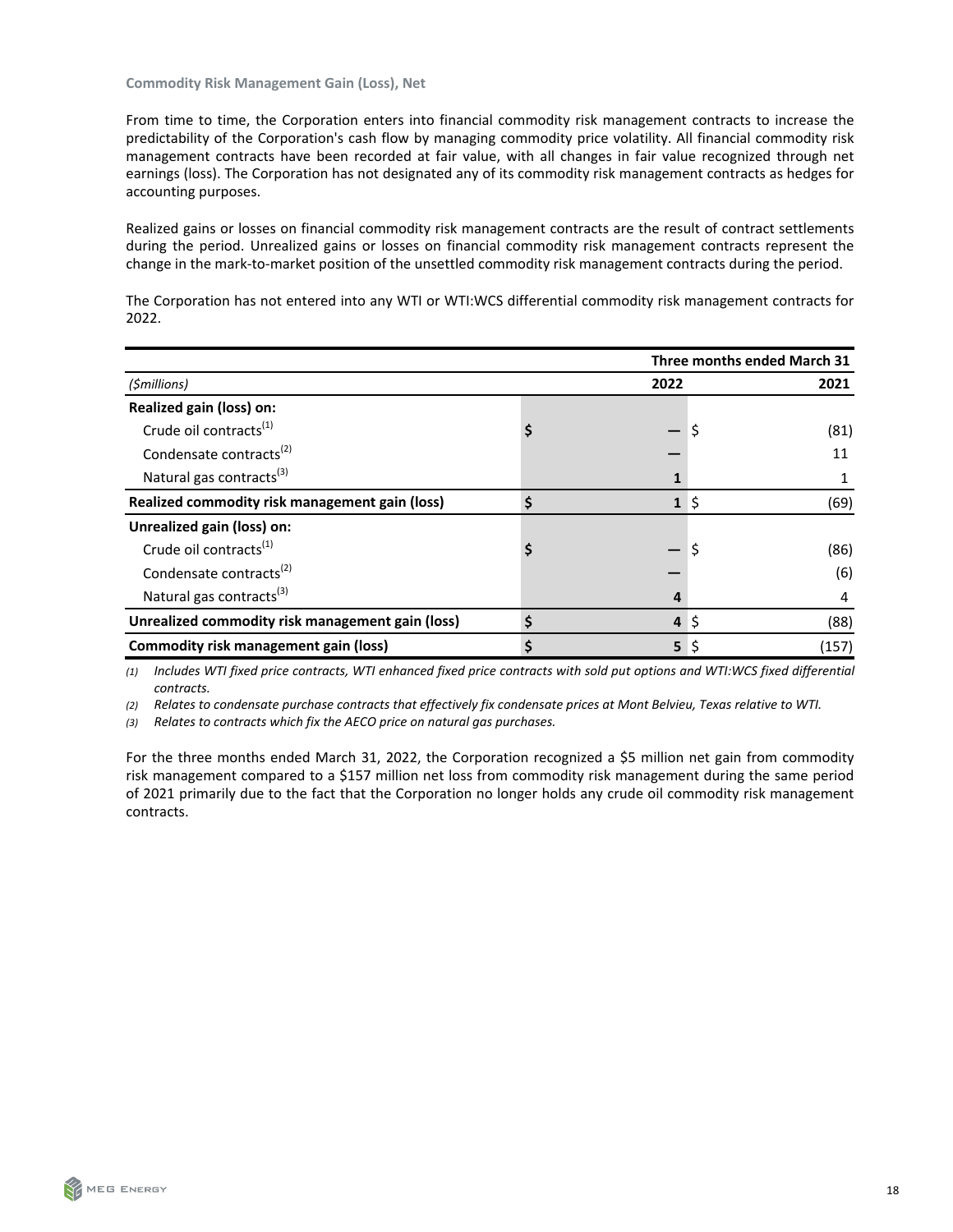The realized commodity risk management gain (loss) represents actual contract settlements over the periods presented. The following table provides further details regarding the realized commodity risk management gain (loss):

|                                                     |    | Three months ended March 31 |               |
|-----------------------------------------------------|----|-----------------------------|---------------|
| (US\$/bb1)                                          |    | 2022                        | 2021          |
| WTI fixed price contracts $^{(1)(2)}$ :             |    |                             |               |
| Average fixed price                                 | \$ |                             | \$<br>46.96   |
| Average settlement price                            |    |                             | 57.82         |
| Gain (loss) on WTI fixed price contracts            | \$ |                             | \$<br>(10.86) |
| WTI:WCS fixed differential contracts:               |    |                             |               |
| Average fixed differential                          | \$ |                             | \$<br>(13.46) |
| Average settlement differential                     |    |                             | (11.46)       |
| Gain (loss) on WTI:WCS fixed differential contracts | \$ |                             | \$<br>(2.00)  |
| Condensate purchase contracts:                      |    |                             |               |
| Average fixed differential <sup>(3)</sup>           | \$ | $(11.30)$ \$                | (10.37)       |
| Average settlement differential                     |    | (1.61)                      | (1.84)        |
| Gain (loss) on condensate purchase contracts        | \$ | $9.69$ \$                   | 8.53          |
| (C <sup>2</sup> /GI)                                |    |                             |               |
| Natural gas purchase contracts:                     |    |                             |               |
| Average fixed price                                 | S  | 2.50S                       | 2.61          |
| Average settlement price                            |    | 4.49                        | 2.95          |
| Gain (loss) on natural gas purchase contracts       | Ś  | 1.99 \$                     | 0.34          |

*(1) Includes WTI enhanced fixed price contracts with sold put options.*

(2) Incremental to these WTI fixed price contracts, the Corporation occasionally enters into contracts to fix the spread between WTI prices for consecutive months, the gains and losses on which are not reflected in this table.

(3) Condensate purchase contracts either fix the WTI:condensate differential at Mont Belvieu, Texas relative to WTI or fix the *condensate price as a* % of WTI.

**Stock-based Compensation** 

|                                                  |      | Three months ended March 31 |
|--------------------------------------------------|------|-----------------------------|
| (\$millions)                                     | 2022 | 2021                        |
| Cash-settled expense                             | 44   | 19                          |
| Equity-settled expense                           | Δ    |                             |
| Equity price risk management gain <sup>(1)</sup> | (42) | (19)                        |
| Stock-based compensation expense (recovery)      | 6    |                             |

(1) Relates to financial derivatives entered into to manage the Corporation's exposure to cash-settled restricted share units ("RSUs") and performance share units ("PSUs") vesting in 2021, 2022 and 2023 granted under the Corporation's stockbased compensation plans. Amounts are unrealized until vesting of the related units occurs. See section 11 "Risk *Management"* of this MD&A for further details.

The increase in cash-settled expense was primarily due to the increase in the Corporation's share price. The Corporation's common share price increased to \$17.07 per share as at March 31, 2022, from its value of \$11.70 per share as at December 31, 2021.

The equity price risk management gain is driven by the change in the Corporation's common share price relative to the notional value of the instruments. For the three months ended March 31, 2022, an equity price risk management gain of \$42 million was recognized on the increase in share price during the period compared to a gain of \$19 million during the same period of 2021.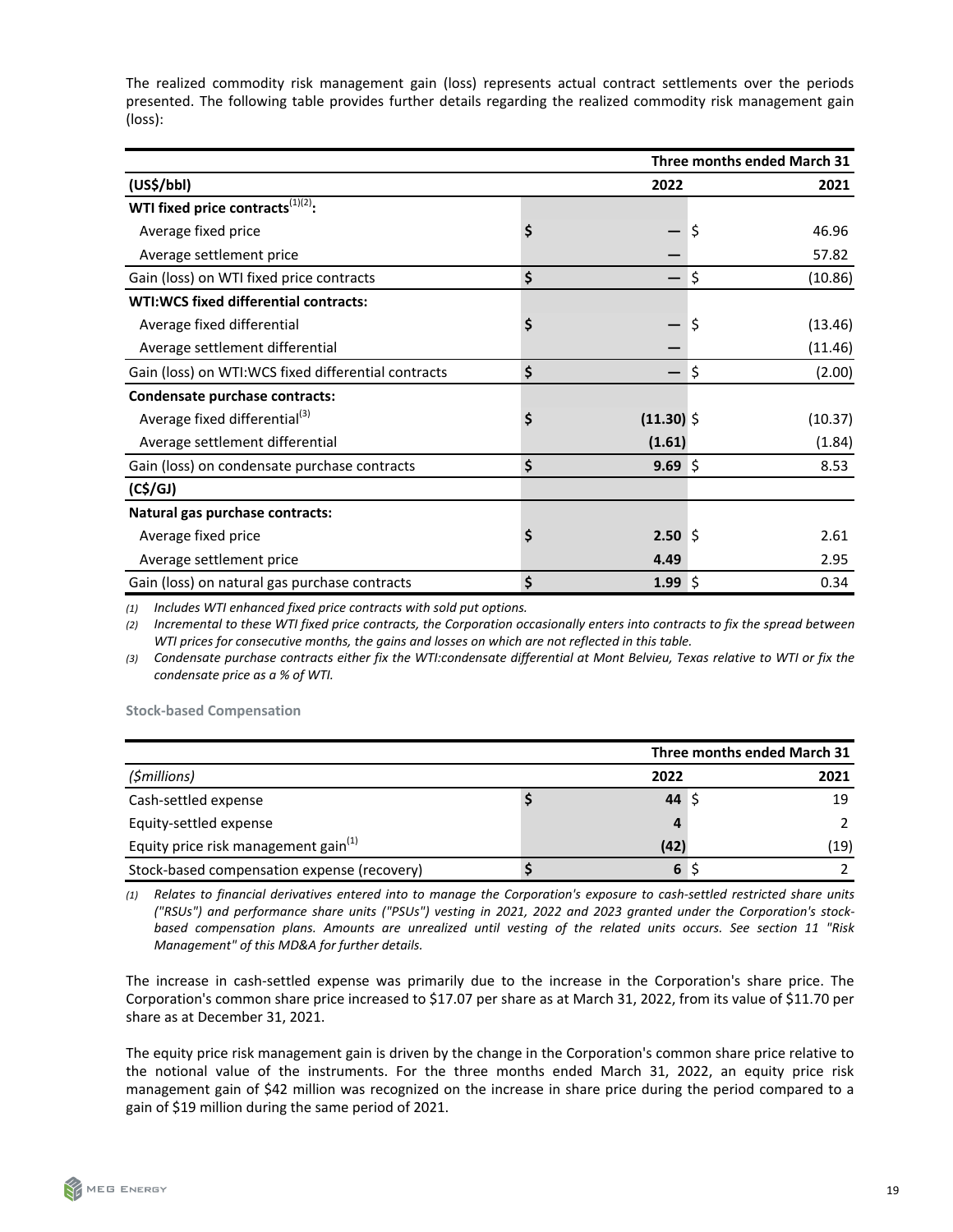|                                                |         |    | Three months ended March 31 |
|------------------------------------------------|---------|----|-----------------------------|
| (\$millions)                                   | 2022    |    | 2021                        |
| Unrealized foreign exchange gain (loss) on:    |         |    |                             |
| Long-term debt                                 | 31      | Ŝ. | 48                          |
| Foreign currency risk management contracts     |         |    |                             |
| US\$ denominated cash and cash equivalents     | (9)     |    | (5)                         |
| Unrealized net gain (loss) on foreign exchange | 29      |    | 43                          |
| Realized gain (loss) on foreign exchange       | (1)     |    |                             |
| Foreign exchange gain (loss), net              | $28$ \$ |    | 43                          |
|                                                |         |    |                             |
| C\$ equivalent of 1 US\$                       |         |    |                             |
| Beginning of period                            | 1.2656  |    | 1.2755                      |
| End of period                                  | 1.2484  |    | 1.2572                      |

The Corporation's foreign exchange gain (loss) is driven by fluctuations in the U.S. dollar to Canadian dollar exchange rate. The primary driver of the Corporation's foreign exchange gain (loss) is the Corporation's long-term debt which is denominated in U.S. dollars.

For the three months ended March 31, 2022, the Corporation recognized an unrealized foreign exchange gain of \$29 million compared to a gain of \$43 million during the same period of 2021. The Canadian dollar strengthened relative to the U.S. dollar by 1% during both periods but the unrealized gain during the three months ended March 31, 2022 was lower compared to the same period of 2021 primarily due to the decrease in U.S. dollar denominated long-term debt.

**Net Finance Expense** 

|                                       | Three months ended March 31 |   |      |
|---------------------------------------|-----------------------------|---|------|
| (\$millions)                          | 2022                        |   | 2021 |
| Interest expense on long-term debt    | 47                          | S | 58   |
| Interest expense on lease liabilities | 6                           |   | 6    |
| Net interest expense                  | 53                          |   | 64   |
| Accretion on provisions               | 2                           |   |      |
| Net finance expense                   | 55                          |   | 66   |
|                                       |                             |   |      |
| Average effective interest rate       | 6.7%                        |   | 6.8% |

Interest expense on long-term debt decreased during the three months ended March 31, 2022 compared to the same period of 2021 primarily as a result of the US\$100 million debt redemption on August 23, 2021 and the US\$225 million debt redemption on January 18, 2022 as well as the refinancing of US\$600 million of senior unsecured notes on February 2, 2021 at a rate of 5.875% compared to the previous rate of 7.0%.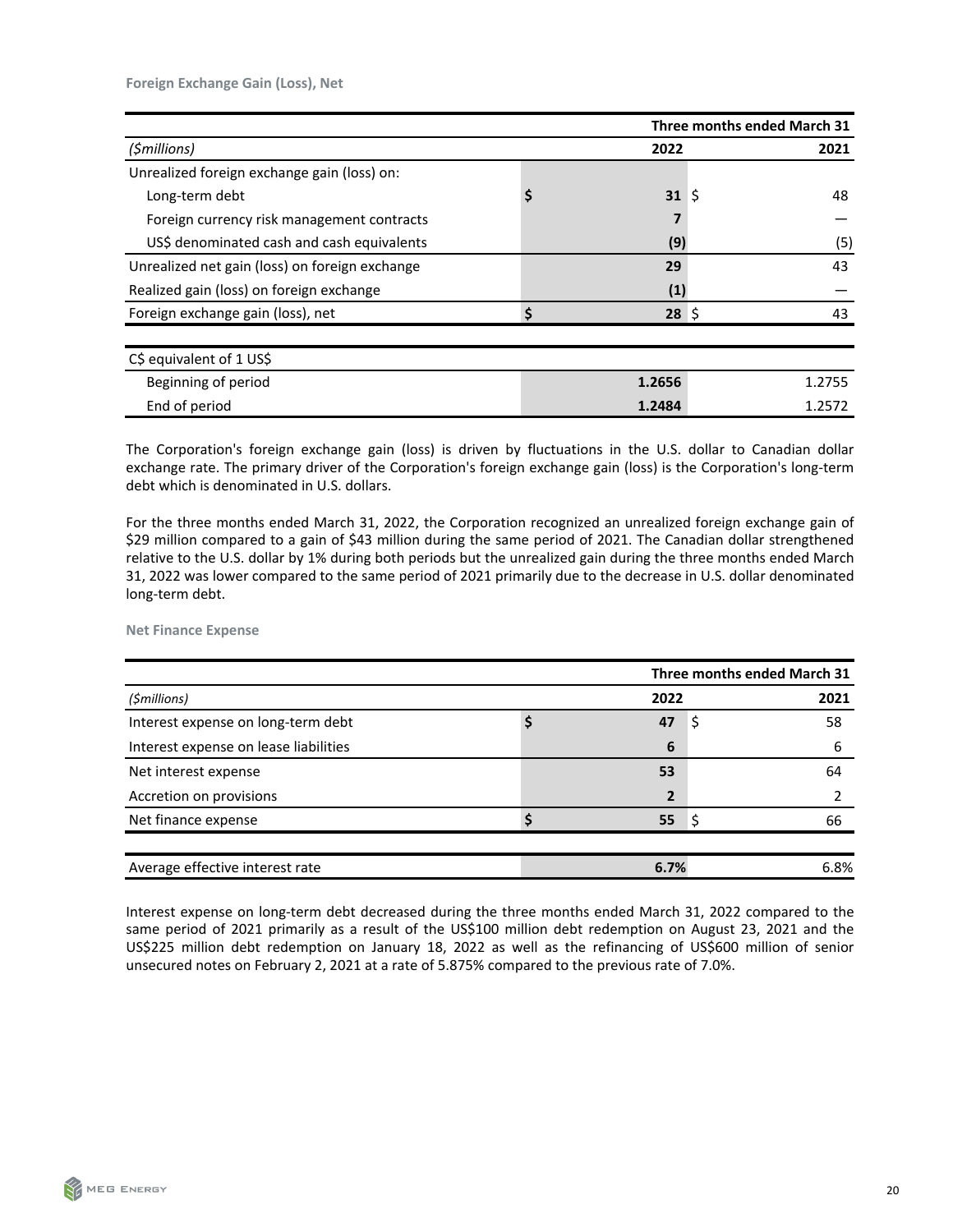<span id="page-20-0"></span>

|                                     |  | Three months ended March 31 |        |
|-------------------------------------|--|-----------------------------|--------|
| (\$millions)                        |  | 2022                        | 2021   |
| Earnings (loss) before income taxes |  | 466                         | (36)   |
| Effective tax rate                  |  | 22.3 %                      | 52.8 % |
| Income tax expense (recovery)       |  | 104                         | (19)   |

As at March 31, 2022, the Corporation had approximately \$6.7 billion of available Canadian tax pools, including \$5.1 billion of non-capital losses and \$0.4 billion of capital losses, and recognized a deferred income tax asset of \$192 million. Estimated future taxable income is expected to be sufficient to realize the deferred income tax asset.

The effective tax rate for the three months ended March 31, 2022 differed from the Canadian statutory rate of 23% primarily due to the tax effect of foreign exchange gains and losses on the Corporation's long-term debt which is denominated in U.S. dollars.

#### **10. LIQUIDITY AND CAPITAL RESOURCES**

| (\$millions)                                                                                                                                       |    |            | March 31, 2022 December 31, 2021 |
|----------------------------------------------------------------------------------------------------------------------------------------------------|----|------------|----------------------------------|
| <b>Second Lien:</b>                                                                                                                                |    |            |                                  |
| 6.50% senior secured second lien notes<br>(March 31, 2022 - US\$171 million; fully redeemed April 4, 2022;<br>December 31, 2021 - US\$396 million) | S  | 214S       | 501                              |
| Unsecured:                                                                                                                                         |    |            |                                  |
| 7.125% senior unsecured notes<br>(March 31, 2022 - US\$1.2 billion; due 2027;<br>December 31, 2021 - US\$1.2 billion)                              |    | 1,498      | 1,519                            |
| 5.875% senior unsecured notes<br>(March 31, 2022 - US\$600 million; due 2029;<br>December 31, 2021 - US\$600 million)                              |    | 749        | 759                              |
| Debt redemption premium                                                                                                                            |    | Δ          | 8                                |
| Unamortized deferred debt discount and debt issue costs                                                                                            |    | (25)       | (25)                             |
| Current and long-term debt                                                                                                                         |    | 2,440      | 2,762                            |
| Cash and cash equivalents                                                                                                                          |    | (290)      | (361)                            |
| Net debt - $C\hat{S}^{(1)}$                                                                                                                        | \$ | $2,150$ \$ | 2,401                            |
| Net debt - US\$ <sup>(1)</sup>                                                                                                                     | \$ | $1,722$ \$ | 1,897                            |

(1) Net debt is reconciled to long-term debt in accordance with IFRS in Note 18 of the interim consolidated financial *statements.*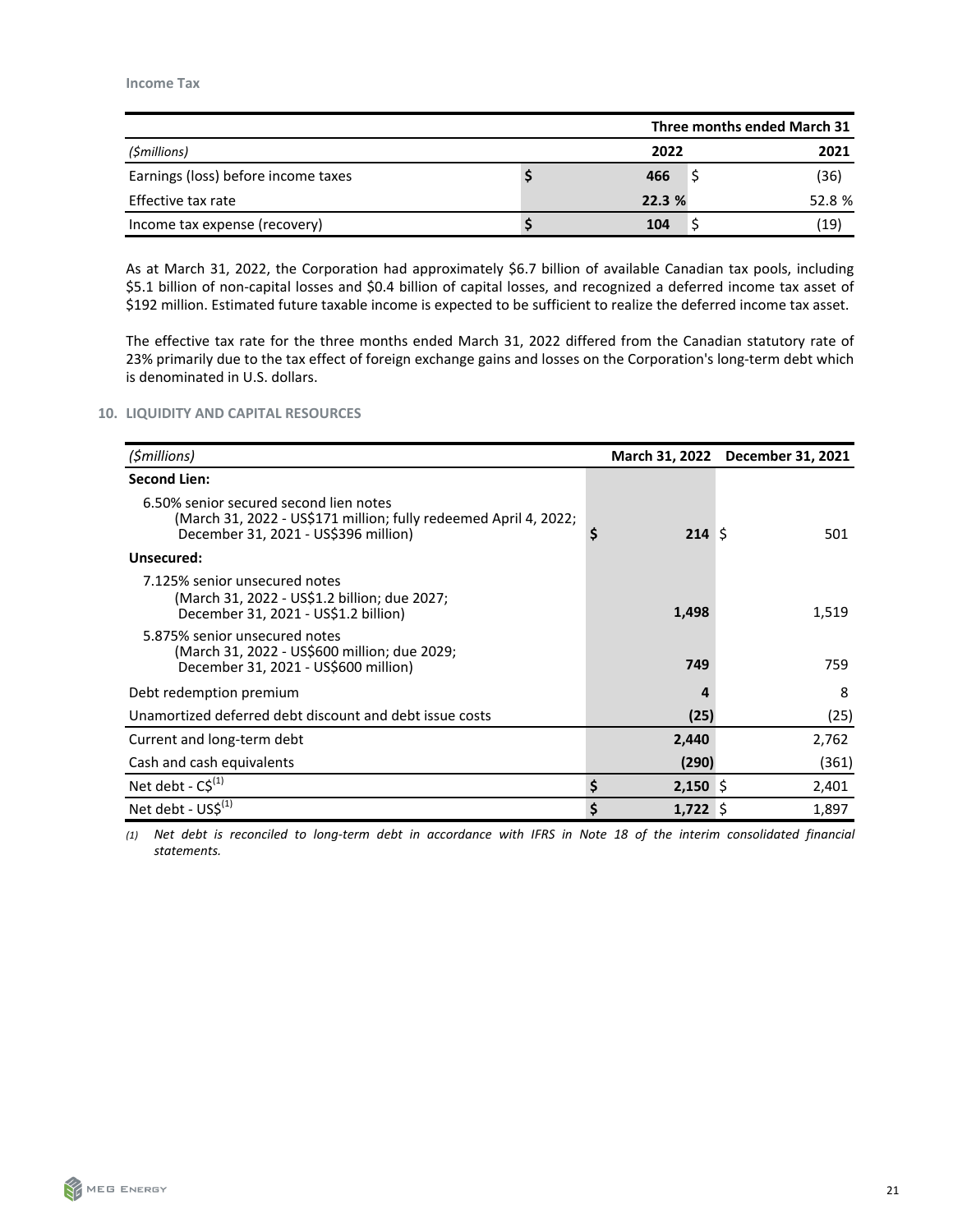

The Corporation redeemed and announced further redemptions of its long-term debt as noted below:

*(1) Redemption price of 101.625% plus accrued and unpaid interest on the 6.50% senior secured second lien notes.*

(2) Redemption price of 101.625% plus accrued and unpaid interest on the remaining 6.50% senior secured second lien notes.

The Corporation's cash and cash equivalents balance was \$290 million as at March 31, 2022 compared to \$361 million as at December 31, 2021. Refer to the "Cash Flow Summary" section for further details.

The Corporation has total available credit under two facilities of \$1.3 billion, comprised of \$800 million under the revolving credit facility and \$500 million under a letter of credit facility guaranteed by Export Development Canada ("EDC Facility"). Letters of credit under the EDC Facility do not consume capacity of the revolving credit facility. The revolving credit facility and the EDC Facility have a maturity date of July 30, 2024. The revolving credit facility, EDC Facility and senior secured second lien notes are secured by substantially all the assets of the Corporation.

Meeting current and future obligations while navigating the uncertainty associated with commodity market volatility continues to be supported by the Corporation's financial framework, including credit risk management policies minimizing credit exposure on sales to primarily investment grade customers in the energy industry. After the April 2022 debt redemption noted above, the Corporation's earliest maturing long-term debt is approximately five years out, represented by US\$1.2 billion of senior unsecured notes due February 2027. Additionally, the Corporation's modified covenant-lite \$800 million revolving credit facility has no financial maintenance covenant unless drawn in excess of \$400 million. If drawn in excess of \$400 million, the Corporation is required to maintain a quarterly first lien net leverage ratio (first lien net debt to last twelve-month EBITDA) of 3.5 or less. Under the Corporation's credit facility, first lien net debt is calculated as debt under the credit facility plus other debt that is secured on a pari passu basis with the credit facility, less cash-on-hand. None of the Corporation's outstanding long-term debt contain financial maintenance covenants and none are secured on a *pari passu* basis with the credit facility.

As at March 31, 2022, the Corporation had \$794 million of unutilized capacity under the \$800 million revolving credit facility and the Corporation had \$108 million of unutilized capacity under the \$500 million EDC Facility. A letter of credit of \$15 million was issued under the revolving credit facility during the three months ended March 31, 2020. A letter of credit of \$6 million remains outstanding under the revolving credit facility as at March 31, 2022. Letters of credit issued under the revolving credit facility are not included in first lien net debt for purposes of calculating the first lien net leverage ratio.

Management believes its current capital resources and its ability to manage cash flow and working capital levels will allow the Corporation to meet its current and future obligations, to make scheduled principal and interest payments, and to fund the other needs of the business for at least the next 12 months. However, no assurance can be given that this will be the case or that future sources of capital will not be necessary. The Corporation's cash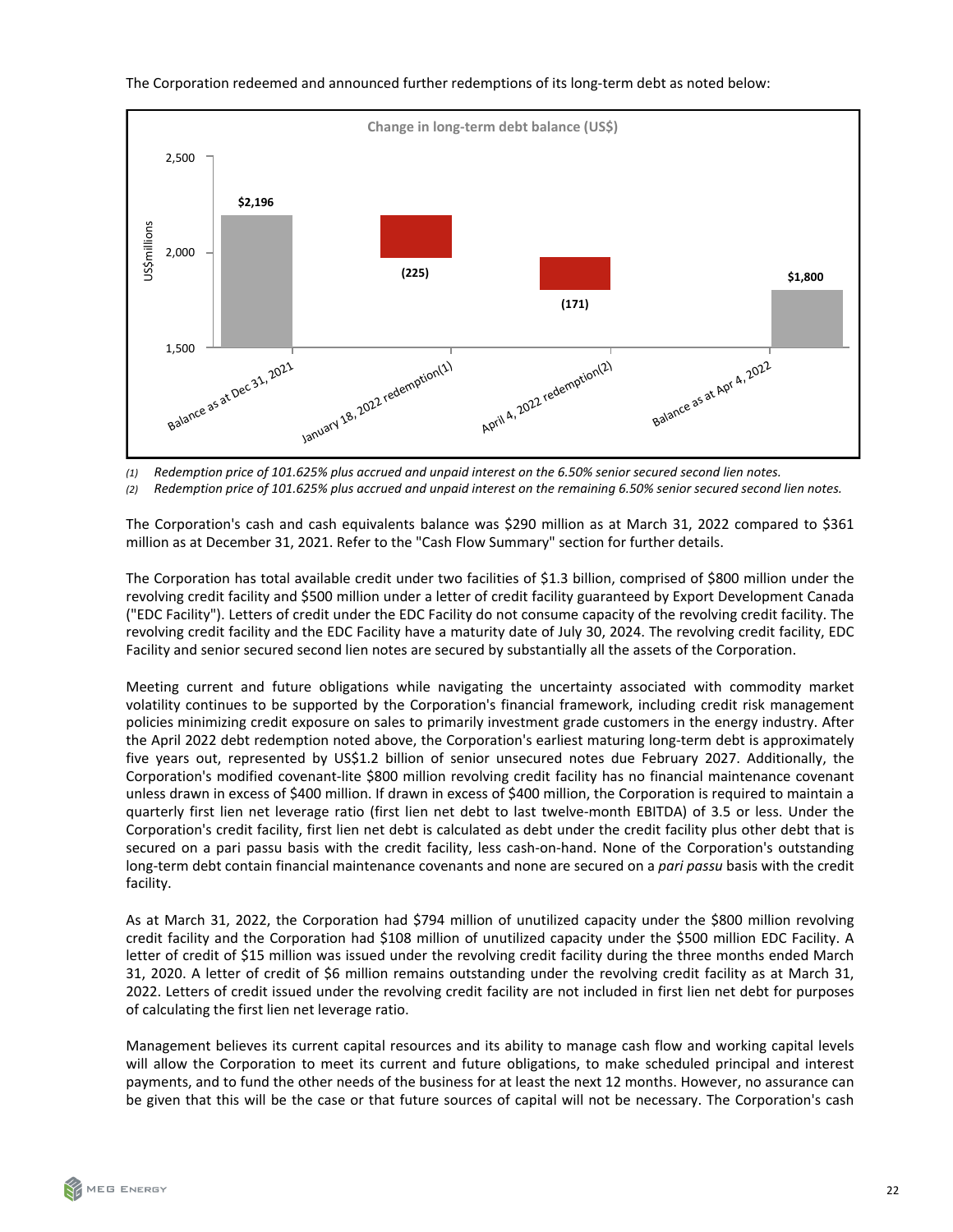<span id="page-22-0"></span>flow and the development of projects are dependent on factors discussed in the "RISK FACTORS" section of this MD&A.

**Cash Flow Summary** 

|                                                                                          | Three months ended March 31 |         |      |  |
|------------------------------------------------------------------------------------------|-----------------------------|---------|------|--|
| (\$millions)                                                                             |                             | 2022    | 2021 |  |
| Net cash provided by (used in):                                                          |                             |         |      |  |
| Operating activities                                                                     |                             | 317S    | 12   |  |
| Investing activities                                                                     |                             | (88)    | (49) |  |
| Financing activities                                                                     |                             | (291)   | (17) |  |
| Effect of exchange rate changes on cash and<br>cash equivalents held in foreign currency |                             | (9)     | (6)  |  |
| Change in cash and cash equivalents                                                      |                             | (71) \$ | (60) |  |

#### **Cash Flow – Operating Activities**

Net cash provided by operating activities for the three months ended March 31, 2022 increased compared to the same period of 2021, primarily due to higher benchmark crude oil prices as well as the elimination of crude oil commodity risk management contracts that were in place in the first quarter of 2021.

**Cash Flow – Investing Activities** 

Net cash used in investing activities increased during the three months ended March 31, 2022 compared to the same period of 2021 reflecting increased capital spending over the period.

**Cash Flow – Financing Activities**

Net cash used in financing activities for the three months ended March 31, 2022 increased compared to the same period of 2021, primarily due to the debt redemption during the three months ended March 31, 2022.

# **11. RISK MANAGEMENT**

**Commodity Price Risk Management**

To mitigate the Corporation's exposure to fluctuations in commodity prices, the Corporation periodically enters into financial commodity risk management contracts to partially manage its exposure on blend sales, condensate purchases, natural gas purchases and power sales. The Corporation also periodically enters into physical delivery contracts which are not considered financial instruments and therefore no asset or liability has been recognized in the Consolidated Balance Sheet related to these contracts. The impact of realized physical delivery contract prices is included in the Consolidated Statement of Earnings (Loss) and Comprehensive Income (Loss) and in cash operating netback.

The Corporation had the following financial commodity risk management contracts relating to condensate purchases and natural gas purchases outstanding as at March 31, 2022:

| As at March 31, 2022                  |                            |                            |                                              |
|---------------------------------------|----------------------------|----------------------------|----------------------------------------------|
| <b>Condensate Purchase Contracts</b>  | <b>Volumes</b><br>(bbls/d) | <b>Term</b>                | <b>Average Price</b><br>(US\$/bbI)           |
| WTI: Mont Belvieu Fixed Differential  | 200                        | Apr 1, 2022 - Dec 31, 2022 | \$(11.30)                                    |
| <b>Natural Gas Purchase Contracts</b> | <b>Volumes</b><br>(GJ/d)   | <b>Term</b>                | <b>Average Price</b><br>(C <sup>2</sup> /GI) |
| <b>AECO Fixed Price</b>               | 5,000                      | Apr 1, 2022 - Dec 31, 2023 | \$2.50                                       |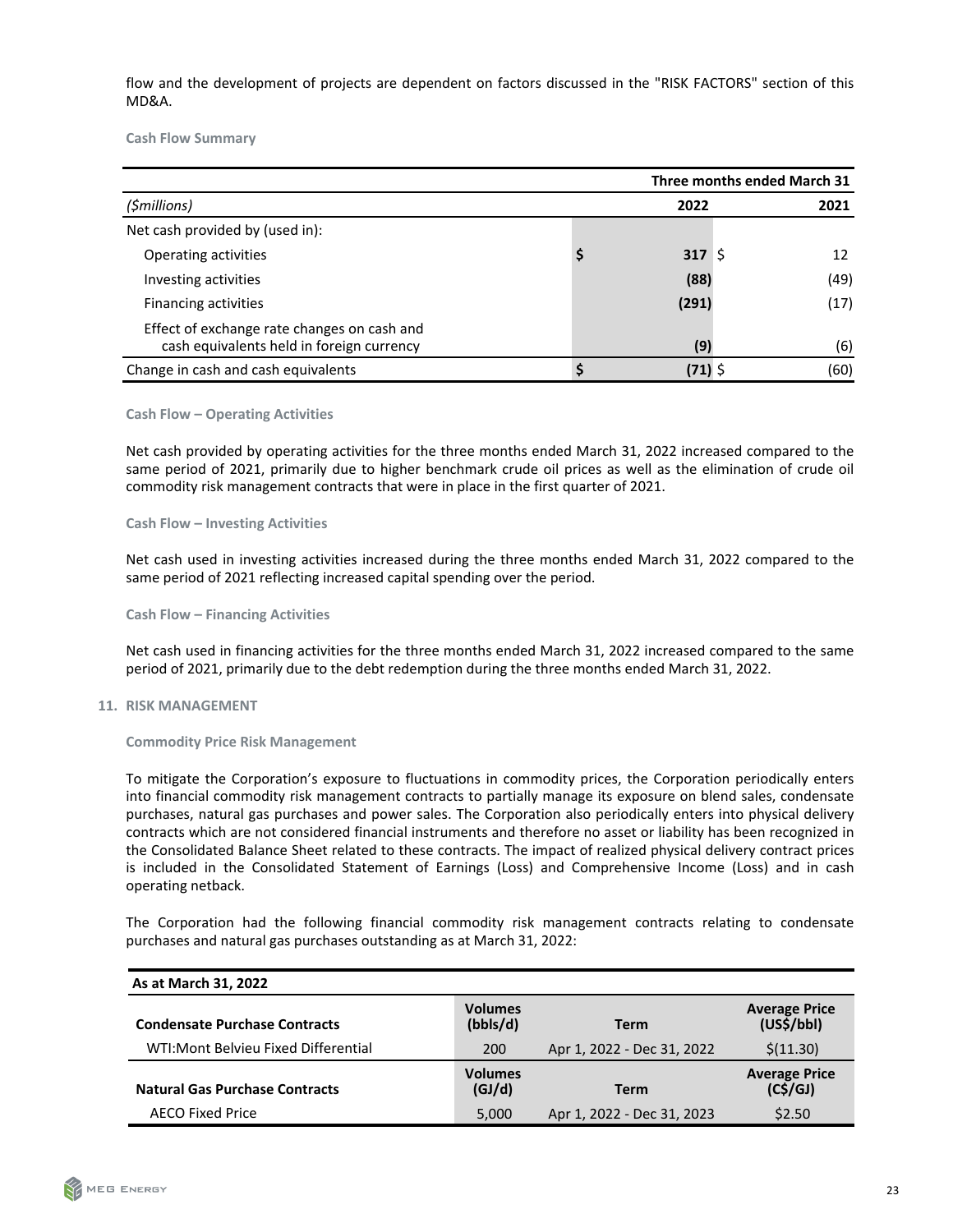<span id="page-23-0"></span>In 2020, the Corporation entered into financial equity price risk management contracts to increase the predictability of the Corporation's cash flow by managing share price volatility. Equity price risk is the risk that changes in the Corporation's own share price impact earnings and cash flows. Earnings, funds flow from operating activities and adjusted funds flow are impacted when outstanding cash-settled RSUs and PSUs, issued under the Corporation's stock-based compensation plans, are revalued each period based on the Corporation's share price and the revaluation is recognized in stock-based compensation expense. Net cash provided by (used in) operating activities is impacted when these stock-based compensation units are ultimately settled. The Corporation entered into these equity price risk management contracts in March 2020 to manage its exposure on cash-settled RSUs and PSUs vesting between April 1, 2021 and April 1, 2023. Equity price risk management (gain) loss is recognized in stock-based compensation expense on the statement of earnings (loss), the unrealized asset (liability) is included in risk management on the balance sheet and the realized asset is included in trade receivables and other on the balance sheet.

|                                                     | Three months ended March 31 |  |      |  |
|-----------------------------------------------------|-----------------------------|--|------|--|
| (\$millions)                                        | 2022                        |  | 2021 |  |
| Unrealized equity price risk management (gain) loss |                             |  | (11) |  |
| Realized equity price risk management (gain) loss   | (46)                        |  | (8)  |  |
| Equity price risk management (gain) loss            | (42)                        |  | (19) |  |

#### **12. SHARES OUTSTANDING**

As at March 31, 2022, the Corporation had the following share capital instruments outstanding or exercisable:

| (millions)                   | <b>Units</b> |
|------------------------------|--------------|
| Common shares                | 307.6        |
| Convertible securities       |              |
| Stock options <sup>(1)</sup> | 1.6          |
| Equity-settled RSUs and PSUs | 6.7          |

*(1) 1.4 million stock options were exercisable as at March 31, 2022.* 

As at April 29, 2022, the Corporation had 310.6 million common shares, 1.5 million stock options and 5.2 million equity-settled RSUs and equity-settled PSUs outstanding, and 1.5 million stock options exercisable.

#### **13. CONTRACTUAL OBLIGATIONS, COMMITMENTS AND CONTINGENCIES**

#### **Contractual Obligations and Commitments**

The information presented in the table below reflects management's estimate of the contractual maturities of the Corporation's obligations as at March 31, 2022. These maturities may differ significantly from the actual maturities of these obligations. In particular, debt under the senior secured credit facilities, the senior secured second lien notes, and the senior unsecured notes may be retired earlier due to mandatory or discretionary repayments or redemptions.

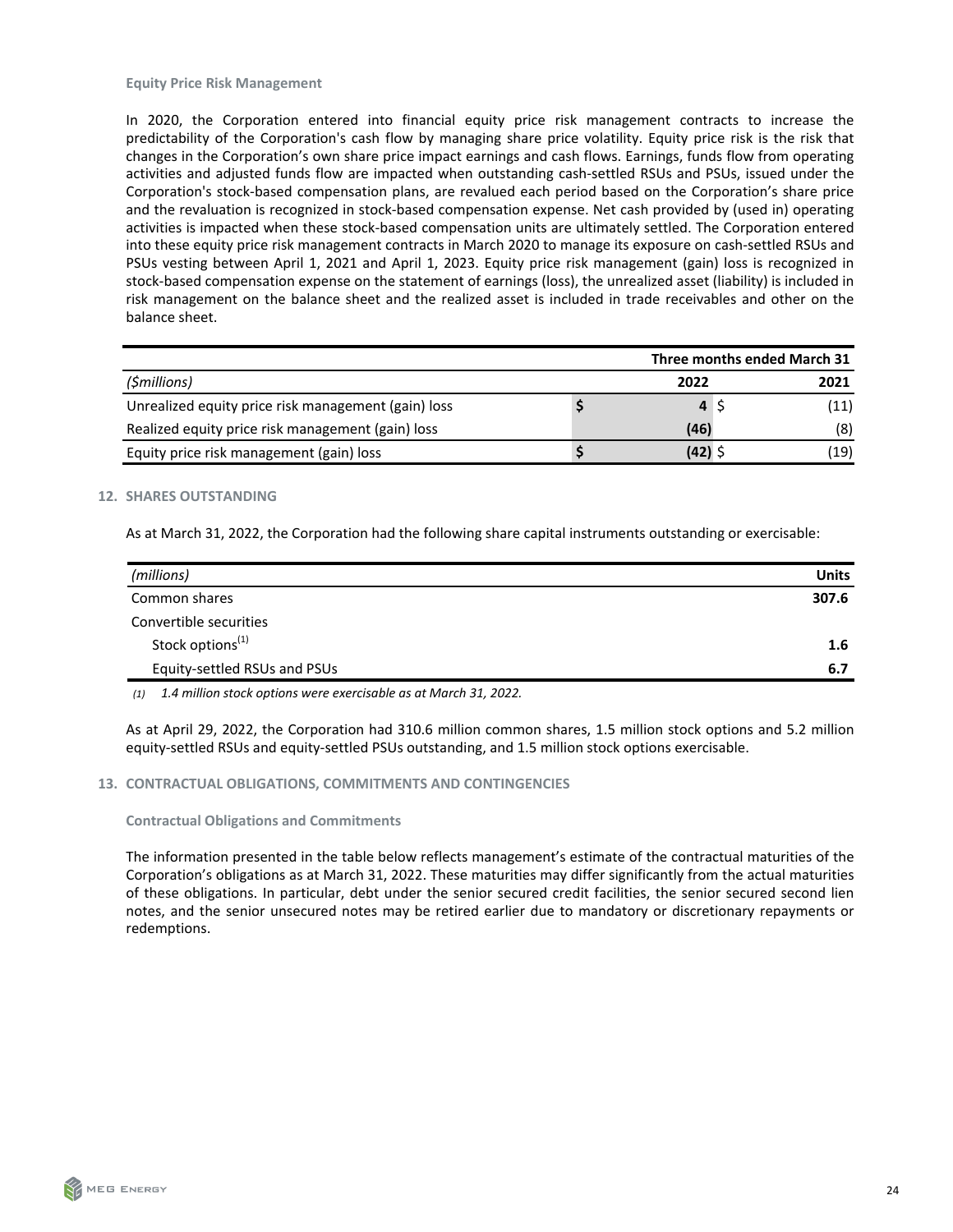<span id="page-24-0"></span>

| (\$millions)                              | 2022             | 2023     | 2024        | 2025      |        | 2026 Thereafter | Total  |
|-------------------------------------------|------------------|----------|-------------|-----------|--------|-----------------|--------|
| <b>Commitments:</b>                       |                  |          |             |           |        |                 |        |
| Transportation and storage <sup>(1)</sup> | \$<br>$302 \div$ | 413 \$   | 440 \$      | 416 \$    | 378 \$ | $5,401$ \$      | 7,350  |
| Diluent purchases                         | 130              | 28       |             |           |        |                 | 158    |
| Other operating commitments               | 12               | 16       | 14          | 13        | 13     | 23              | 91     |
| Variable office lease costs               | 3                | 5        | 5           | 5         | 5      | 22              | 45     |
| Capital commitments                       | 21               |          |             |           |        |                 | 21     |
| <b>Total Commitments</b>                  | 468              | 462      | 459         | 434       | 396    | 5,446           | 7,665  |
| <b>Other Obligations:</b>                 |                  |          |             |           |        |                 |        |
| Lease obligations                         | 33               | 38       | 37          | 29        | 29     | 462             | 628    |
| Current and long-term debt <sup>(2)</sup> | 214              |          |             |           |        | 2,247           | 2,461  |
| Interest on long-term debt <sup>(2)</sup> | 113              | 151      | 151         | 151       | 151    | 106             | 823    |
| Decommissioning obligation <sup>(3)</sup> | 3                | 6        | 5           | 5         | 5      | 763             | 787    |
| <b>Total Commitments and Obligations</b>  | \$<br>831, 5     | $657$ \$ | $652 \;$ \$ | \$<br>619 | 581 \$ | $9,024$ \$      | 12,364 |

(1) This represents transportation and storage commitments from 2022 to 2048, including pipeline commitments which are awaiting regulatory approval and are not yet in service. Excludes finance leases recognized on the consolidated balance *sheet.*

(2) This represents the scheduled principal repayments of the senior secured second lien notes, the senior unsecured notes, and associated interest payments based on interest and foreign exchange rates in effect on March 31, 2022.

(3) This represents the undiscounted future obligations associated with the decommissioning of the Corporation's assets.

#### **Contingencies**

The Corporation is involved in various legal claims associated with the normal course of operations. The Corporation believes that any liabilities that may arise pertaining to such matters would not have a material impact on its financial position.

# **14. NON-GAAP AND OTHER FINANCIAL MEASURES**

Certain financial measures in this MD&A are non-GAAP financial measures or ratios, supplementary financial measures and capital management measures. These measures are not defined by IFRS and, therefore, may not be comparable to similar measures provided by other companies. These non-GAAP and other financial measures should not be considered in isolation or as an alternative for measures of performance prepared in accordance with IFRS.

#### **Adjusted Funds Flow and Free Cash Flow**

Adjusted funds flow and free cash flow are capital management measures and are defined in the Corporation's annual financial statements. Adjusted funds flow and free cash flow are presented to assist management and investors in analyzing operating performance and cash flow generating ability. Funds flow from operating activities is an IFRS measure in the Corporation's consolidated statement of cash flow. Adjusted funds flow is calculated as funds flow from operating activities excluding items not considered part of ordinary continuing operating results. By excluding changes in non-recurring adjustments from cash flows, the adjusted funds flow measure provides a meaningful metric for management and investors by establishing a clear link between the Corporation's cash flows and the cash operating netback. Free cash flow is presented to assist management and investors in analyzing performance by the Corporation as a measure of financial liquidity and the capacity of the business to repay debt and return capital to shareholders. Free cash flow is calculated as adjusted funds flow less capital expenditures.

The following table reconciles funds flow from operating activities to adjusted funds flow to free cash flow: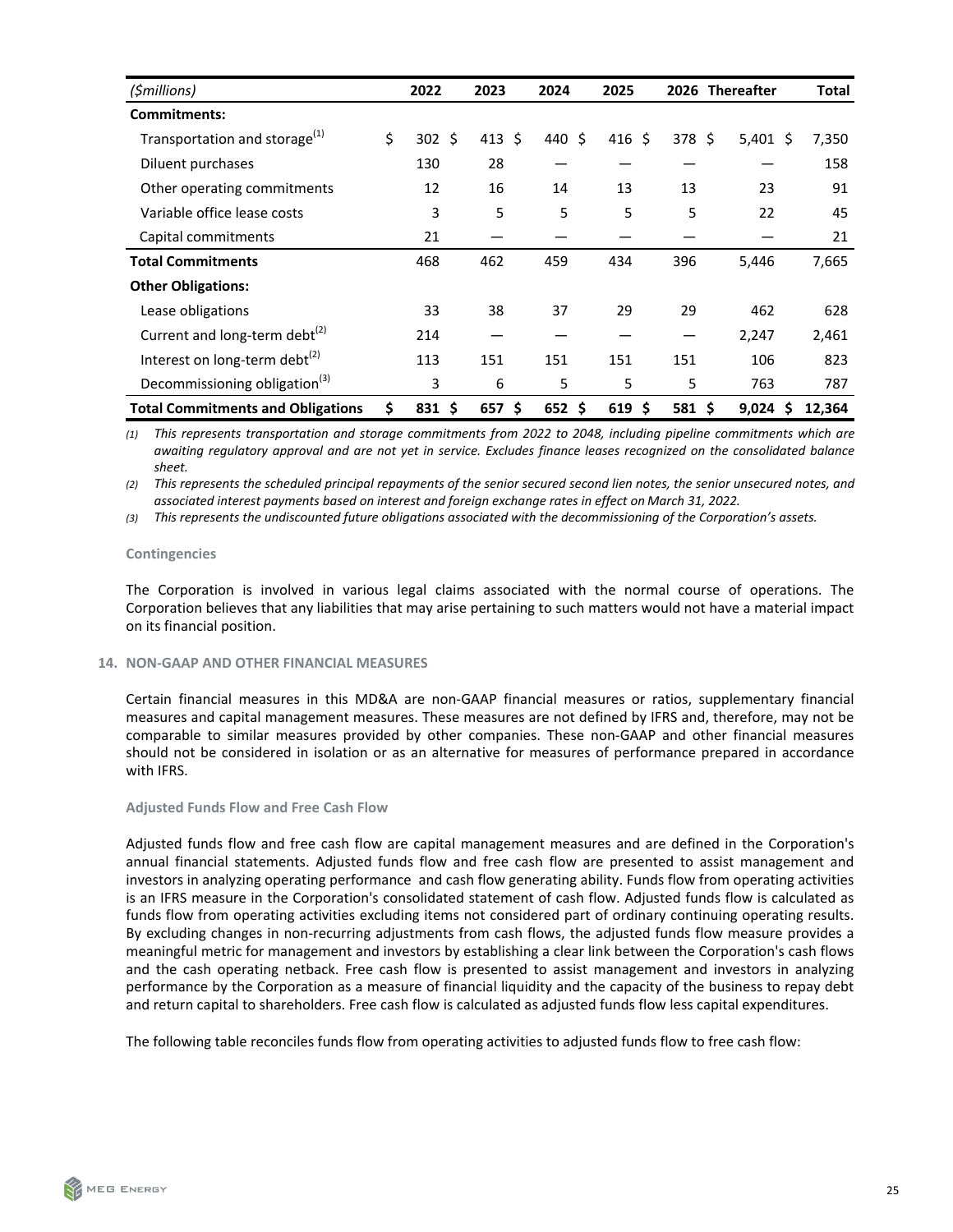|                                      | Three months ended March 31 |        |      |  |  |
|--------------------------------------|-----------------------------|--------|------|--|--|
| (\$millions)                         |                             | 2022   | 2021 |  |  |
| Funds flow from operating activities |                             | 587 \$ | 121  |  |  |
| Adjustments:                         |                             |        |      |  |  |
| Payments on onerous contract         |                             |        | 6    |  |  |
| Adjusted funds flow                  |                             | 587    | 127  |  |  |
| Capital expenditures                 |                             | (88)   | (70) |  |  |
| Free cash flow                       |                             | 499 S  | 57   |  |  |

**Net Debt**

Net debt is a capital management measure and is defined in the Corporation's annual financial statements. Net debt is an important measure used by management to analyze leverage and liquidity. Net debt is calculated as long-term debt plus current portion of long-term debt less cash and cash equivalents.

The following table reconciles the Corporation's current and long-term debt to net debt:

| As at                             | March 31, 2022 | December 31, 2021 |
|-----------------------------------|----------------|-------------------|
| Long-term debt                    | $2,226$ \$     | 2,477             |
| Current portion of long-term debt | 214            | 285               |
| Cash and cash equivalents         | (290)          | (361)             |
| Net debt - C\$                    | $2,150$ \$     | 2,401             |
| Net debt - US\$                   | $1,722$ \$     | 1,897             |

**Cash Operating Netback**

Cash operating netback is a non-GAAP financial measure, or ratio when expressed on a per barrel basis. Its terms are not defined by IFRS and, therefore, may not be comparable to similar measures provided by other companies. This non-GAAP financial measure should not be considered in isolation or as an alternative for measures of performance prepared in accordance with IFRS.

Cash operating netback is a financial measure widely used in the oil and gas industry as a supplemental measure of a company's efficiency and its ability to generate cash flow for debt repayment, capital expenditures, or other uses. The per barrel calculation of cash operating netback is based on bitumen sales volume.

Revenues, is an IFRS measure in the Corporation's consolidated statement of earnings (loss) and comprehensive income (loss), which is the most directly comparable primary financial statement measure to cash operating netback. A reconciliation from revenues to cash operating netback has been provided below:

|                                                                  | Three months ended March 31 |  |       |  |
|------------------------------------------------------------------|-----------------------------|--|-------|--|
| (\$millions)                                                     | 2022                        |  | 2021  |  |
| Revenues                                                         | $1,531$ \$                  |  | 914   |  |
| Diluent expense                                                  | (517)                       |  | (296) |  |
| Transportation and storage expense                               | (118)                       |  | (93)  |  |
| Purchased product                                                | (160)                       |  | (185) |  |
| Operating expenses                                               | (104)                       |  | (66)  |  |
| Cash operating netback before realized commodity risk management | 632                         |  | 274   |  |
| Realized gain (loss) on commodity risk management                |                             |  | (69)  |  |
| Cash operating netback                                           | 633S                        |  | 205   |  |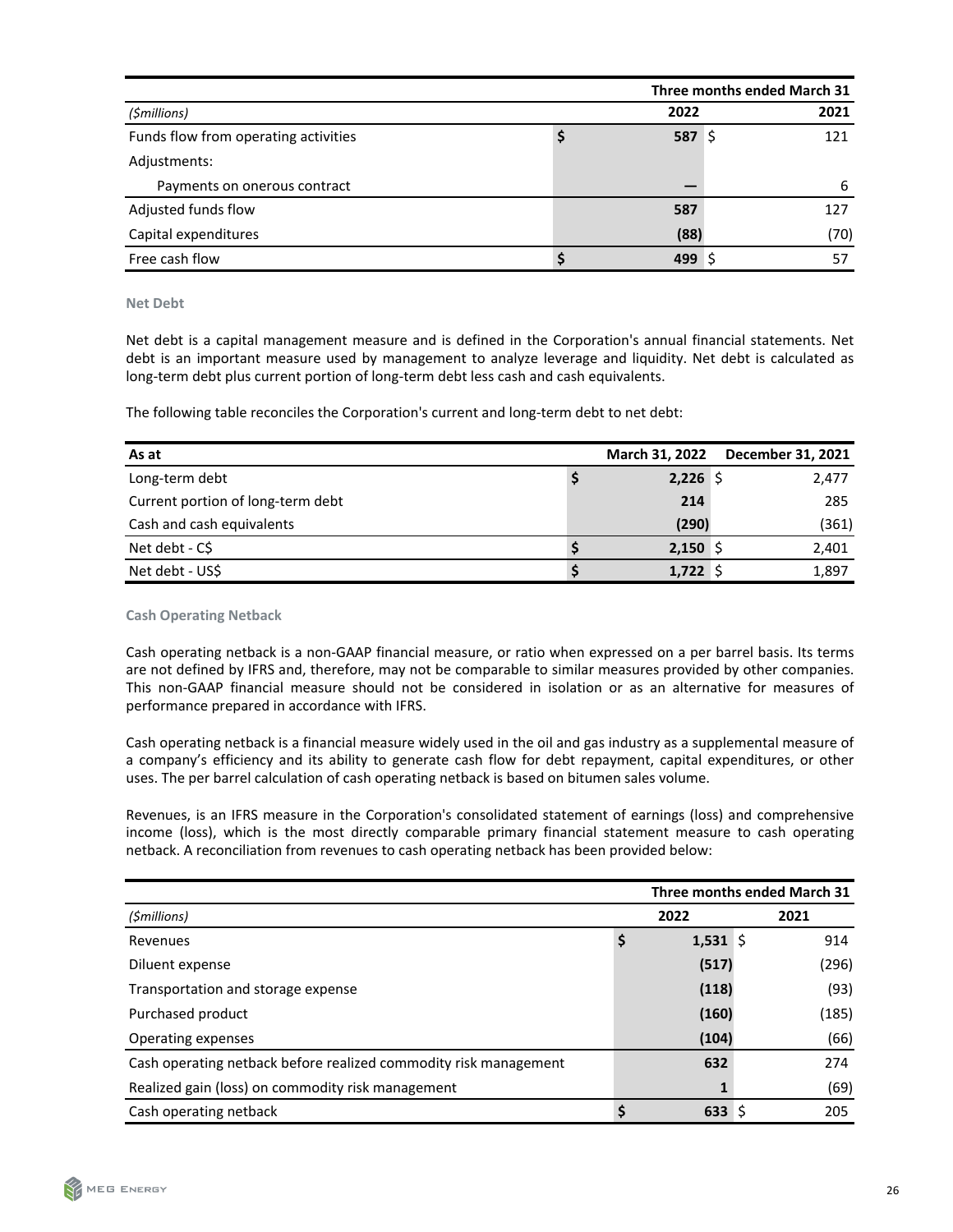Blend sales and bitumen realization are non-GAAP financial measures, or ratios when expressed on a per barrel basis, and are used as a measure of the Corporation's marketing strategy by isolating petroleum revenue and costs associated with its produced and purchased products and excludes royalties. Their terms are not defined by IFRS and, therefore, may not be comparable to similar measures provided by other companies. These non-GAAP financial measures should not be considered in isolation or as an alternative for measures of performance prepared in accordance with IFRS. Blend sales per barrel are based on blend sales volumes and bitumen realization per barrel is based on bitumen sales volumes.

Petroleum revenue, net of royalties, is an IFRS measure in the Corporation's consolidated statement of earnings (loss) and comprehensive income (loss), which is the most directly comparable primary financial statement measure to blend sales and bitumen realization. A reconciliation from petroleum revenue, net of royalties to blend sales and bitumen realization has been provided below:

|                                     | Three months ended March 31 |            |        |    |                     |        |
|-------------------------------------|-----------------------------|------------|--------|----|---------------------|--------|
|                                     |                             | 2022       |        |    | 2021                |        |
| (\$millions, except as indicated)   |                             |            | \$/bbl |    |                     | \$/bbI |
| Petroleum revenue, net of royalties | \$                          | 1,507      |        | \$ | 886                 |        |
| Royalties                           |                             | 47         |        |    |                     |        |
| Petroleum revenue                   |                             | 1,554      |        |    | 893                 |        |
| Purchased product                   |                             | (160)      |        |    | (185)               |        |
| <b>Blend sales</b>                  |                             | 1,394<br>S | 105.79 |    | 708<br><sub>S</sub> | 61.28  |
| Diluent expense                     |                             | (517)      | (8.51) |    | (296)               | (8.94) |
| <b>Bitumen realization</b>          | ς                           | 877<br>-S  | 97.28  |    | 412 <sub>5</sub>    | 52.34  |

**Transportation and Storage Expense net of Transportation Revenue** 

Transportation and storage expense net of transportation revenue is a non-GAAP financial measure, or ratio when expressed on a per barrel basis. Its terms are not defined by IFRS and, therefore, may not be comparable to similar measures provided by other companies. This non-GAAP financial measure should not be considered in isolation or as an alternative for measures of performance prepared in accordance with IFRS. Per barrel amounts are based on bitumen sales volumes.

It is used as a measure of the Corporation's marketing strategy by focusing on maximizing the realized AWB sales price after transportation and storage expense by utilizing its network of pipeline and storage facilities to optimize market access. Per barrel amounts are based on bitumen sales volumes.

Transportation and storage expense, is an IFRS measure in the Corporation's consolidated statement of earnings (loss) and comprehensive income (loss).

Other revenue, is an IFRS measure in the Corporation's consolidated statement of earnings (loss) and comprehensive income (loss), which is the most directly comparable primary financial statement measure to transportation revenue. A reconciliation from other revenue to transportation revenue has been provided below.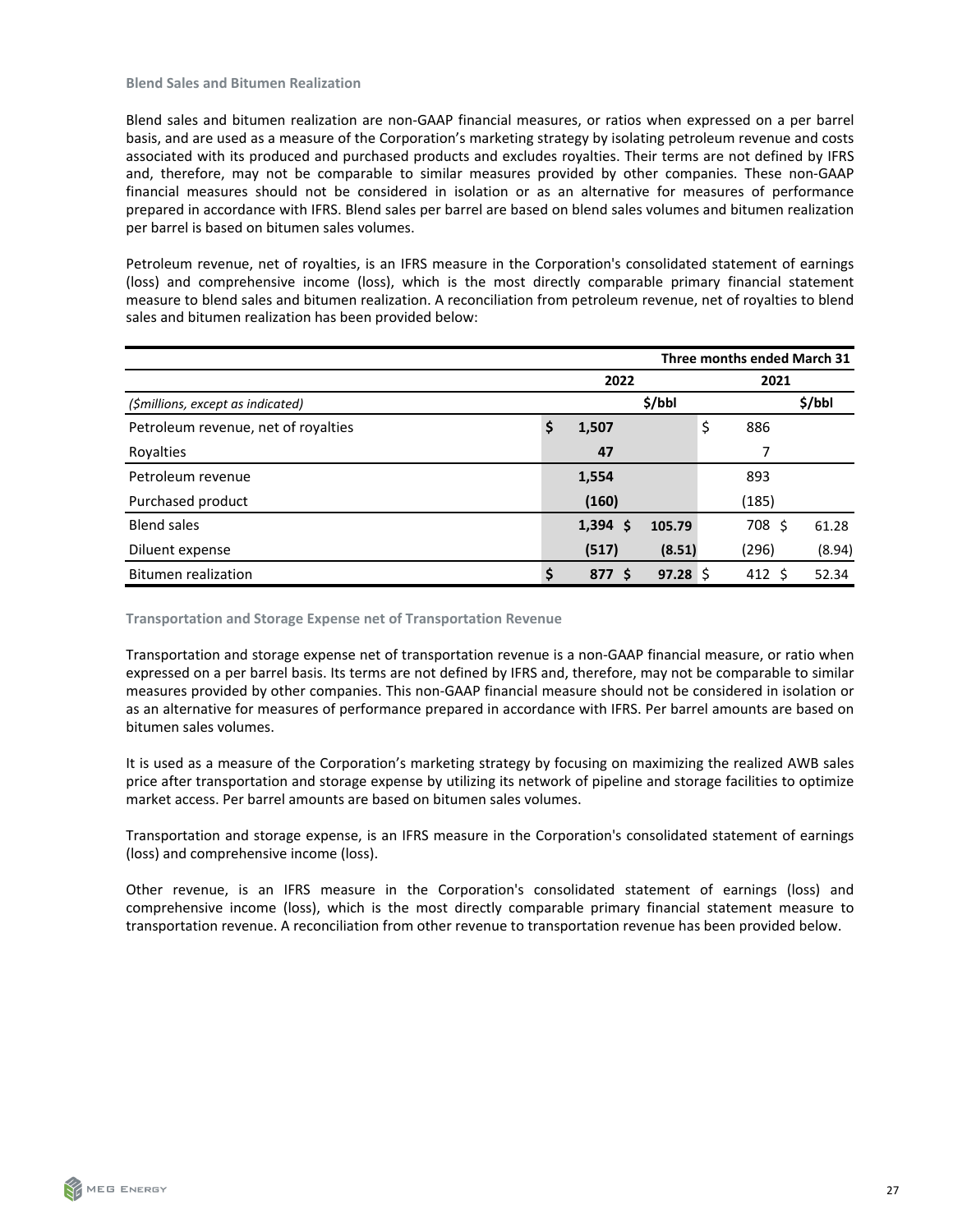<span id="page-27-0"></span>

|                                                                  | Three months ended March 31 |              |  |           |         |
|------------------------------------------------------------------|-----------------------------|--------------|--|-----------|---------|
|                                                                  | 2022                        |              |  | 2021      |         |
| (\$millions, except as indicated)                                |                             | \$/bbl       |  |           | \$/bbl  |
| Transportation and storage expense                               | $(118)$ \$                  | $(13.12)$ \$ |  | $(93)$ \$ | (11.83) |
| Other revenue                                                    | 24                          |              |  | 28        |         |
| Less power revenue                                               | (23)                        |              |  | (25)      |         |
| Transportation revenue                                           | 1 <sup>5</sup>              | $0.15$ S     |  | 3<br>-S   | 0.42    |
| Transportation and storage expense net of transportation revenue | \$<br>$(117)$ \$            | (12.97) \$   |  | (90) \$   | (11.41) |

#### **Operating Expenses net of Power Revenue**

Operating expenses net of power revenue is a non-GAAP financial measure, or ratio when expressed on a per barrel basis. Its terms are not defined by IFRS and, therefore, may not be comparable to similar measures provided by other companies. This non-GAAP financial measure should not be considered in isolation or as an alternative for measures of performance prepared in accordance with IFRS. Per barrel amounts are based on bitumen sales volumes.

It is used as a measure of the Corporation's cost to operate its facilities at the Christina Lake project after factoring in the benefits from selling excess power to offset energy costs.

Non-energy operating costs and energy operating costs are supplementary financial measures as they represent portions of operating expenses. Non-energy operating costs relate to production-related operating activities and energy operating costs reflect the cost of natural gas used as fuel to generate steam and power. Per barrel amounts are based on bitumen sales volumes.

Operating expenses is an IFRS measure in the Corporation's consolidated statement of earnings (loss) and comprehensive income (loss). Other revenue, is an IFRS measure in the Corporation's consolidated statement of earnings (loss) and comprehensive income (loss), which is the most directly comparable primary financial statement measure to power revenue. A reconciliation from other revenue to power revenue has been provided below.

|                                         | Three months ended March 31 |            |             |    |            |        |  |
|-----------------------------------------|-----------------------------|------------|-------------|----|------------|--------|--|
|                                         |                             | 2022       |             |    | 2021       |        |  |
| (\$millions, except as indicated)       |                             |            | \$/bbl      |    |            | \$/bbl |  |
| Non-energy operating costs              | \$                          | $(43)$ \$  | $(4.74)$ \$ |    | $(34)$ \$  | (4.05) |  |
| Energy operating costs                  |                             | (61)       | (6.80)      |    | (32)       | (4.34) |  |
| Operating expenses                      |                             | $(104)$ \$ | (11.54)     |    | $(66)$ \$  | (8.39) |  |
| Other revenue                           | \$                          | 24         |             | \$ | 28         |        |  |
| Less transportation revenue             |                             | (1)        |             |    | (3)        |        |  |
| Power revenue                           |                             | $23 \;$ \$ | 2.56%       |    | $25 \;$ \$ | 3.14   |  |
| Operating expenses net of power revenue |                             | $(81)$ \$  | $(8.98)$ \$ |    | $(41)$ \$  | (5.25) |  |

# **15. CRITICAL ACCOUNTING POLICIES AND ESTIMATES**

The Corporation's critical accounting policies and estimates are those estimates having a significant impact on the Corporation's financial position and operations and that require management to make judgments, assumptions and estimates in the application of IFRS. Judgments, assumptions and estimates are based on historical experience and other factors that management believes to be reasonable under current conditions. As events occur and additional information is obtained, these judgments, assumptions and estimates may be subject to change.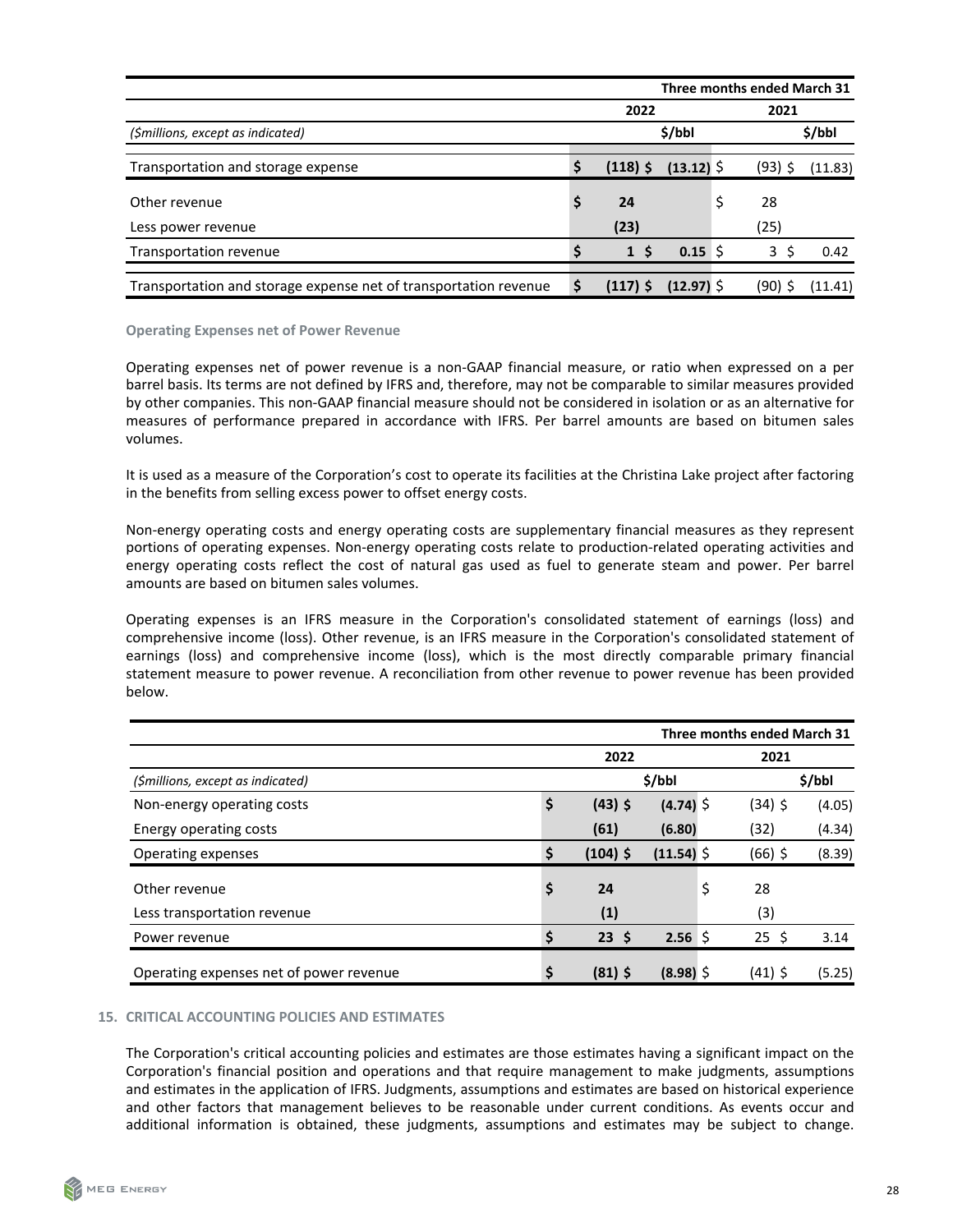<span id="page-28-0"></span>Detailed disclosure of the significant accounting policies and the significant accounting estimates, assumptions and judgments used by the Corporation can be found in the Corporation's annual consolidated financial statements for the year ended December 31, 2021.

16. RISK FACTORS

The Corporation's primary focus is on the ongoing development and operation of its thermal oil assets. In developing and operating these assets, the Corporation is and will be subject to many risks, including among others, operational risks, risks related to economic conditions, environmental and regulatory risks, and financing risks. Many of these risks impact the oil and gas industry as a whole. Further information regarding the risk factors which may affect the Corporation is contained in the most recently filed AIF, which is available on the Corporation's website at www.megenergy.com and is also available on the SEDAR website at [www.sedar.com](http://www.sedar.com).

#### **17. DISCLOSURE CONTROLS AND PROCEDURES**

The Corporation's Chief Executive Officer ("CEO") and Chief Financial Officer ("CFO") have designed, or caused to be designed under their supervision, disclosure controls and procedures to provide reasonable assurance that: (i) material information relating to the Corporation is made known to the Corporation's CEO and CFO by others, particularly during the period in which the annual filings are being prepared; and (ii) information required to be disclosed by the Corporation in its annual filings, interim filings or other reports filed or submitted by it under securities legislation is recorded, processed, summarized and reported within the time period specified in securities legislation.

# **18. INTERNAL CONTROLS OVER FINANCIAL REPORTING**

The CEO and CFO have designed, or caused to be designed under their supervision, internal controls over financial reporting to provide reasonable assurance regarding the reliability of the Corporation's financial reporting and the preparation of financial statements for external purposes in accordance with IFRS.

The CEO and CFO are required to cause the Corporation to disclose any change in the Corporation's internal controls over financial reporting that occurred during the most recent interim period that has materially affected, or is reasonably likely to materially affect, the Corporation's internal controls over financial reporting. No changes in internal controls over financial reporting were identified during such period that have materially affected, or are reasonably likely to materially affect, the Corporation's internal controls over financial reporting.

It should be noted that a control system, including the Corporation's disclosure and internal controls and procedures, no matter how well conceived, can provide only reasonable, but not absolute, assurance that the objectives of the control system will be met and it should not be expected that the disclosure and internal controls and procedures will prevent all errors or fraud. In reaching a reasonable level of assurance, management necessarily is required to apply its judgment in evaluating the cost/benefit relationship of possible controls and procedures.

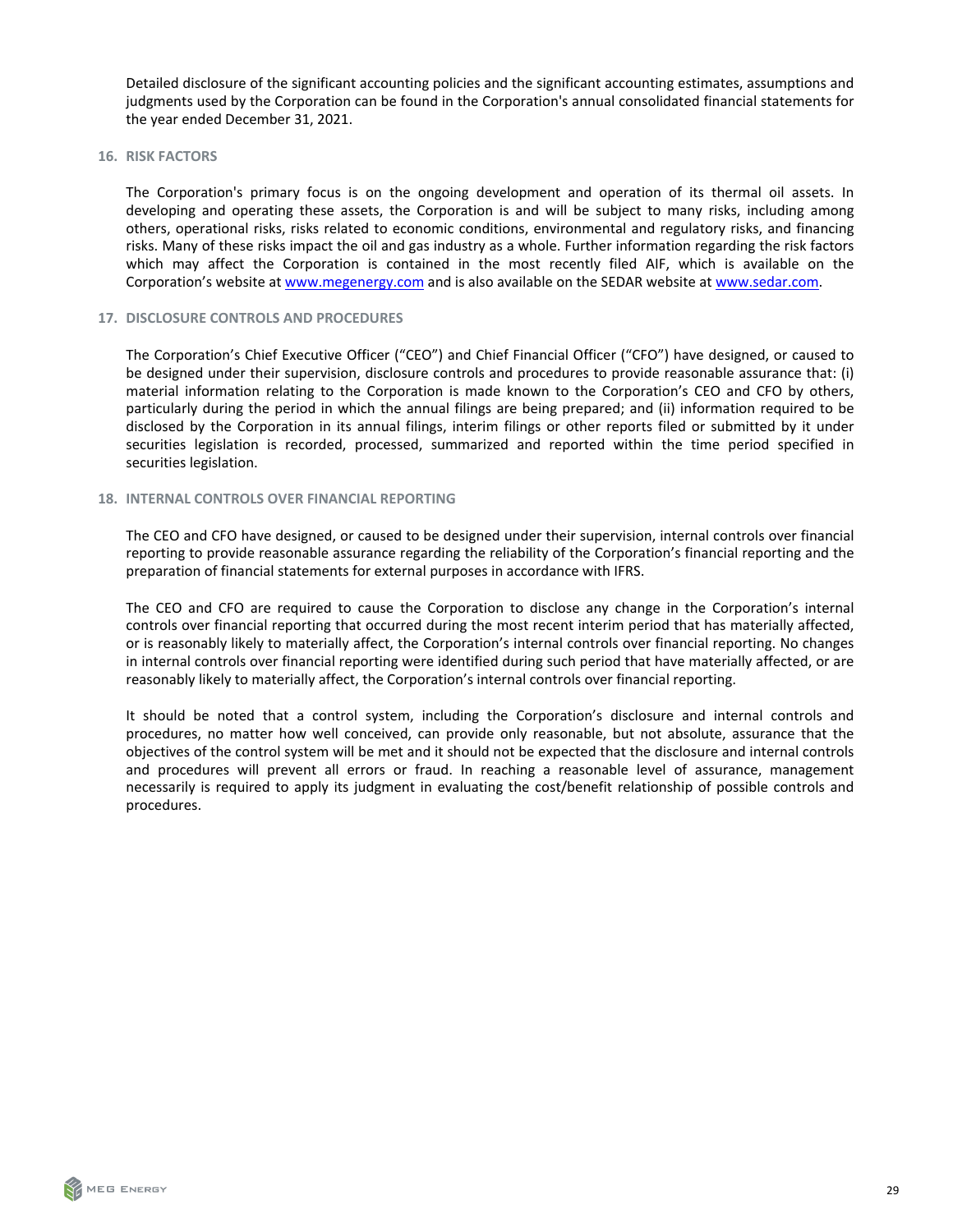# <span id="page-29-0"></span>The following provides a summary of common abbreviations used in this document:

**Financial and Business Environment Measurement Measurement** 

|                                                    | bbl                                          | barrel                      |
|----------------------------------------------------|----------------------------------------------|-----------------------------|
| <b>Annual Information Form</b>                     | bbls/d                                       | barrels per day             |
| <b>Access Western Blend</b>                        | mcf                                          | thousand cubic feet         |
| Canadian dollars                                   | mcf/d                                        | thousand cubic feet per day |
| Deferred share units                               | <b>MW</b>                                    | megawatts                   |
| <b>Export Development Canada</b>                   | MW/h                                         | megawatts per hour          |
| enhanced Modified Steam And Gas Push               |                                              |                             |
| enhanced Modified VAPour EXtraction                |                                              |                             |
| <b>Environment, Social and Governance</b>          |                                              |                             |
| Flanagan South and Seaway Pipeline                 |                                              |                             |
| <b>Generally Accepted Accounting Principles</b>    |                                              |                             |
| <b>Greenhouse Gas</b>                              |                                              |                             |
| <b>International Financial Reporting Standards</b> |                                              |                             |
| London Interbank Offered Rate                      |                                              |                             |
| Management's Discussion and Analysis               |                                              |                             |
| Performance share units                            |                                              |                             |
| Restricted share units                             |                                              |                             |
| Steam-Assisted Gravity Drainage                    |                                              |                             |
| Steam-oil ratio                                    |                                              |                             |
| <b>United States</b>                               |                                              |                             |
| <b>United States dollars</b>                       |                                              |                             |
| Western Canadian Select                            |                                              |                             |
| West Texas Intermediate                            |                                              |                             |
|                                                    | Alberta natural gas price reference location |                             |

| bbl                        | barrel                      |  |  |  |  |
|----------------------------|-----------------------------|--|--|--|--|
| bbls/d                     | barrels per day             |  |  |  |  |
| mcf<br>thousand cubic feet |                             |  |  |  |  |
| mcf/d                      | thousand cubic feet per day |  |  |  |  |
| МW                         | megawatts                   |  |  |  |  |
| MW/                        | megawatts per hour          |  |  |  |  |

#### **20. ADVISORY**

#### **Forward-Looking Information**

This document may contain forward-looking information within the meaning of applicable Canadian securities laws. These statements relate to future events or MEG's future performance. All statements other than statements of historical fact may be forward-looking statements. This forward-looking information is intended to be identified by words such as "anticipate", "believe", "continue", "could", "drive", "expect", "estimate", "focus", "forward", "future", "guidance", "intend", "may", "on track", "outlook", "plan", "position", "potential", "priority", "project", "should", "strategy", "target", "will", "would" or similar expressions and includes statements about future outcomes.

Forward-looking statements are often, but not always, identified by such words. These statements involve known and unknown risks, uncertainties and other factors that may cause actual results or events to differ materially from those anticipated in such forward-looking statements. In particular, and without limiting the foregoing, this document contains forward looking statements with respect to: the Corporation's business strategy, focus and future plans; statements regarding the Corporation's estimated reserves; the Corporation's marketing strategy and marketing asset optimization strategy; the Corporation's ability to realize production growth over time at the Christina Lake Project while minimizing GHG emissions intensity through cogeneration and the application of its proprietary technologies; the ability of the Corporation to deliver on its deleveraging and shareholder return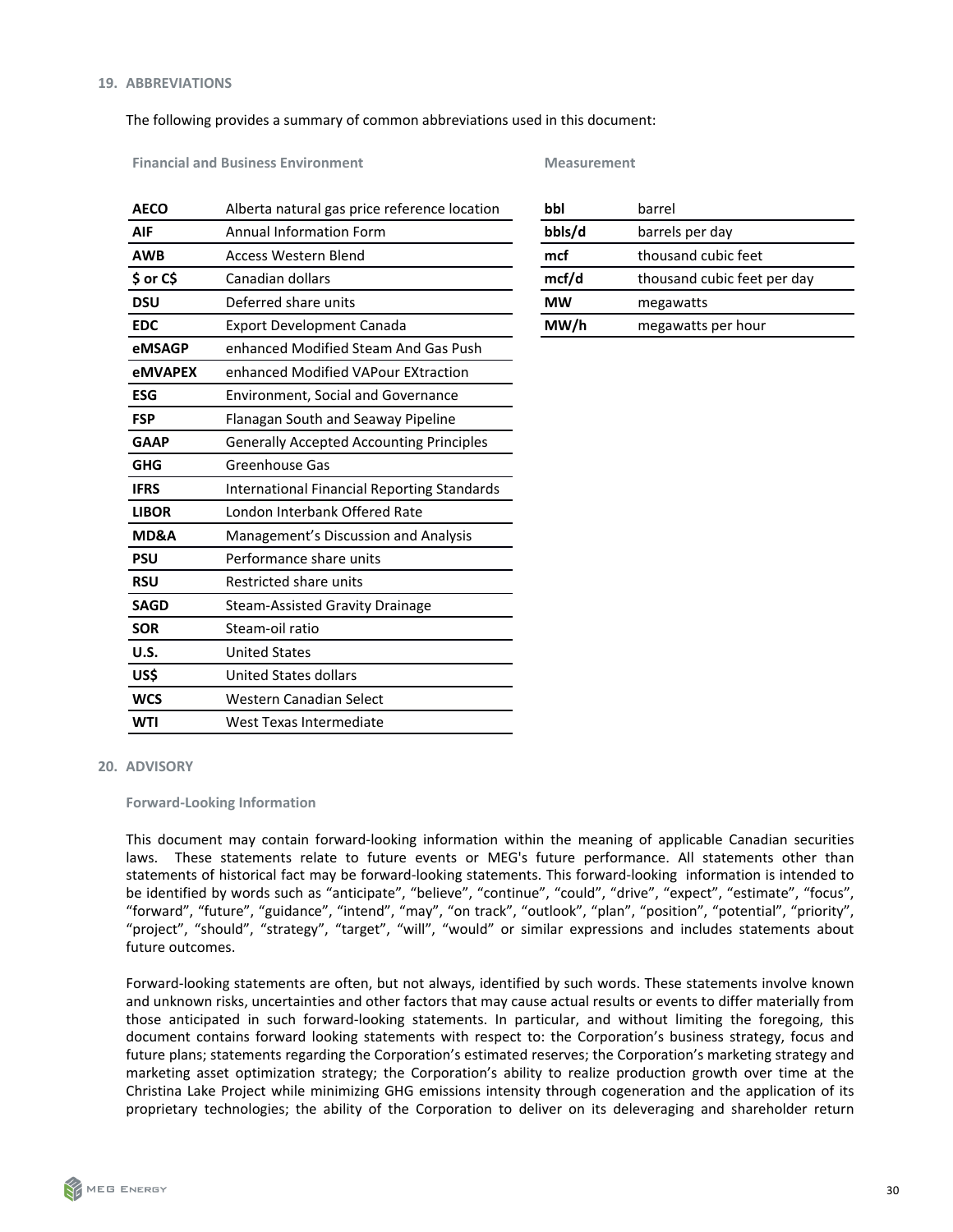strategy; the Corporation's expectation of accelerating debt reduction and initiating its share buyback program in the second quarter of 2022; the Corporation's continued focus on debt reduction; statements regarding incremental well capital required to allow the Corporation to fully utilize the Christina Lake central plant facility's oil processing capacity of approximately 100,000 barrels per day the Corporation's 2022 guidance, including full year 2022 production, non-energy operating costs, general and administrative costs, capital expenditures and total transportation costs; the Corporation's expectation of reaching its near-term debt target of US\$1.7 billion in the second quarter of 2022 and thereafter allocating 25% of free cash flow to share buybacks with the remaining cash flow applied to ongoing debt reduction; the Corporation's expectation of reaching its net debt-target of US\$1.2 billion in the third quarter of 2022 and thereafter allocating 50% of free cash flow to share buybacks with the remainder applied to further debt reduction until the Corporation reaches its net debt floor of US\$600 million at which time 100% of free cash flow will be returned to shareholders; the Corporation's expectation that net debt of US\$600 million implies a net debt to EBITDA multiple of 1.0 times at a long-term US\$50 per barrel WTI price; the Corporation's expectation that it will reach its net debt floor of US\$600 in the second half of 2023; the Corporation's expectation that the announced federal investment tax credit, together with support from the Alberta government, will help advance the Oilsands Pathways to Net Zero Alliance's plan to achieve meaningful emissions reductions by 2023 and net zero emissions from oil sands operations by 2050; the Corporation's ability to sell excess power into the Alberta electrical grid to displace other power sources that have a higher carbon intensity, thereby reducing the Corporation's overall carbon footprint; the Corporation's expectations regarding its current capital resources and its ability to manage cash flow and working capital levels will allow the Corporation to meet its current and future obligations, to make scheduled principal and interest payments, and to fund the other needs of the business; and the Corporation's statements regarding its 2022 hedge book.

Forward-looking information contained in this document is based on management's expectations and assumptions regarding, among other things: future crude oil, bitumen blend, natural gas, electricity, condensate and other diluent prices, differentials, the level of apportionment on the Enbridge mainline system, transportation costs, foreign exchange rates and interest rates; the recoverability of the Corporation's reserves and contingent resources; the Corporation's ability to produce and market production of bitumen blend successfully to customers; future growth, results of operations and production levels; future capital and other expenditures; revenues, expenses and cash flow; operating costs; reliability; continued liquidity and runway to sustain operations through a prolonged market downturn; MEG's ability to reduce or increase production to desired levels, including without negative impacts to its assets; anticipated reductions in operating costs as a result of optimization and scalability of certain operations; anticipated sources of funding for operations and capital investments; plans for and results of drilling activity; the regulatory framework governing royalties, land use, taxes and environmental matters, including the timing and level of government production curtailment and federal and provincial climate change policies, in which the Corporation conducts and will conduct its business; the impact of the Corporation's response to the COVID-19 global pandemic; actions taken by OPEC+ in relation to supply management; and business prospects and opportunities. By its nature, such forward-looking information involves significant known and unknown risks and uncertainties, which could cause actual results to differ materially from those anticipated.

These risks and uncertainties include, but are not limited to, risks and uncertainties related to: the oil and gas industry, for example, the securing of adequate access to markets and transportation infrastructure (including pipelines and rail) and the commitments therein; the availability of capacity on the electricity transmission grid; the uncertainty of reserve and resource estimates; the uncertainty of estimates and projections relating to production, costs and revenues; health, safety and environmental risks, including public health crises, such as the COVID-19 pandemic, and any related actions taken by governments and businesses; legislative and regulatory changes to, amongst other things, tax, land use, royalty and environmental laws and production curtailment; the cost of compliance with current and future environmental laws, including climate change laws; risks relating to increased activism and public opposition to fossil fuels and oil sands; assumptions regarding and the volatility of commodity prices, interest rates and foreign exchange rates; commodity price, interest rate and foreign exchange rate swap contracts and/or derivative financial instruments that the Corporation may enter into from time to time to manage its risk related to such prices and rates; timing of completion, commissioning, and start-up, of the Corporation's turnarounds; the operational risks and delays in the development, exploration, production, and the capacities and performance associated with the Corporation's projects; the Corporation's ability to reduce or increase production to desired levels, including without negative impacts to its assets; the Corporation's ability to finance sustaining capital expenditures; the Corporation's ability to maintain sufficient liquidity to sustain operations through a prolonged market downturn; changes in credit ratings applicable to the Corporation or any of its securities; the Corporation's response to the COVID-19 global pandemic; the severity and duration of the COVID-19 pandemic; the potential for a temporary suspension of operations impacted by an outbreak of COVID-19; actions taken by OPEC+ in relation to supply management; the impact of the Russian invasion of Ukraine and associated sanctions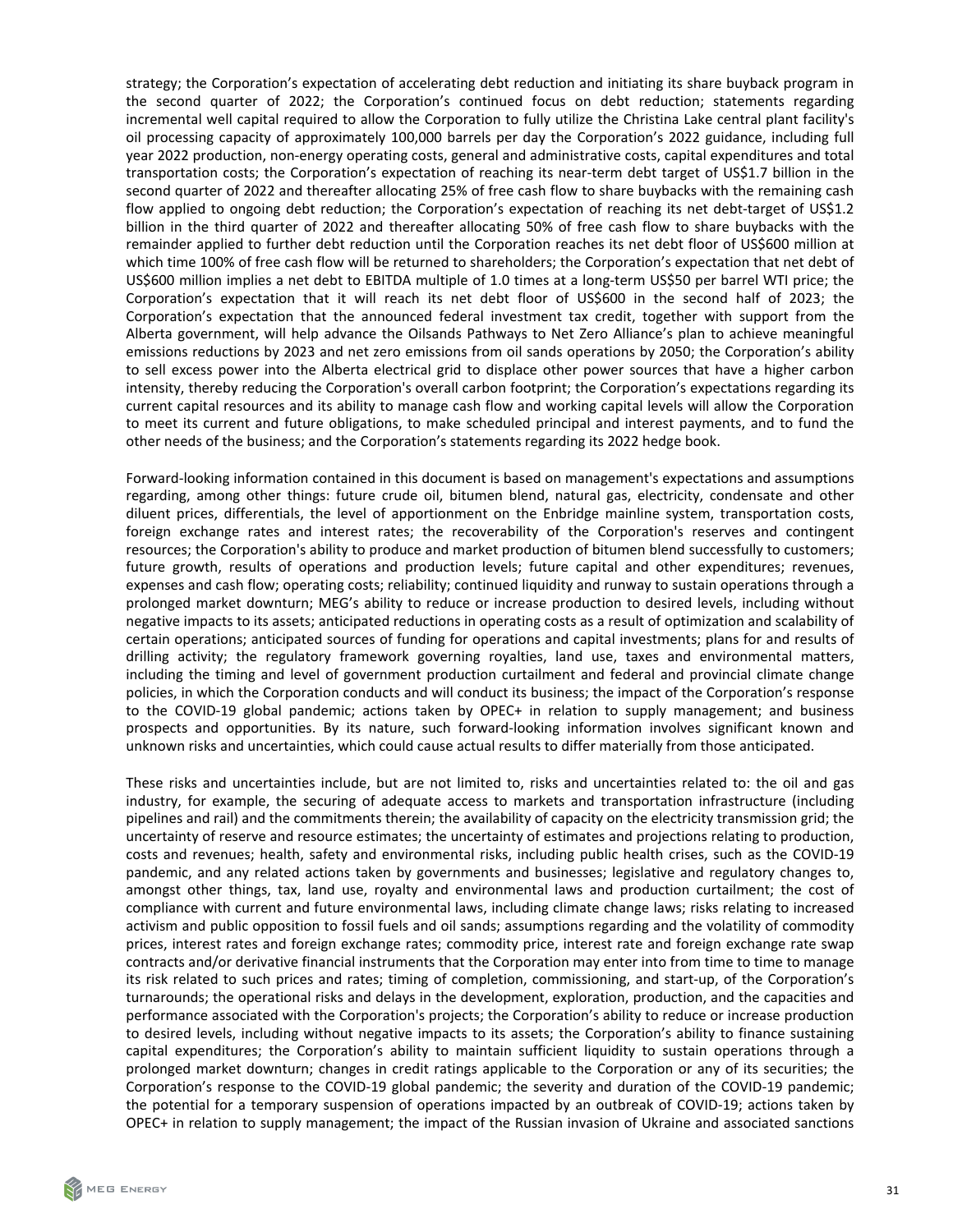<span id="page-31-0"></span>on commodity prices; the availability and cost of labour and goods and services required in the Corporation's operations, including inflationary pressures; supply chain issues including transportation delays; the cost and availability of equipment necessary to our operations; and changes in general economic, market and business conditions.

Although the Corporation believes that the assumptions used in such forward-looking information are reasonable, there can be no assurance that such assumptions will be correct. Accordingly, readers are cautioned that the actual results achieved may vary from the forward-looking information provided herein and that the variations may be material. Readers are also cautioned that the foregoing list of assumptions, risks and factors is not exhaustive.

Further information regarding the assumptions and risks inherent in the making of forward-looking statements can be found in the Corporation's most recently filed AIF, along with the Corporation's other public disclosure documents. Copies of the AIF and the Corporation's other public disclosure documents are available through the SEDAR website at [www.sedar.com.](http://www.sedar.com)

The forward-looking information included in this document is expressly qualified in its entirety by the foregoing cautionary statements. Unless otherwise stated, the forward-looking information included in this document is made as of the date of this document and the Corporation assumes no obligation to update or revise any forwardlooking information to reflect new events or circumstances, except as required by law.

MEG Energy Corp. is an energy company focused on sustainable in situ thermal oil production in the southern Athabasca oil region of Alberta, Canada. The Corporation is actively developing innovative enhanced oil recovery projects that utilize SAGD extraction methods to improve the responsible economic recovery of oil as well as lower carbon emissions. MEG transports and sells its thermal oil (known as AWB) to customers throughout North America and internationally. The Corporation's common shares are listed on the Toronto Stock Exchange under the symbol "MEG".

**Estimates of Reserves and Resources** 

For information regarding the Corporation's estimated reserves and resources, please refer to the Corporation's most recently filed AIF.

**21. ADDITIONAL INFORMATION** 

Additional information relating to the Corporation, including its AIF, is available on the Corporation's website at www.megenergy.com and is also available on SEDAR at [www.sedar.com](http://www.sedar.com).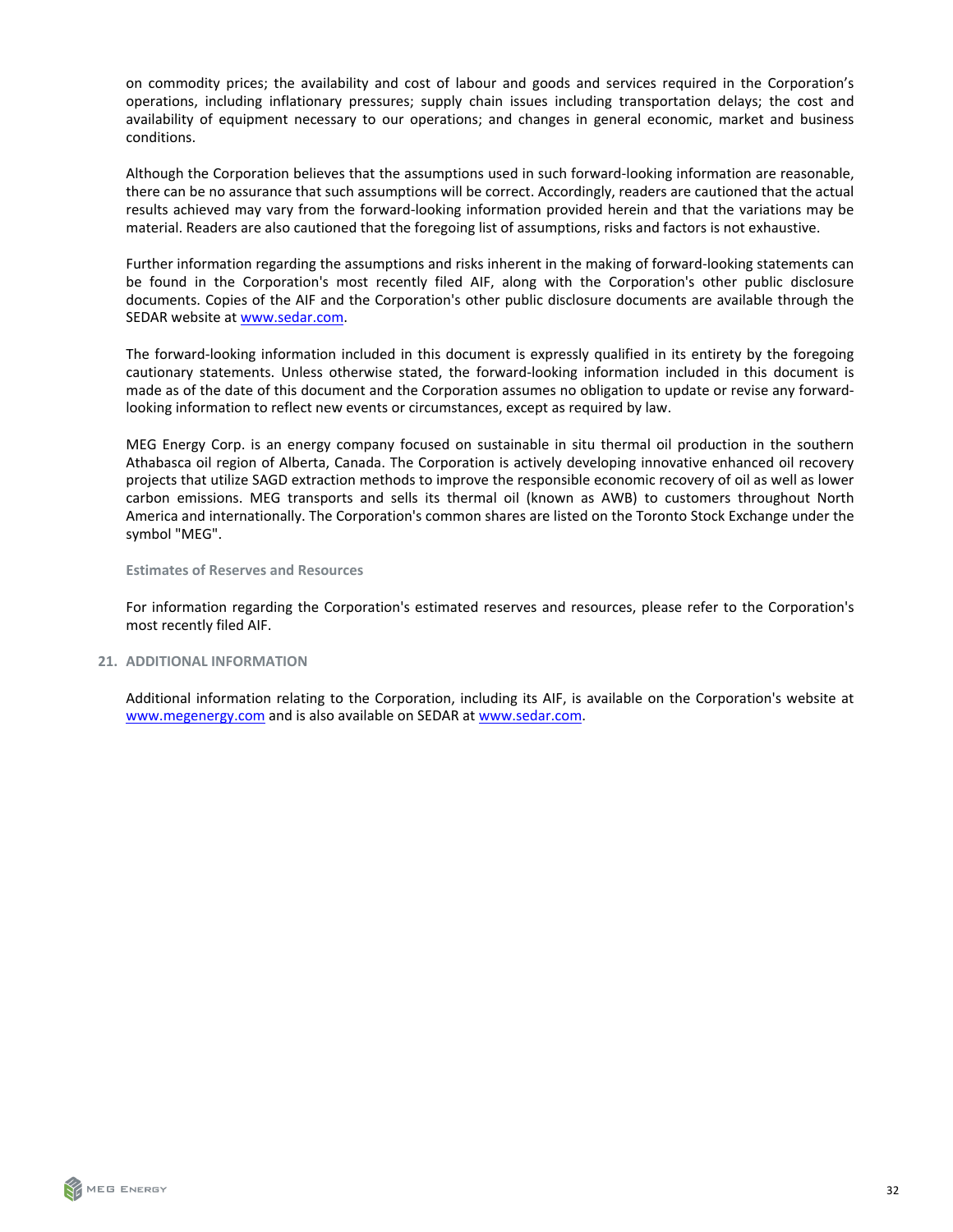# <span id="page-32-0"></span>**22. QUARTERLY SUMMARIES**

|                                                                                 | 2022      | 2021      |           |                |           |           | 2020      |                |  |  |
|---------------------------------------------------------------------------------|-----------|-----------|-----------|----------------|-----------|-----------|-----------|----------------|--|--|
| <b>Unaudited</b>                                                                | Q1        | Q4        | Q3        | Q <sub>2</sub> | Q1        | Q4        | Q3        | Q <sub>2</sub> |  |  |
| <b>FINANCIAL</b><br>(\$millions unless specified)                               |           |           |           |                |           |           |           |                |  |  |
| Net earnings (loss)                                                             | 362       | 177       | 54        | 68             | (17)      | 16        | (9)       | (80)           |  |  |
| Per share, diluted                                                              | 1.15      | 0.57      | 0.17      | 0.22           | (0.06)    | 0.05      | (0.03)    | (0.26)         |  |  |
| Funds flow from operating activities                                            | 587       | 260       | 212       | 160            | 121       | 81        | 19        | 69             |  |  |
| Adjusted funds flow <sup>(1)</sup>                                              | 587       | 266       | 239       | 166            | 127       | 84        | 26        | 89             |  |  |
| Per share, diluted                                                              | 1.87      | 0.85      | 0.77      | 0.53           | 0.41      | 0.27      | 0.09      | 0.29           |  |  |
| Capital expenditures                                                            | 88        | 106       | 84        | 71             | 70        | 40        | 35        | 20             |  |  |
| Working capital                                                                 | 465       | 150       | 199       | 127            | 8         | 55        | 131       | 173            |  |  |
| Net debt - $CS^{(1)}$                                                           | 2,150     | 2,401     | 2,559     | 2,661          | 2,798     | 2,798     | 2,981     | 2,976          |  |  |
| Net debt - $USS^{(1)}$                                                          | 1,722     | 1,897     | 2,007     | 2,145          | 2,226     | 2,194     | 2,237     | 2,186          |  |  |
| Shareholders' equity                                                            | 4,178     | 3,808     | 3,628     | 3,564          | 3,491     | 3,506     | 3,495     | 3,507          |  |  |
| <b>BUSINESS ENVIRONMENT</b>                                                     |           |           |           |                |           |           |           |                |  |  |
| <b>Average Benchmark Commodity Prices:</b>                                      |           |           |           |                |           |           |           |                |  |  |
| WTI (US\$/bbl)                                                                  | 94.29     | 77.19     | 70.56     | 66.07          | 57.84     | 42.66     | 40.93     | 27.85          |  |  |
| Differential - WTI:WCS - Edmonton (US\$/bbl)                                    | (14.53)   | (14.64)   | (13.58)   | (11.49)        | (12.47)   | (9.30)    | (9.09)    | (11.47)        |  |  |
| Differential - WTI:AWB - Edmonton (US\$/bbl)                                    | (16.35)   | (16.40)   | (15.13)   | (13.11)        | (14.22)   | (10.56)   | (10.48)   | (13.44)        |  |  |
| AWB-Edmonton (US\$/bbl)                                                         | 77.94     | 60.79     | 55.43     | 52.96          | 43.62     | 32.10     | 30.45     | 14.41          |  |  |
| Differential - WTI:AWB - U.S. Gulf Coast (US\$/bbl)                             | (5.85)    | (6.40)    | (5.57)    | (3.92)         | (2.52)    | (2.83)    | (3.20)    | (7.29)         |  |  |
| AWB-U.S. Gulf Coast (US\$/bbl)                                                  | 88.44     | 70.79     | 64.99     | 62.15          | 55.32     | 39.83     | 37.73     | 20.56          |  |  |
| Enbridge Mainline heavy apportionment                                           | 10 %      | 21 %      | 53 %      | 46 %           | 48 %      | 22 %      | 9 %       | 13 %           |  |  |
| $C\$ equivalent of $1US\$ – average                                             | 1.2661    | 1.2600    | 1.2602    | 1.2280         | 1.2663    | 1.3031    | 1.3316    | 1.3860         |  |  |
| Natural gas - AECO (\$/mcf)                                                     | 5.16      | 5.07      | 3.92      | 3.37           | 3.43      | 2.88      | 2.48      | 2.21           |  |  |
| <b>OPERATIONAL</b><br>(\$/bbl unless specified)                                 |           |           |           |                |           |           |           |                |  |  |
| Blend sales, net of purchased product - bbls/d                                  | 146,382   | 141,280   | 127,546   | 129,474        | 128,236   | 136,623   | 93,479    | 100,980        |  |  |
| Diluent usage - bbls/d                                                          | (46, 196) | (42, 386) | (35, 295) | (39, 494)      | (40, 938) | (40, 892) | (25, 910) | (30, 583)      |  |  |
| Bitumen sales - bbls/d                                                          | 100,186   | 98,894    | 92,251    | 89,980         | 87,298    | 95,731    | 67,569    | 70,397         |  |  |
| Bitumen production - bbls/d                                                     | 101,128   | 100,698   | 91,506    | 91,803         | 90,842    | 91,030    | 71,516    | 75,687         |  |  |
| Steam-oil ratio (SOR)                                                           | 2.43      | 2.42      | 2.56      | 2.39           | 2.37      | 2.31      | 2.36      | 2.32           |  |  |
| Blend sales <sup>(2)</sup>                                                      | 105.79    | 82.43     | 74.54     | 69.27          | 61.28     | 45.75     | 45.44     | 20.96          |  |  |
| Diluent expense                                                                 | (8.51)    | (11.37)   | (9.63)    | (9.18)         | (8.94)    | (7.11)    | (5.76)    | (10.78)        |  |  |
| Bitumen realization <sup>(2)</sup>                                              | 97.28     | 71.06     | 64.91     | 60.09          | 52.34     | 38.64     | 39.68     | 10.18          |  |  |
| Transportation & storage expense net of<br>transportation revenue <sup>(2</sup> | (12.97)   | (11.39)   | (10.03)   | (10.91)        | (11.41)   | (14.11)   | (18.55)   | (11.77)        |  |  |
| Curtailment                                                                     |           |           |           |                |           | 0.03      |           |                |  |  |
| Royalties                                                                       | (5.24)    | (3.54)    | (2.67)    | (1.71)         | (0.85)    | (0.23)    | (0.21)    | (0.05)         |  |  |
| Non-energy operating costs <sup>(3)</sup>                                       | (4.74)    | (4.56)    | (4.46)    | (3.84)         | (4.05)    | (4.70)    | (3.96)    | (4.09)         |  |  |
| Energy operating costs <sup>(3)</sup>                                           | (6.80)    | (6.22)    | (4.77)    | (4.27)         | (4.34)    | (3.73)    | (3.17)    | (3.00)         |  |  |
| Power revenue                                                                   | 2.56      | 2.58      | 2.06      | 2.57           | 3.14      | 1.45      | 1.08      | 0.95           |  |  |
| Realized gain (loss) on commodity risk management                               | 0.12      | (10.06)   | (7.73)    | (10.63)        | (8.80)    | 1.31      | 1.71      | 33.62          |  |  |
| Cash operating netback <sup>(2)</sup>                                           | 70.21     | 37.87     | 37.31     | 31.30          | 26.03     | 18.66     | 16.58     | 25.84          |  |  |
| Power sales price (C\$/MWh)                                                     | 91.50     | 95.22     | 82.17     | 88.40          | 93.27     | 46.34     | 39.03     | 28.34          |  |  |
| Power sales (MW/h)                                                              | 121       | 117       | 101       | 113            | 128       | 125       | 78        | 98             |  |  |
| Average cost of diluent (\$/bbl of diluent)                                     | 124.23    | 108.96    | 99.69     | 90.18          | 80.34     | 62.37     | 60.48     | 45.76          |  |  |
| Average cost of diluent as a % of WTI                                           | 104 %     | 112 %     | 112 %     | 111 %          | 110 %     | 112 %     | 111 %     | 119 %          |  |  |
| Depletion and depreciation rate per bbl of<br>production                        | 13.58     | 13.63     | 12.78     | 12.99          | 13.15     | 12.64     | 13.33     | 13.55          |  |  |
| General and administrative expense per bbl of<br>production                     | 1.61      | 1.58      | 1.72      | 1.56           | 1.77      | 1.65      | 1.50      | 1.29           |  |  |
| <b>COMMON SHARES</b>                                                            |           |           |           |                |           |           |           |                |  |  |
| Shares outstanding, end of period (000)                                         | 307,596   | 306,865   | 306,773   | 306,716        | 303,137   | 302,681   | 302,657   | 302,645        |  |  |
| Common share price (\$) - close (end of period)                                 | 17.07     | 11.70     | 9.89      | 8.97           | 6.53      | 4.45      | 2.77      | 3.77           |  |  |

(1) *Capital management measure - please refer to section 14 "Non-GAAP and Other Financial Measures" of this MD&A.* 

(2) Non-GAAP financial measure - please refer to section 14 "Non-GAAP and Other Financial Measures" of this MD&A.

(3) Supplementary financial measure - please refer to section 14 "Non-GAAP and Other Financial Measures" of this MD&A.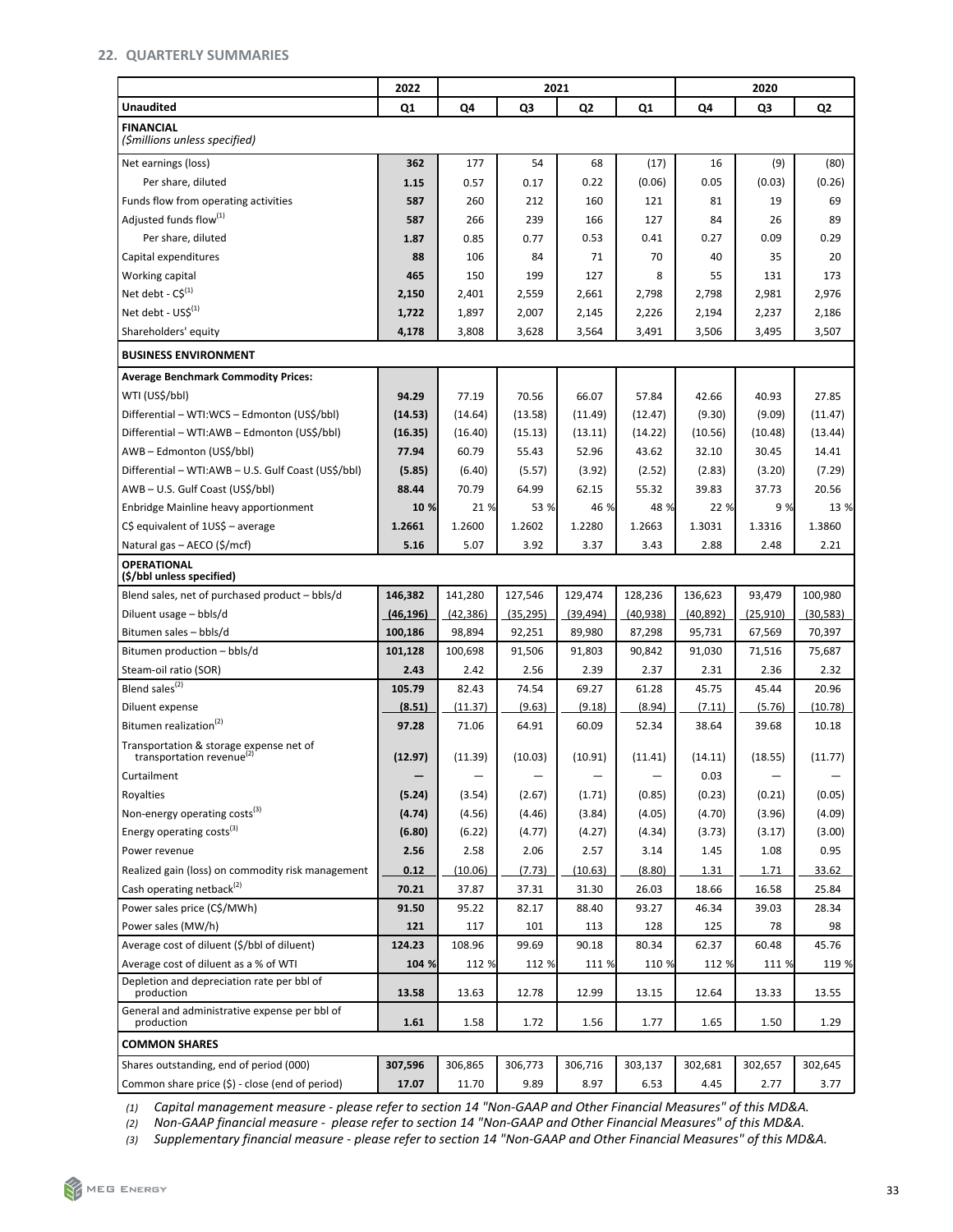During the eight most recent quarters the following items have had a significant impact on the Corporation's quarterly results:

- significant variability in blend sales pricing primarily due to high volatility in the price of WTI which ranges from a quarterly average of US\$27.85/bbl to US\$94.29/bbl. The volatility in 2020 was driven by the impact of COVID-19 on supply and demand fundamentals. Since then we've seen a continual strengthening resulting from improved demand and declining inventories. Supply uncertainty further supported higher global crude oil prices as the February 2022 Russian invasion of Ukraine and subsequent sanctions against Russia created concern for significant oil supply disruption;
- the cost of diluent due to changes in Canadian and U.S. benchmark pricing, the timing of diluent inventory purchases and the impact of foreign exchange;
- changes in the value of the Canadian dollar relative to the U.S. dollar and its impact on blend sales prices, the cost of diluent, interest expense, and foreign exchange gains and losses associated with the Corporation's U.S. dollar denominated debt;
- timing of capital projects;
- cost reduction efforts;
- apportionment and the ability to reach USGC markets;
- fluctuations in natural gas and power pricing;
- gains and losses on risk management contracts;
- changes in depletion and depreciation expense as a result of changes in production rates, and future development costs;
- changes in the Corporation's share price and the implementation of financial equity price risk management contracts, and the resulting impact on stock-based compensation;
- planned turnaround and other maintenance activities affecting production; and
- voluntary curtailment efforts associated with uneconomic benchmark pricing environments.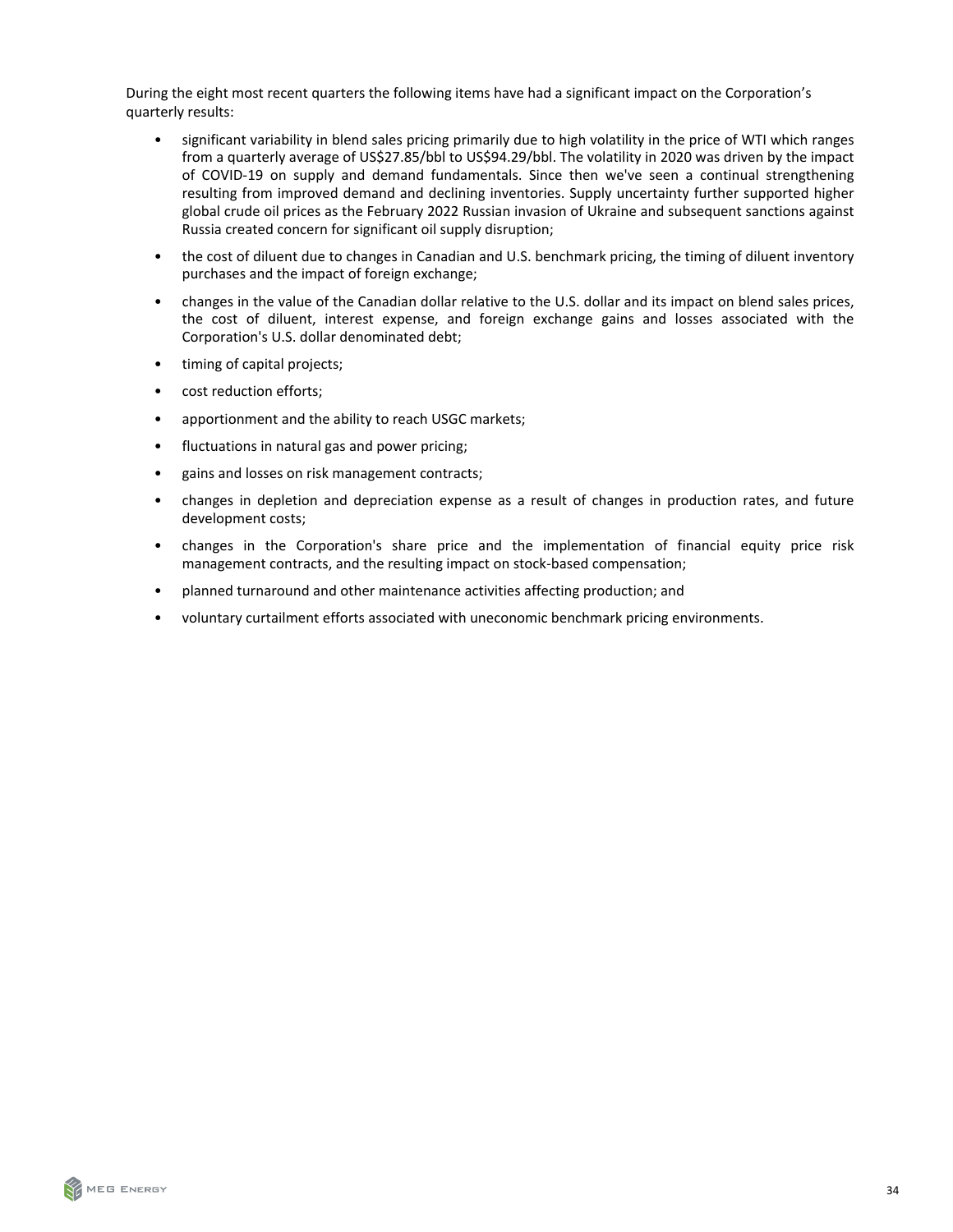# <span id="page-34-0"></span>**23. ANNUAL SUMMARIES**

|                                                                                  | 2021      | 2020      | 2019      | $2018^{(1)}$ | $2017^{(1)}$ | $2016^{(1)}$ | $2015^{(1)}$ |
|----------------------------------------------------------------------------------|-----------|-----------|-----------|--------------|--------------|--------------|--------------|
| <b>FINANCIAL</b><br>(\$millions unless specified)                                |           |           |           |              |              |              |              |
| Net earnings (loss)                                                              | 283       | (357)     | (62)      | (119)        | 166          | (429)        | (1, 170)     |
| Per share, diluted                                                               | 0.91      | (1.18)    | (0.21)    | (0.40)       | 0.57         | (1.90)       | (5.21)       |
| Funds flow from operating activities                                             | 753       | 239       | 741       | 169          | 343          | (69)         | 34           |
| Adjusted funds flow <sup>(2)</sup>                                               | 799       | 275       | 724       | 175          | 371          | (63)         | 49           |
| Per share, diluted                                                               | 2.57      | 0.90      | 2.41      | 0.58         | 1.28         | (0.28)       | 0.22         |
| Capital expenditures                                                             | 331       | 149       | 198       | 622          | 508          | 140          | 314          |
| Working capital                                                                  | 150       | 55        | 123       | 290          | 313          | 96           | 363          |
| Net debt - $CS^{(1)}$                                                            | 2,401     | 2,798     | 2,917     | 3,422        | 4,205        | 4,897        | 4,782        |
| Net debt - US\$(1)                                                               | 1,897     | 2,194     | 2,250     | 2,508        | 3,359        | 3,647        | 3,455        |
| Shareholders' equity                                                             | 3,808     | 3,506     | 3,853     | 3,886        | 3,964        | 3,287        | 3,678        |
| <b>BUSINESS ENVIRONMENT</b>                                                      |           |           |           |              |              |              |              |
| <b>Average Benchmark Commodity Prices:</b>                                       |           |           |           |              |              |              |              |
| WTI (US\$/bbl)                                                                   | 67.91     | 39.40     | 57.03     | 64.77        | 50.95        | 43.33        | 48.80        |
| Differential - WTI:WCS - Edmonton (US\$/bbl)                                     | (13.04)   | (12.60)   | (12.76)   | (26.31)      | (11.98)      | (13.84)      | (13.52)      |
| Differential - WTI:AWB - Edmonton (US\$/bbl)                                     | (14.71)   | (14.32)   | (14.95)   | (29.99)      | (14.09)      | (16.40)      | (16.69)      |
| AWB - Edmonton (US\$/bbl)                                                        | 53.20     | 25.08     | 42.08     | 34.78        | 36.86        | 26.93        | 32.11        |
| Differential - WTI:AWB - U.S. Gulf Coast (US\$/bbl)                              | (4.60)    | (4.77)    | (1.77)    | (6.68)       | (7.61)       | (11.53)      | (8.53)       |
| AWB - U.S. Gulf Coast (US\$/bbl)                                                 | 63.31     | 34.63     | 55.26     | 58.09        | 43.34        | 31.80        | 40.27        |
| Enbridge Mainline heavy apportionment                                            | 42 %      | 24 %      | 43 %      | 41 %         | 20 %         | 12 %         | 31 %         |
| $C\$ equivalent of $1US\$ – average                                              | 1.2536    | 1.3413    | 1.3269    | 1.2962       | 1.2980       | 1.3256       | 1.2788       |
| Natural gas - AECO (\$/mcf)                                                      | 3.95      | 2.43      | 1.92      | 1.62         | 2.29         | 2.25         | 2.71         |
| <b>OPERATIONAL</b>                                                               |           |           |           |              |              |              |              |
| (\$/bbl unless specified)                                                        |           |           |           |              |              |              |              |
| Blend sales, net of purchased product – bbls/d                                   | 131,659   | 118,347   | 134,223   | 125,368      | 115,766      | 116,586      | 117,132      |
| Diluent usage - bbls/d                                                           | (39, 521) | (35, 626) | (40, 637) | (38, 317)    | (35,766)     | (36, 159)    | (36, 167)    |
| Bitumen sales - bbls/d                                                           | 92,138    | 82,721    | 93,586    | 87,051       | 80,000       | 80,427       | 80,965       |
| Bitumen production - bbls/d                                                      | 93,733    | 82,441    | 93,082    | 87,731       | 80,774       | 81,245       | 80,025       |
| Steam-oil ratio (SOR)                                                            | 2.43      | 2.32      | 2.22      | 2.19         | 2.31         | 2.29         | 2.47         |
| Blend sales <sup>(3)</sup>                                                       | 72.20     | 37.65     | 61.29     | 53.47        | 51.39        | 38.19        | 42.14        |
| Diluent expense                                                                  | (9.73)    | (10.42)   | (8.08)    | (16.78)      | (9.36)       | (10.28)      | (11.43)      |
| Bitumen realization <sup>(3)</sup>                                               | 62.47     | 27.23     | 53.21     | 36.69        | 42.03        | 27.91        | 30.71        |
| Transportation & storage expense net of<br>transportation revenue <sup>(3)</sup> | (10.93)   | (12.92)   | (10.84)   | (8.42)       | (6.89)       | (6.46)       | (4.82)       |
| Curtailment                                                                      |           | 0.06      | (0.37)    |              |              |              |              |
| Royalties                                                                        | (2.25)    | (0.31)    | (1.30)    | (1.20)       | (0.77)       | (0.29)       | (0.70)       |
| Non-energy operating costs <sup>(4)</sup>                                        | (4.24)    | (4.38)    | (4.61)    | (4.62)       | (4.62)       | (5.62)       | (6.54)       |
| Energy operating costs <sup>(4)</sup>                                            | (4.94)    | (3.29)    | (2.38)    | (1.98)       | (2.98)       | (3.01)       | (3.84)       |
| Power revenue                                                                    | 2.58      | 1.49      | 1.75      | 1.51         | 0.76         | 0.64         | 0.99         |
| Realized gain (loss) on commodity risk management                                | (9.32)    | 11.34     | (3.31)    | (4.37)       | (0.39)       | 0.08         |              |
| Cash operating netback <sup>(3)</sup>                                            | 33.37     | 19.22     | 32.15     | 17.61        | 27.14        | 13.25        | 15.80        |
| Power sales price (C\$/MWh)                                                      | 90.10     | 47.81     | 56.70     | 47.87        | 21.49        | 18.74        | 27.48        |
| Power sales (MW/h)                                                               | 115       | 108       | 121       | 114          | 118          | 115          | 121          |
| Average cost of diluent (\$/bbl of diluent)                                      | 94.88     | 61.86     | 79.89     | 91.60        | 72.32        | 61.06        | 67.72        |
| Average cost of diluent as a % of WTI                                            | 111 %     | 117 %     | 106 %     | 109 %        | 109 %        | 106 %        | 109 %        |
| Depletion and depreciation rate per bbl of<br>production                         | 13.15     | 13.60     | 20.90     | 14.12        | 16.13        | 16.81        | 16.00        |
| General and administrative expense per bbl of<br>production                      | 1.65      | 1.62      | 1.99      | 2.58         | 2.94         | 3.24         | 4.06         |
| <b>COMMON SHARES</b>                                                             |           |           |           |              |              |              |              |
| Shares outstanding, end of period (000)                                          | 306,865   | 302,681   | 299,508   | 296,841      | 294,104      | 226,467      | 224,997      |
| Common share price (\$) - close (end of period)                                  | 11.70     | 4.45      | 7.39      | 7.71         | 5.14         | 9.23         | 8.02         |
|                                                                                  |           |           |           |              |              |              |              |

(1) The Corporation adopted IFRS 16 Leases, effective January 1, 2019, therefore prior periods have not been restated.

(2) *Capital management measure - please refer to section 14 "Non-GAAP and Other Financial Measures" of this MD&A.* 

(3) Non-GAAP financial measure - please refer to section 14 "Non-GAAP and Other Financial Measures" of this MD&A.

(4) Supplementary financial measure - please refer to section 14 "Non-GAAP and Other Financial Measures" of this MD&A.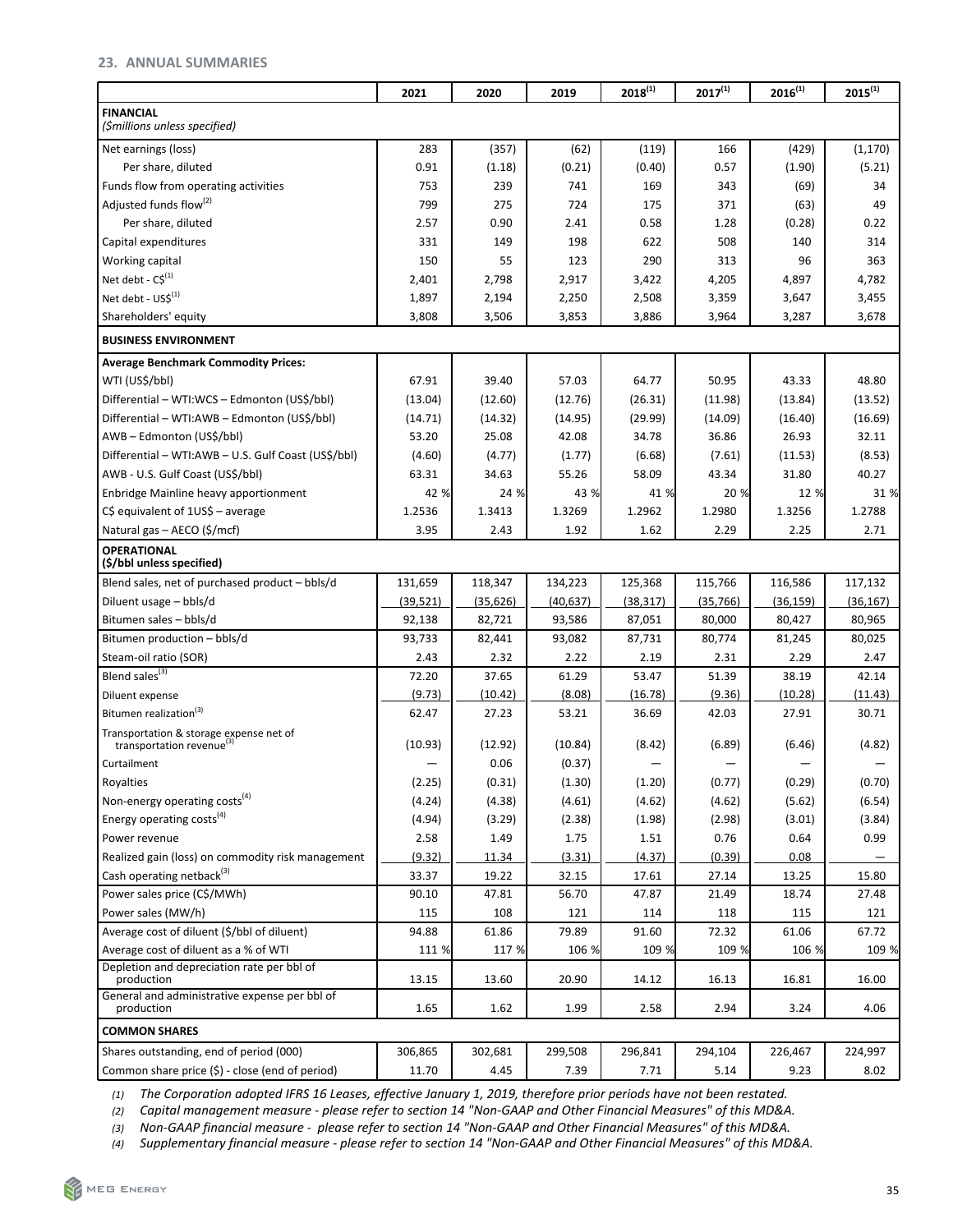

# **Consolidated Balance Sheet**

**(Unaudited, expressed in millions of Canadian dollars)**

| As at                                               | <b>Note</b> | March 31, 2022 | December 31, 2021 |
|-----------------------------------------------------|-------------|----------------|-------------------|
| <b>Assets</b>                                       |             |                |                   |
| Current assets                                      |             |                |                   |
| Cash and cash equivalents                           | 15          | \$<br>290      | \$<br>361         |
| Trade receivables and other                         | 3           | 679            | 496               |
| Inventories                                         |             | 226            | 157               |
| Risk management                                     | 17          | 76             | 36                |
|                                                     |             | 1,271          | 1,050             |
| Non-current assets                                  |             |                |                   |
| Property, plant and equipment                       | 4           | 5,852          | 5,878             |
| Exploration and evaluation assets                   | 5           | 126            | 126               |
| Other assets                                        | 6           | 201            | 202               |
| Risk management                                     | 17          | $\overline{2}$ | 41                |
| Deferred income tax asset                           | 14          | 192            | 296               |
| <b>Total assets</b>                                 |             | \$<br>7,644    | \$<br>7,593       |
| <b>Liabilities</b>                                  |             |                |                   |
| <b>Current liabilities</b>                          |             |                |                   |
| Accounts payable and accrued liabilities            |             | \$<br>535      | \$<br>500         |
| Interest payable                                    |             | 29             | 80                |
| Current portion of long-term debt                   | 7           | 214            | 285               |
| Current portion of provisions and other liabilities | 8           | 28             | 27                |
| Risk management                                     | 17          |                | 7                 |
|                                                     |             | 806            | 899               |
| Non-current liabilities                             |             |                |                   |
| Long-term debt                                      | 7           | 2,226          | 2,477             |
| Provisions and other liabilities                    | 8           | 434            | 409               |
| <b>Total liabilities</b>                            |             | 3,466          | 3,785             |
| Shareholders' equity                                |             |                |                   |
| Share capital                                       | 9           | 5,496          | 5,486             |
| Contributed surplus                                 |             | 172            | 172               |
| Deficit                                             |             | (1, 513)       | (1,875)           |
| Accumulated other comprehensive income              |             | 23             | 25                |
| Total shareholders' equity                          |             | 4,178          | 3,808             |
| Total liabilities and shareholders' equity          |             | \$<br>7,644    | \$<br>7,593       |

*Commitments and contingencies (Note 19)*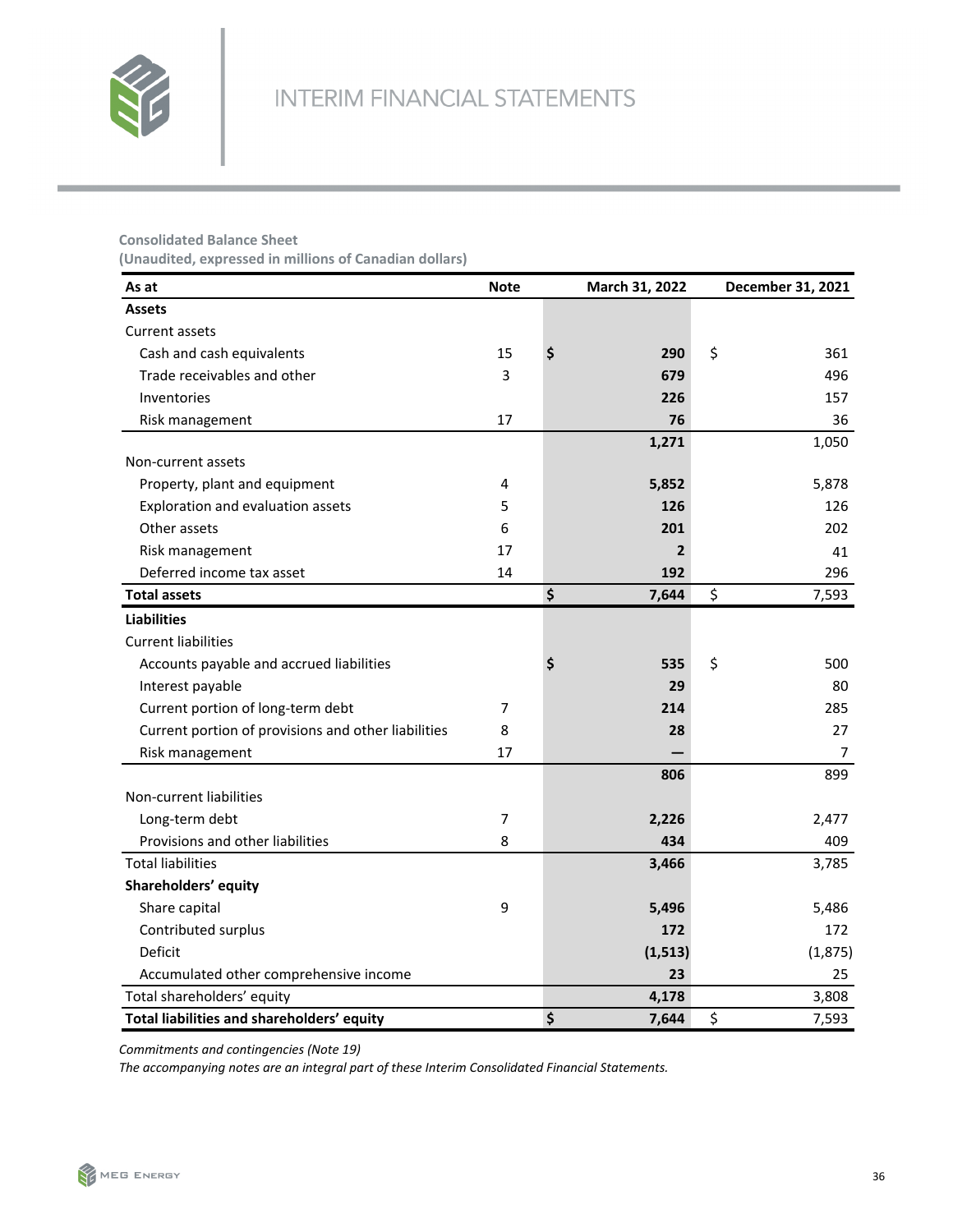| <b>Three Months Ended March 31</b>                | <b>Note</b> | 2022               | 2021           |
|---------------------------------------------------|-------------|--------------------|----------------|
| <b>Revenues</b>                                   |             |                    |                |
| Petroleum revenue, net of royalties               | 11          | \$<br>1,507 \$     | 886            |
| Other revenue                                     | 11          | 24                 | 28             |
| Revenues                                          |             | 1,531              | 914            |
| <b>Expenses</b>                                   |             |                    |                |
| Diluent expense                                   |             | 517                | 296            |
| Transportation and storage expense                |             | 118                | 93             |
| Operating expenses                                |             | 104                | 66             |
| Inventory impairment                              |             |                    | 6              |
| Purchased product                                 |             | 160                | 185            |
| Depletion and depreciation                        | 4, 6        | 124                | 108            |
| General and administrative                        |             | 14                 | 14             |
| Stock-based compensation                          | 10          | 6                  | $\overline{2}$ |
| Net finance expense                               | 13          | 55                 | 66             |
| Commodity risk management (gain) loss, net        | 17          | (5)                | 157            |
| Foreign exchange (gain) loss, net                 | 12          | (28)               | (43)           |
| Earnings (loss) before income taxes               |             | 466                | (36)           |
| Income tax expense (recovery)                     | 14          | 104                | (19)           |
| Net earnings (loss)                               |             | 362                | (17)           |
| Other comprehensive income (loss), net of tax     |             |                    |                |
| Items that may be reclassified to profit or loss: |             |                    |                |
| Foreign currency translation adjustment           |             | (2)                | (3)            |
| Comprehensive income (loss)                       |             | \$<br>360 \$       | (20)           |
| Net earnings (loss) per common share              |             |                    |                |
| <b>Basic</b>                                      | 16          | $1.18 \;$ \$<br>\$ | (0.06)         |
| <b>Diluted</b>                                    | 16          | \$<br>$1.15 \;$ \$ | (0.06)         |

**Consolidated Statement of Earnings (Loss) and Comprehensive Income (Loss)** (Unaudited, expressed in millions of Canadian dollars, except per share amounts)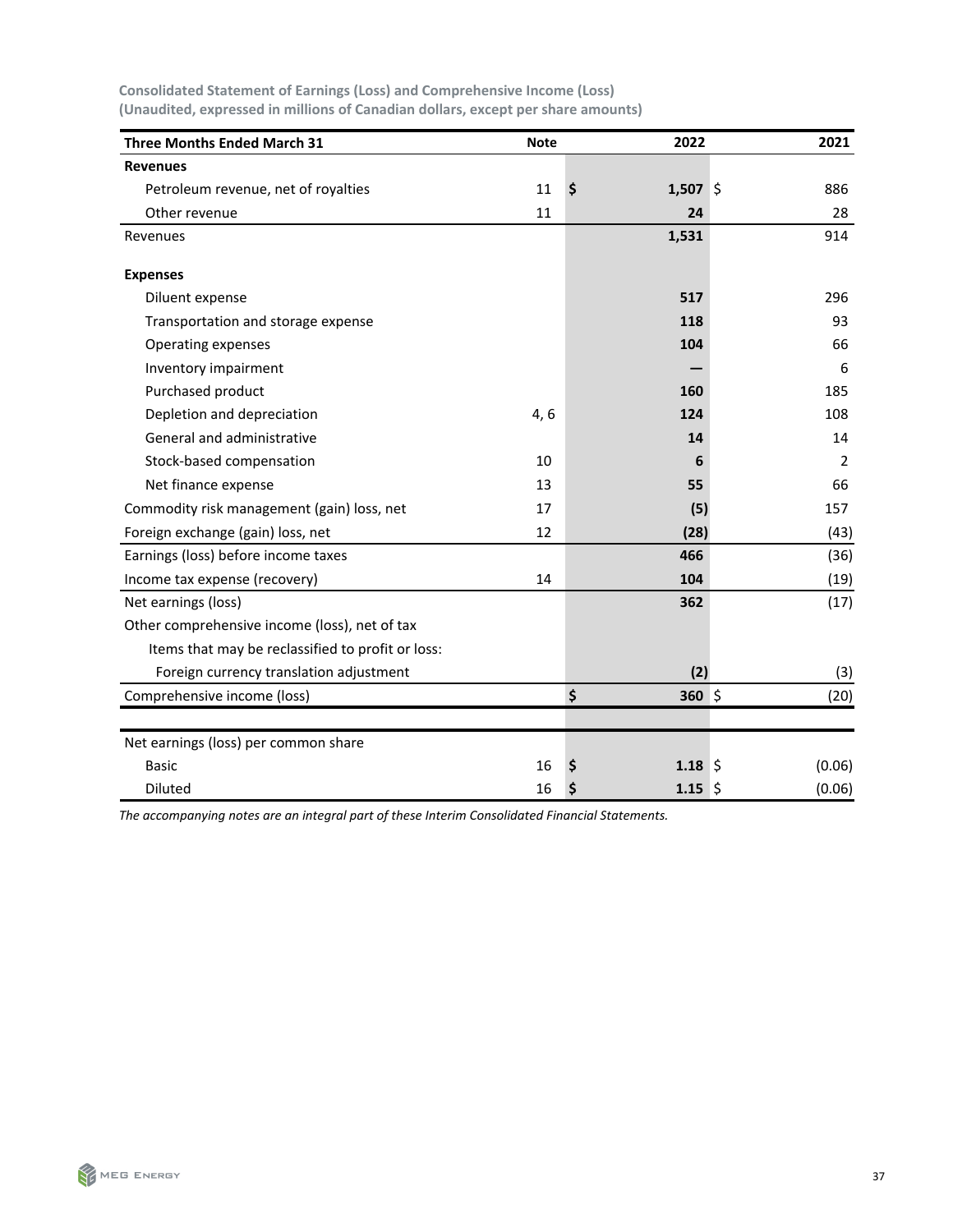|                                 | <b>Share</b><br>Capital | Contributed<br><b>Surplus</b> |    | <b>Deficit</b> |     | Accumulated<br>Other<br>Comprehensive<br><b>Income</b> |    | Total<br>Shareholders'<br>Equity |
|---------------------------------|-------------------------|-------------------------------|----|----------------|-----|--------------------------------------------------------|----|----------------------------------|
| Balance as at December 31, 2021 | \$<br>5,486             | \$<br>172                     | \$ | (1,875)        | -\$ | 25                                                     | \$ | 3,808                            |
| Stock-based compensation        |                         | 3                             |    |                |     |                                                        |    | 3                                |
| Stock options exercised         | 10                      | (3)                           |    |                |     |                                                        |    |                                  |
| Comprehensive income (loss)     |                         |                               |    | 362            |     | (2)                                                    |    | 360                              |
| Balance as at March 31, 2022    | \$<br>5,496             | 172                           | Ś  | (1, 513)       |     | 23                                                     | Ś  | 4,178                            |
|                                 |                         |                               |    |                |     |                                                        |    |                                  |
| Balance as at December 31, 2020 | \$<br>5,460             | \$<br>177                     | Ś  | $(2, 158)$ \$  |     | 27                                                     | \$ | 3,506                            |
| Stock-based compensation        |                         | 2                             |    |                |     |                                                        |    | 2                                |
| Stock options exercised         | 4                       | (1)                           |    |                |     |                                                        |    | 3                                |
| Comprehensive income (loss)     |                         |                               |    | (17)           |     | (3)                                                    |    | (20)                             |
| Balance as at March 31, 2021    | 5,464                   | 178                           | S  | (2,175)        | S   | 24                                                     | Ś  | 3,491                            |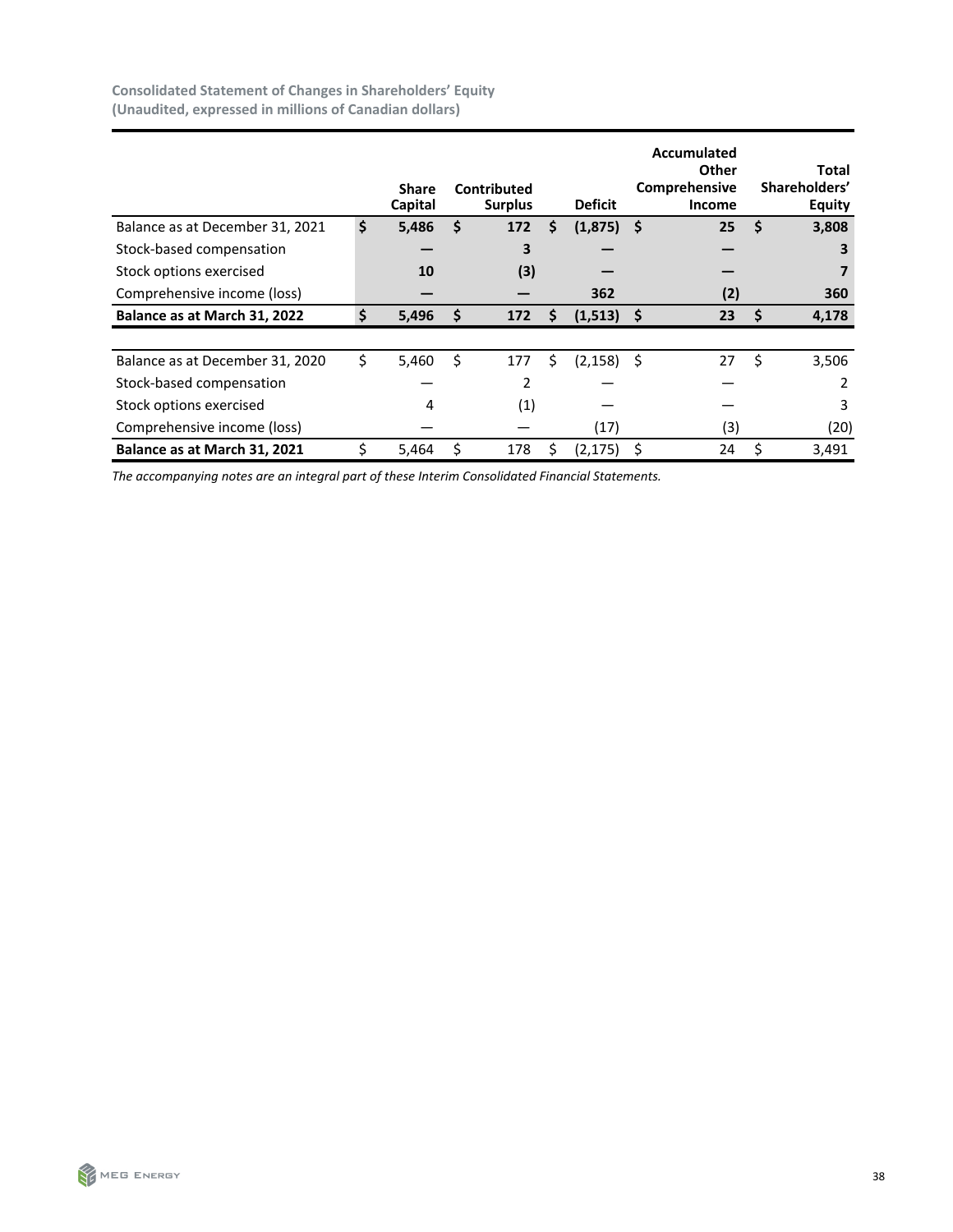# **Consolidated Statement of Cash Flow (Unaudited, expressed in millions of Canadian dollars)**

| <b>Three Months Ended March 31</b>                                                       | <b>Note</b> | 2022             | 2021  |
|------------------------------------------------------------------------------------------|-------------|------------------|-------|
| Cash provided by (used in):                                                              |             |                  |       |
| Operating activities                                                                     |             |                  |       |
| Net earnings (loss)                                                                      |             | $362 \,$ \$<br>Ş | (17)  |
| Adjustments for:                                                                         |             |                  |       |
| Deferred income tax expense (recovery)                                                   | 14          | 104              | (19)  |
| Inventory impairment                                                                     |             |                  | 6     |
| Depletion and depreciation                                                               | 4, 6        | 124              | 108   |
| Stock-based compensation                                                                 | 10          | 8                | (8)   |
| Unrealized net (gain) loss on foreign exchange                                           | 12          | (29)             | (43)  |
| Unrealized net (gain) loss on commodity risk management                                  | 17          | (4)              | 88    |
| Amortization of debt discount and debt issue costs                                       |             | 2                | 2     |
| Other                                                                                    |             | 1                | 1     |
| Decommissioning expenditures                                                             | 8           | (2)              | (2)   |
| Onerous contracts expense (payments)                                                     |             |                  | (6)   |
| Net change in long-term incentive compensation liability                                 |             | 21               | 11    |
| Funds flow from operating activities                                                     |             | 587              | 121   |
| Net change in non-cash working capital items                                             | 15          | (270)            | (109) |
| Net cash provided by (used in) operating activities                                      |             | 317              | 12    |
| Investing activities                                                                     |             |                  |       |
| Capital expenditures                                                                     | 4           | (88)             | (70)  |
| Other                                                                                    |             | (1)              |       |
| Net change in non-cash working capital items                                             | 15          | 1                | 21    |
| Net cash provided by (used in) investing activities                                      |             | (88)             | (49)  |
| Financing activities                                                                     |             |                  |       |
| Issuance of senior unsecured notes                                                       |             |                  | 769   |
| Repayment and redemption of long-term debt                                               | 7           | (288)            | (763) |
| Debt redemption premium and refinancing costs                                            | 7           | (5)              | (19)  |
| Issue of shares, net of issue costs                                                      |             | 7                | 2     |
| Receipts on leased assets                                                                | 15          | $\mathbf{1}$     | 1     |
| Payments on leased liabilities                                                           | 15          | (6)              | (7)   |
| Net cash provided by (used in) financing activities                                      |             | (291)            | (17)  |
| Effect of exchange rate changes on cash and cash equivalents<br>held in foreign currency |             | (9)              | (6)   |
| Change in cash and cash equivalents                                                      |             | (71)             | (60)  |
| Cash and cash equivalents, beginning of period                                           |             | 361              | 114   |
| Cash and cash equivalents, end of period                                                 |             | \$<br>$290$ \$   | 54    |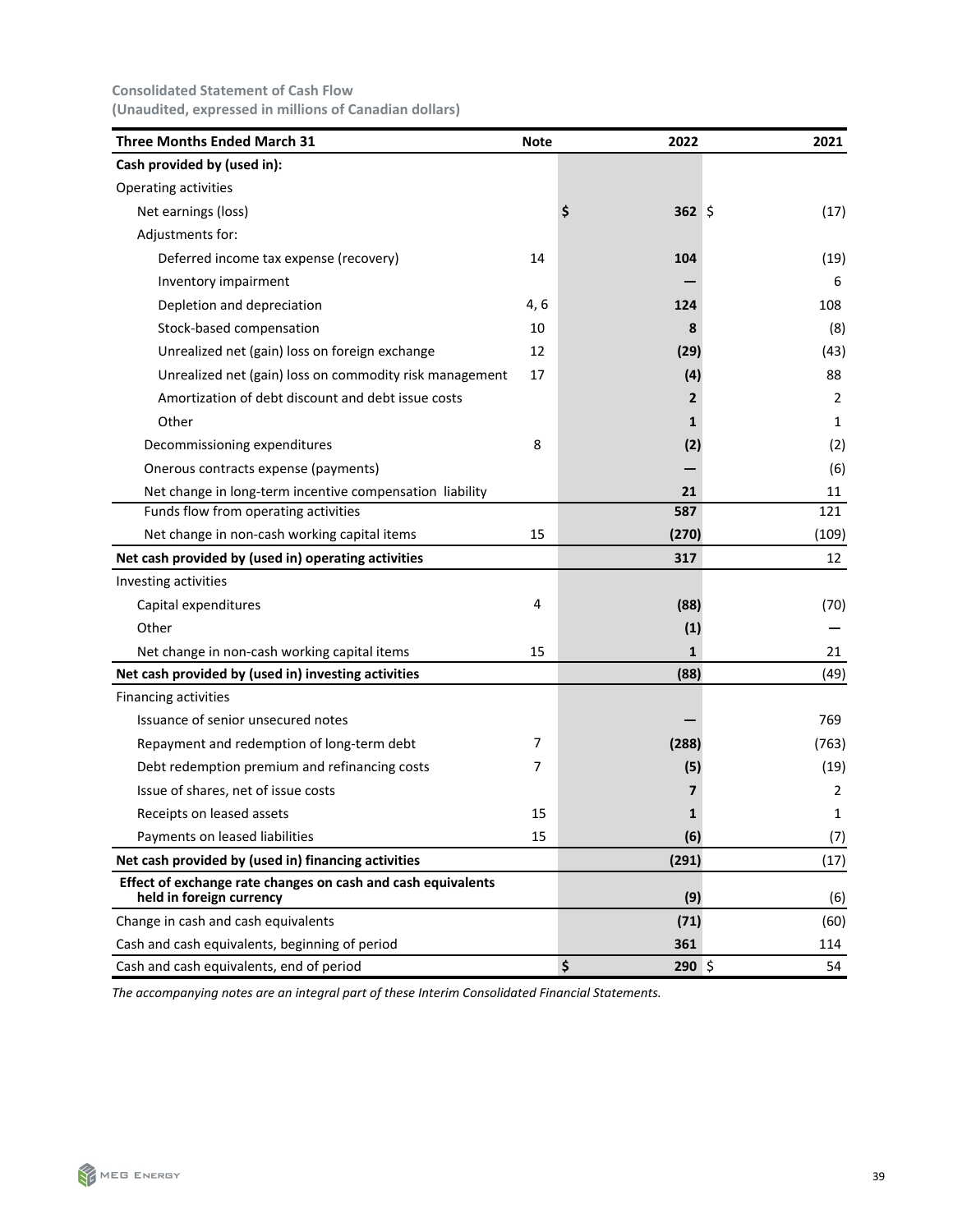#### **1. CORPORATE INFORMATION**

MEG Energy Corp. (the "Corporation") was incorporated under the *Alberta Business Corporations Act* on March 9, 1999. The Corporation's shares trade on the Toronto Stock Exchange under the symbol "MEG". The Corporation owns a 100% interest in over 410 square miles of mineral leases in the southern Athabasca oil region of Alberta, Canada and is primarily engaged in sustainable *in situ* thermal oil production at its Christina Lake Project.

The corporate office is located at  $600 - 3$ rd Avenue SW, Calgary, Alberta, Canada.

#### **2. BASIS OF PRESENTATION**

The unaudited interim consolidated financial statements ("interim consolidated financial statements") were prepared using the same accounting policies and methods as those used in the Corporation's audited consolidated financial statements for the year ended December 31, 2021. The interim consolidated financial statements are in compliance with International Accounting Standard 34, Interim Financial Reporting ("IAS 34"). Accordingly, certain information and footnote disclosure normally included in annual financial statements prepared in accordance with International Financial Reporting Standards ("IFRS"), as issued by the International Accounting Standards Board ("IASB"), has been omitted or condensed. The preparation of interim consolidated financial statements in accordance with IAS 34 requires the use of certain critical accounting estimates. It also requires management to exercise judgment in applying the Corporation's accounting policies. The areas involving a higher degree of judgment or complexity, or areas where assumptions and estimates are significant to the consolidated financial statements, have been set out in Note 4 of the Corporation's audited consolidated financial statements for the year ended December 31, 2021. These interim consolidated financial statements should be read in conjunction with the Corporation's audited consolidated financial statements for the year ended December 31, 2021.

These interim consolidated financial statements are presented in Canadian dollars (\$ or  $C\$ ), which is the Corporation's functional currency and were approved by the Corporation's Audit Committee on May 2, 2022.

| As at                                                         |      | March 31, 2022 December 31, 2021 |
|---------------------------------------------------------------|------|----------------------------------|
| Trade receivables                                             | 612S | 479                              |
| Realized settlement on equity price risk management contracts | 46   |                                  |
| Deposits and advances                                         | 18   | 14                               |
| Current portion of sublease receivable                        |      |                                  |
|                                                               | 679  | 496                              |

#### **3. TRADE RECEIVABLES AND OTHER**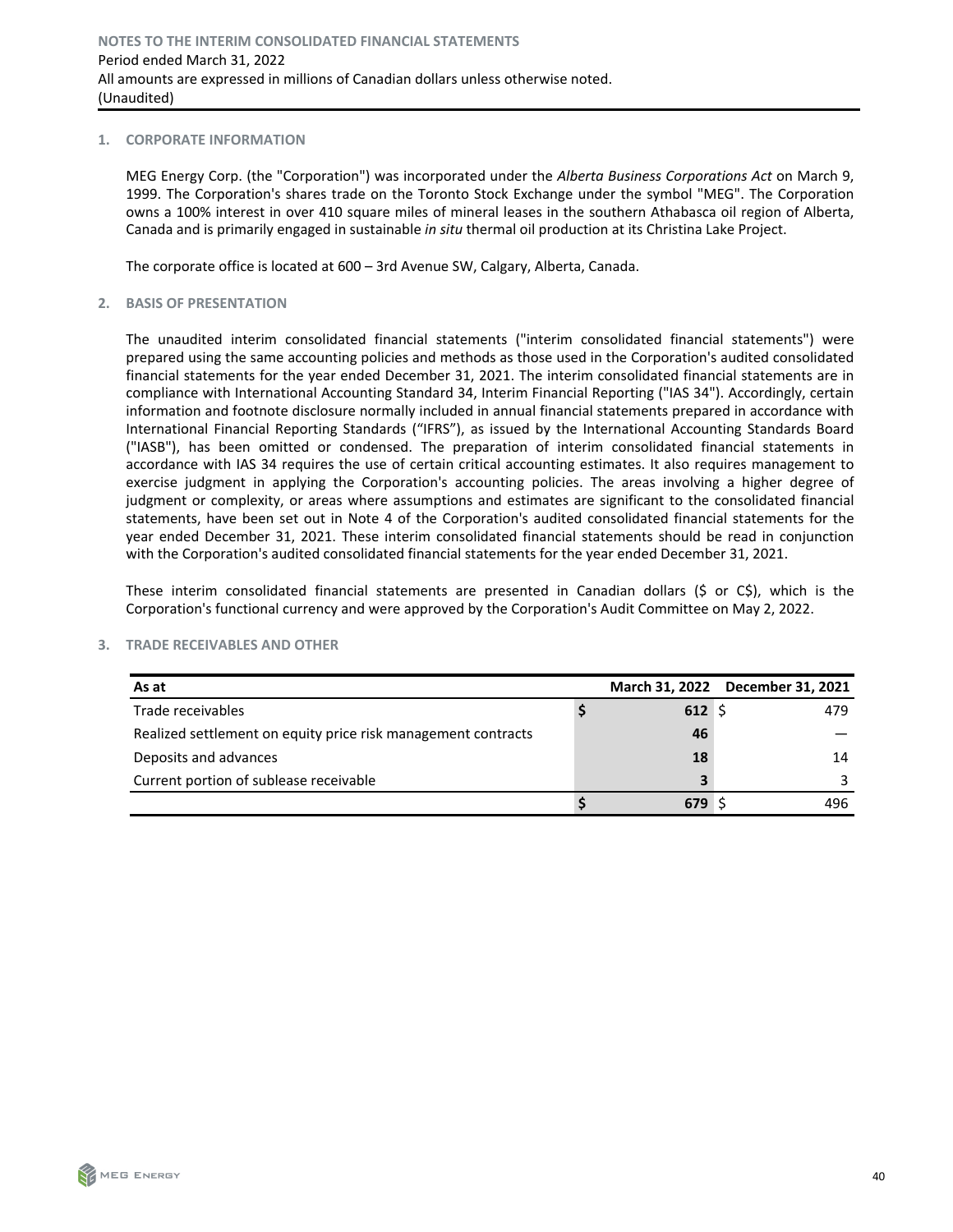#### **4. PROPERTY, PLANT AND EQUIPMENT**

|                                        |                  | Transportation Right-of-use Corporate |                 |                 |                     |        |
|----------------------------------------|------------------|---------------------------------------|-----------------|-----------------|---------------------|--------|
|                                        | Crude oil        | and storage                           | assets          | assets          |                     | Total  |
| Cost                                   |                  |                                       |                 |                 |                     |        |
| Balance as at December 31, 2021        | \$<br>$9,611$ \$ | 47 \$                                 | $286 \;$ \$     | 79 S            |                     | 10,023 |
| Additions                              | 88               |                                       |                 |                 |                     | 88     |
| Change in decommissioning liabilities  | 9                |                                       |                 |                 |                     | 9      |
| Balance as at March 31, 2022           | \$<br>$9,708$ \$ | 47 <sup>5</sup>                       | 286S            | 79              | $\ddot{\bm{\zeta}}$ | 10,120 |
|                                        |                  |                                       |                 |                 |                     |        |
| Accumulated depletion and depreciation |                  |                                       |                 |                 |                     |        |
| Balance as at December 31, 2021        | \$<br>$3,998$ \$ | 32 <sup>5</sup>                       | 61 <sup>5</sup> | 54S             |                     | 4,145  |
| Depletion and depreciation             | 117              |                                       | 5               | $\mathbf{1}$    |                     | 123    |
| Balance as at March 31, 2022           | \$<br>$4,115$ \$ | $32 \div$                             | 66 <sup>5</sup> | 55 <sub>5</sub> |                     | 4,268  |
| <b>Carrying amounts</b>                |                  |                                       |                 |                 |                     |        |
| Balance as at December 31, 2021        | \$<br>$5,613$ \$ | $15\frac{1}{2}$                       | 225S            | 25S             |                     | 5,878  |
| Balance as at March 31, 2022           | \$<br>$5,593$ \$ | 15 <sup>5</sup>                       | 220 S           | 24S             |                     | 5,852  |

As at March 31, 2022, property, plant and equipment was assessed for indicators of impairment and none were identified.

# **5. EXPLORATION AND EVALUATION ASSETS**

Exploration and evaluation assets consist of \$126 million in exploration projects which are pending the determination of proved or probable reserves (year ended December 31, 2021 – \$126 million). These assets were assessed for impairment and no impairment has been recognized on exploration and evaluation assets.

# **6. OTHER ASSETS**

| As at                                                         | March 31, 2022   | December 31, 2021 |
|---------------------------------------------------------------|------------------|-------------------|
| Non-current pipeline linefill <sup>(a)</sup>                  | 176 \$           | 177               |
| Finance sublease receivables                                  | 14               | 15                |
| Intangible assets <sup>(b)</sup>                              |                  | 5                 |
| Prepaid transportation costs <sup>(c)</sup>                   |                  | 8                 |
| Pathways Initiative                                           |                  |                   |
|                                                               | 204              | 205               |
| Less current portion, included in trade receivables and other | (3)              | (3)               |
|                                                               | 201 <sup>5</sup> | 202               |

- a. Non-current pipeline linefill on third-party owned pipelines is classified as a non-current asset as these transportation contracts expire between the years 2025 and 2048.
- b. As at March 31, 2022, intangible assets consist of software that is not an integral component of the related computer hardware. Depreciation of \$1 million was recognized for the three months ended March 31, 2022 (year ended December 31, 2021  $-$  \$2 million).
- c. Prepaid transportation costs related to upgrading third-party transportation infrastructure have been capitalized and are being amortized to transportation expense over the 30-year term of the agreement.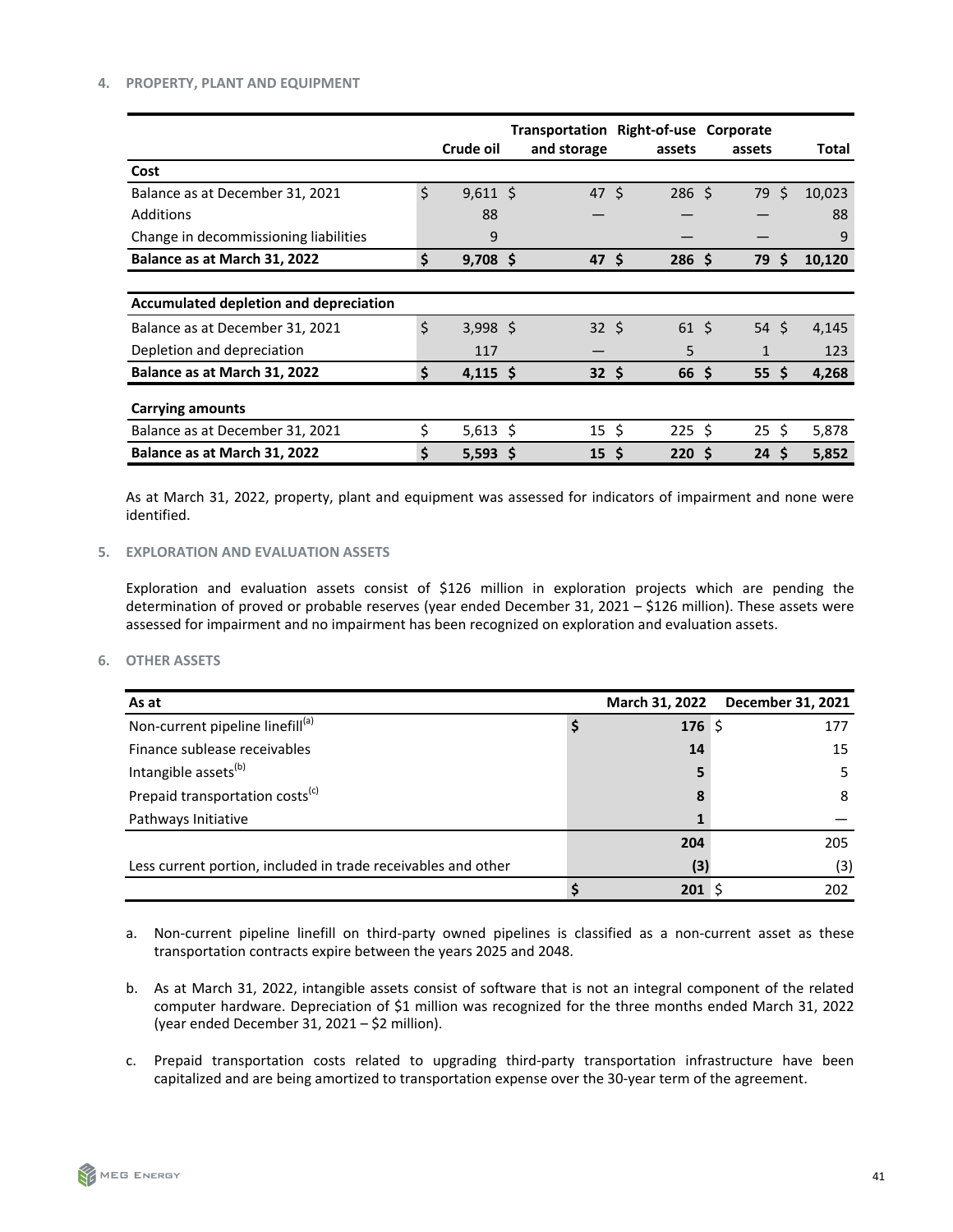| As at                                                                                                                                              | March 31, 2022   | December 31, 2021 |
|----------------------------------------------------------------------------------------------------------------------------------------------------|------------------|-------------------|
| <b>Second Lien:</b>                                                                                                                                |                  |                   |
| 6.50% senior secured second lien notes<br>(March 31, 2022 - US\$171 million; fully redeemed April 4, 2022;<br>December 31, 2021 - US\$396 million) | 214S             | 501               |
| Unsecured:                                                                                                                                         |                  |                   |
| 7.125% senior unsecured notes<br>(March 31, 2022 - US\$1.2 billion; due 2027;<br>December 31, 2021 - US\$1.2 billion)                              | 1,498            | 1,519             |
| 5.875% senior unsecured notes<br>(March 31, 2022 - US\$600 million; due 2029;<br>December 31, 2021 - US\$600 million)                              | 749              | 759               |
|                                                                                                                                                    | 2,461            | 2,779             |
| Debt redemption premium                                                                                                                            |                  | 8                 |
| Unamortized deferred debt discount and debt issue costs                                                                                            | (25)             | (25)              |
|                                                                                                                                                    | \$<br>$2,440$ \$ | 2,762             |
| Less current portion of 6.50% senior secured second lien notes                                                                                     | (214)            | (285)             |
|                                                                                                                                                    | \$<br>$2,226$ \$ | 2,477             |

The U.S. dollar denominated debt was translated into Canadian dollars at the period end exchange rate of US\$1 =  $C$1.2484 (December 31, 2021 – US$1 = C$1.2656).$ 

On January 18, 2022, the Corporation repaid US\$225 million (approximately C\$285 million) of the 6.50% senior secured second lien notes due January 2025 at a redemption price of 101.625%, plus accrued and unpaid interest to, but not including, the redemption date.

On March 3, 2022 the Corporation announced that it had issued a notice to redeem the remaining outstanding balance of US\$171 million (approximately C\$214 million) of the 6.50% senior secured second lien notes due January 2025 at a redemption price of 101.625%, plus accrued and unpaid interest to, but not including, the redemption date. The redemption was completed on April 4, 2022.

Both of these redemptions included prepayment options, recognized as at December 31, 2021. The Corporation is required to assess the likelihood of exercising prepayment options at each reporting date.

As at March 31, 2022, the Corporation had \$794 million of unutilized capacity under the \$800 million revolving credit facility and the Corporation had \$108 million of unutilized capacity under the \$500 million EDC Facility. A letter of credit of \$15 million was issued under the revolving credit facility during the first quarter of 2020 and \$6 million remains outstanding as at March 31, 2022.

# **8. PROVISIONS AND OTHER LIABILITIES**

| As at                                                     |                | March 31, 2022 December 31, 2021 |
|-----------------------------------------------------------|----------------|----------------------------------|
| Lease liabilities <sup>(a)</sup>                          | 260S           | 266                              |
| Decommissioning provision <sup>(b)</sup>                  | 144            | 135                              |
| Long-term incentive compensation liability <sup>(c)</sup> | 58             | 35                               |
| Provisions and other liabilities                          | 462            | 436                              |
| Less current portion                                      | (28)           | (27)                             |
| Non-current portion                                       | $434 \text{ }$ | 409                              |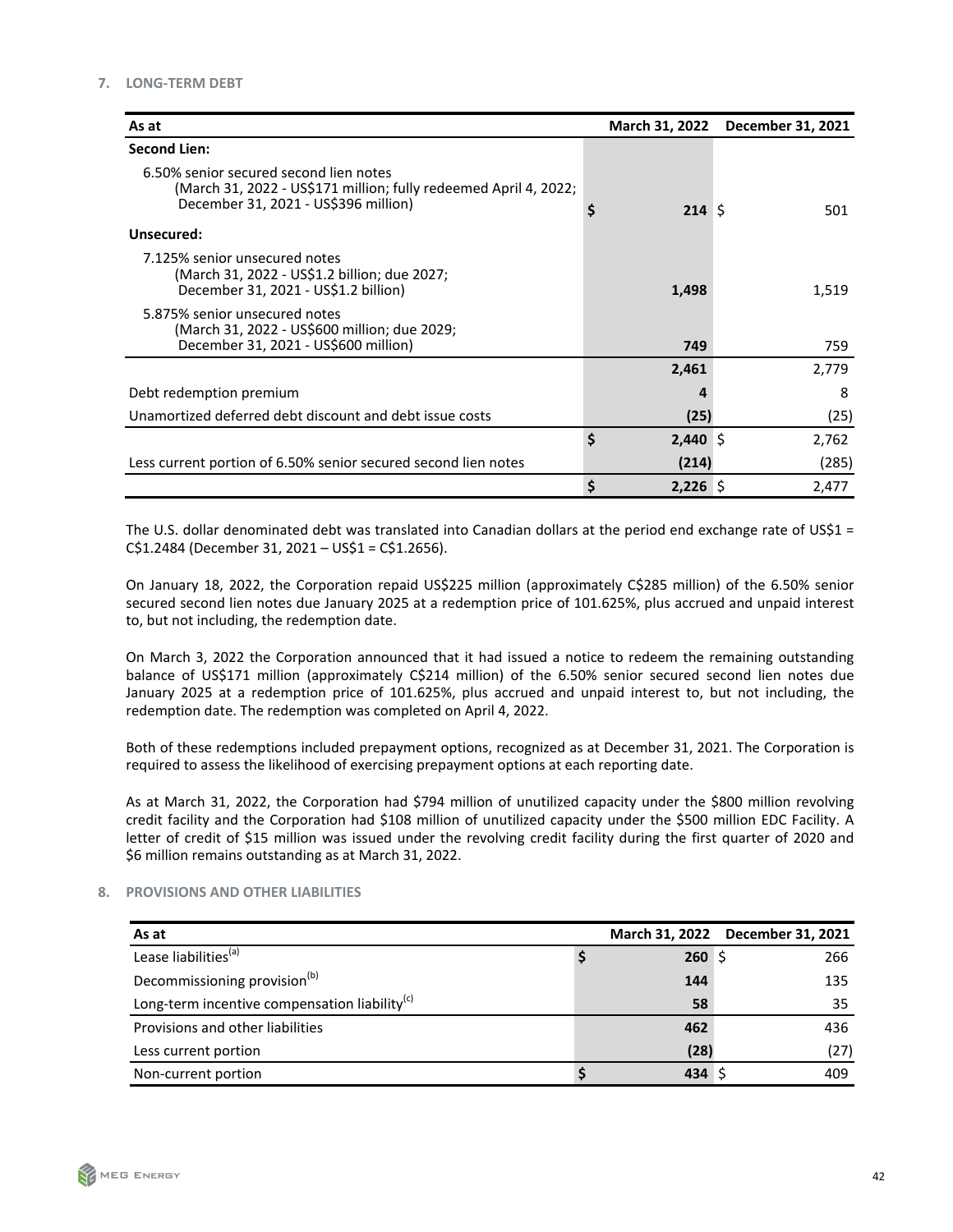# a. Lease liabilities:

| As at                        |          | March 31, 2022 December 31, 2021 |
|------------------------------|----------|----------------------------------|
| Balance, beginning of period | $266$ \$ | 286                              |
| <b>Additions</b>             |          | 8                                |
| Payments                     | (12)     | (54)                             |
| Interest expense             | 6        | 26                               |
| Balance, end of period       | 260      | 266                              |
| Less current portion         | (21)     | (22)                             |
| Non-current portion          | 239S     | 244                              |

The Corporation's minimum lease payments are as follows:

| As at March 31                                    | 2022  |
|---------------------------------------------------|-------|
| Within one year                                   | 44    |
| Later than one year but not later than five years | 137   |
| Later than five years                             | 462   |
| Minimum lease payments                            | 643   |
| Amounts representing finance charges              | (383) |
| Net minimum lease payments                        | 260   |

The Corporation has short-term leases with lease terms of twelve months or less as well as low-value leases. As these lease costs are incurred they are recognized as either general and administrative expense or operating expense depending on their nature. As at March 31, 2022, the present value of these arrangements is \$2 million (December 31, 2021 - \$2 million), using the Corporation's estimated incremental borrowing rate.

b. Decommissioning provision:

The following table presents the decommissioning provision associated with the reclamation and abandonment of the Corporation's property, plant and equipment and exploration and evaluation assets:

| As at                                                     |        | March 31, 2022 December 31, 2021 |
|-----------------------------------------------------------|--------|----------------------------------|
| Balance, beginning of period                              | 135 \$ | 96                               |
| Changes in estimated life and estimated future cash flows |        | 5                                |
| Changes in discount rates                                 | 8      | 29                               |
| Liabilities settled                                       | (2)    | (3)                              |
| Accretion                                                 | 2      | 8                                |
| Balance, end of period                                    | 144    | 135                              |
| Less current portion                                      | (7)    | (5)                              |
| Non-current portion                                       | 137 \$ | 130                              |

The decommissioning provision represents the present value of the estimated future costs for the reclamation and abandonment of the Corporation's property, plant and equipment and exploration and evaluation assets. The total undiscounted amount of the estimated future cash flows to settle the decommissioning obligations is \$787 million (December 31, 2021 - \$799 million). As at March 31, 2022, the Corporation has estimated the net present value of the decommissioning obligations using a weighted average credit-adjusted risk-free rate of 8.6% (December 31, 2021 - 9.2%) and an inflation rate of 2.1% (December 31, 2021 - 2.1%). The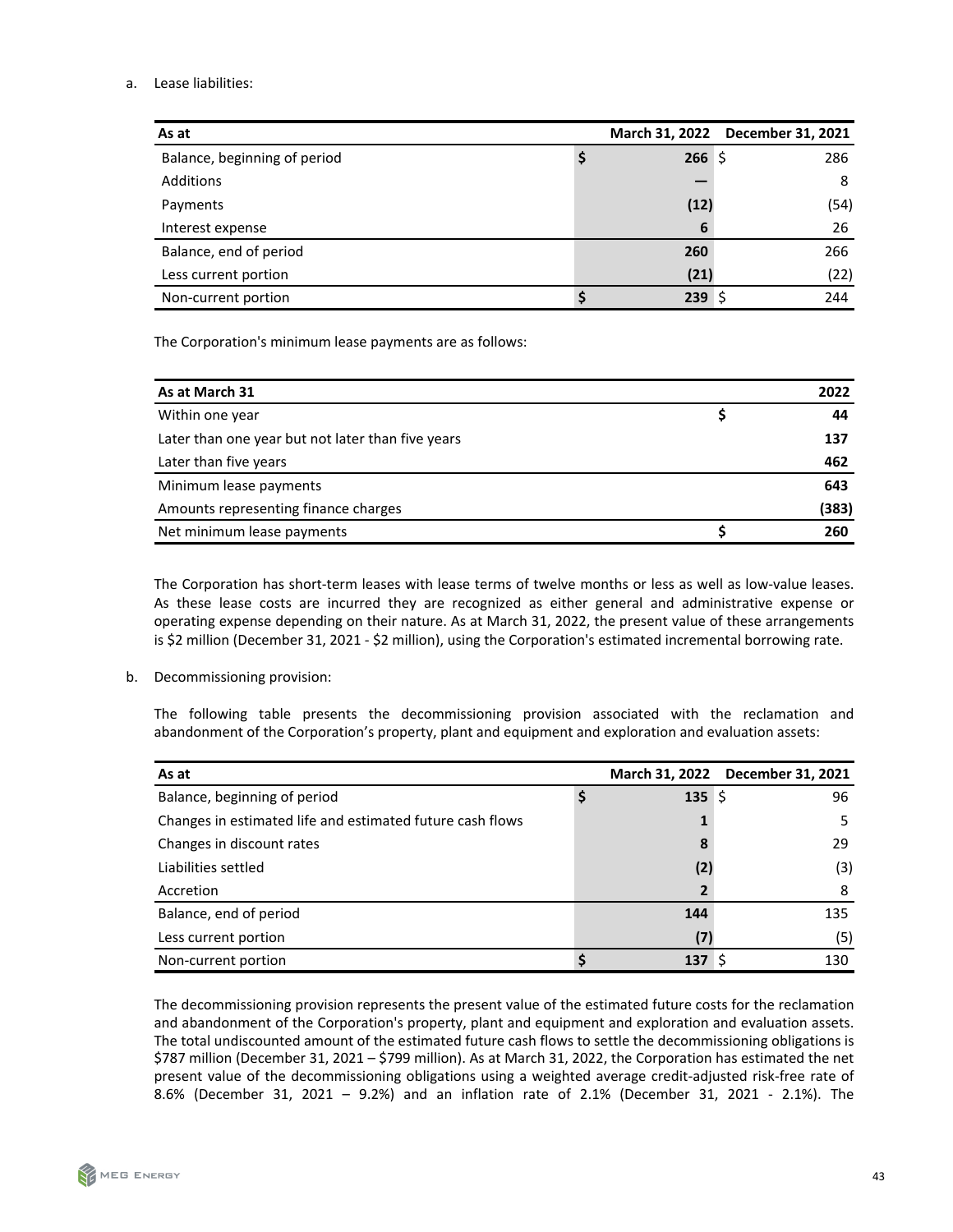decommissioning provision is estimated to be settled in periods up to the year 2066 (December 31, 2021 periods up to the year 2066).

c. Long-term incentive compensation liability:

As at March 31, 2022, the Corporation recognized a liability of \$127 million relating to the fair value of cashsettled RSUs, PSUs and DSUs (December 31, 2021 – \$82 million). The current portion of \$69 million is included within accounts payable and accrued liabilities and \$58 million is included as a non-current liability within provisions and other liabilities based on the expected payout dates of the individual awards (December 31, 2021 - \$45 million and \$37 million). The Corporation entered into equity price risk management contracts to manage its exposure on cash-settled RSUs and PSUs vesting between 2021 and 2023. Refer to Note 17 for further details.

**9.** SHARE CAPITAL

The Corporation is authorized to issue an unlimited number of common shares without nominal or par value and an unlimited number of preferred shares.

Changes in issued common shares are as follows:

|                                                  | Three months ended<br>March 31, 2022         |       | Year ended<br>December 31, 2021    |               |  |
|--------------------------------------------------|----------------------------------------------|-------|------------------------------------|---------------|--|
|                                                  | Number of<br>shares<br>Amount<br>(thousands) |       | Number of<br>shares<br>(thousands) | <b>Amount</b> |  |
| Balance, beginning of year                       | 306,865<br>S                                 | 5,486 | 302,681 \$                         | 5,460         |  |
| Issued upon exercise of stock options            | 731                                          | 10    | 939                                |               |  |
| Issued upon vesting and release of RSUs and PSUs |                                              |       | 3,245                              | 19            |  |
| Balance, end of period                           | 307,596 \$                                   | 5,496 | 306,865                            | 5,486         |  |

# **10. STOCK-BASED COMPENSATION**

| Three months ended March 31                              | 2022       | 2021 |
|----------------------------------------------------------|------------|------|
| Cash-settled expense (i)                                 | 44 $\zeta$ | 19   |
| Equity-settled expense                                   |            |      |
| Equity price risk management (gain) loss <sup>(ii)</sup> | (42)       | (19) |
| Stock-based compensation                                 | 6          |      |

(i) Cash-settled RSUs and PSUs are accounted for as liability instruments and are measured at fair value based on the market value of the Corporation's common shares at each period end and certain estimates including a performance multiplier for PSUs. Fluctuations in the fair value are recognized during the period in which they occur.

*(ii)* Relates to financial derivatives entered into to manage the Corporation's exposure to cash-settled RSUs and PSUs vesting between 2021 and 2023 granted under the Corporation's stock-based compensation plans. Amounts are unrealized until vesting of the related units occurs. See note 17(d) for further details.

A \$44 million cash-settled expense was recognized during the three months ended March 31, 2022 due to the increase in the Corporation's share price, and associated increase in value of cash-settled RSUs, PSUs and DSUs compared to December 31, 2021, which translated into an increased liability at March 31, 2022, and higher expense for the three months ended March 31, 2022 compared to the prior period. As at March 31, 2022, the Corporation recognized a liability of \$127 million relating to the fair value of cash-settled RSUs, PSUs and DSUs (December 31, 2021 – \$82 million). The current portion of \$69 million is included within accounts payable and accrued liabilities and \$58 million is included as a non-current liability within provisions and other liabilities based on the expected payout dates of the individual awards.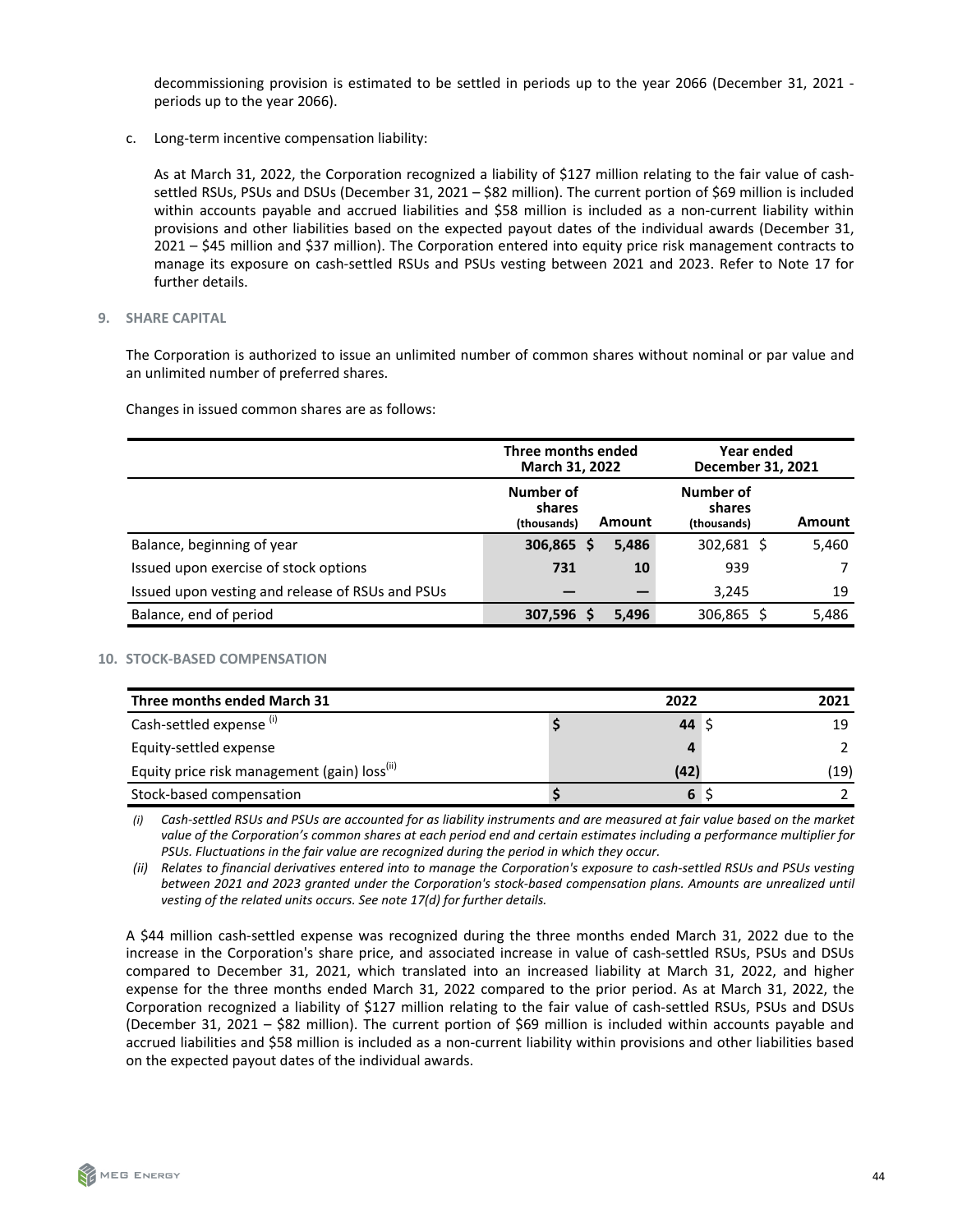| Three months ended March 31         |    | 2022       | 2021 |
|-------------------------------------|----|------------|------|
| Sales from:                         |    |            |      |
| Production                          | \$ | 1,393 \$   | 695  |
| Purchased product <sup>(i)</sup>    |    | 161        | 198  |
| Petroleum revenue                   | \$ | $1,554$ \$ | 893  |
| Royalties                           |    | (47)       | (7)  |
| Petroleum revenue, net of royalties | Ś  | 1,507 \$   | 886  |
| Power revenue                       | \$ | $23 \;$ \$ | 25   |
| Transportation revenue              |    |            | 3    |
| Other revenue                       | Ś  | $24 \;$ \$ | 28   |
| Revenues                            | \$ | $1,531$ \$ | 914  |

(i) The associated third-party purchases are included in the consolidated statement of earnings (loss) and comprehensive *income* (loss) under the caption "Purchased product".

a. Disaggregation of revenue from contracts with customers

The Corporation recognizes revenue upon delivery of goods and services in the following geographic regions:

|                      | Three months ended March 31 |                          |                  |  |             |                            |                          |  |       |
|----------------------|-----------------------------|--------------------------|------------------|--|-------------|----------------------------|--------------------------|--|-------|
|                      |                             | 2022                     |                  |  |             |                            | 2021                     |  |       |
|                      |                             | <b>Petroleum Revenue</b> |                  |  |             |                            | <b>Petroleum Revenue</b> |  |       |
|                      |                             | Proprietary              | Third-party      |  | Total       | Third-party<br>Proprietary |                          |  | Total |
| Country:             |                             |                          |                  |  |             |                            |                          |  |       |
| Canada               |                             | $536 \;$ \$              | 55 <sub>5</sub>  |  | $591 \;$ \$ | $391 \;$ \$                | — s                      |  | 391   |
| <b>United States</b> |                             | 857                      | 106              |  | 963         | 304                        | 198                      |  | 502   |
|                      | \$                          | 1,393                    | 161 <sup>5</sup> |  | 1,554       | $695$ \$                   | 198, 5                   |  | 893   |

For the three months ended March 31, 2022, other revenue of \$24 million was attributed to Canada (March 31, 2021  $-$  \$28 million attributed to Canada).

#### b. Revenue-related assets

The Corporation has recognized the following revenue-related assets in trade receivables and other:

| As at                        |      | March 31, 2022 December 31, 2021 |
|------------------------------|------|----------------------------------|
| Petroleum revenue            | 596S | 455                              |
| Other revenue                |      | 10                               |
| Total revenue-related assets | 603  | 465                              |

Revenue-related receivables are typically settled within 30 days. As at March 31, 2022 and December 31, 2021, there was no material expected credit loss required against revenue-related receivables.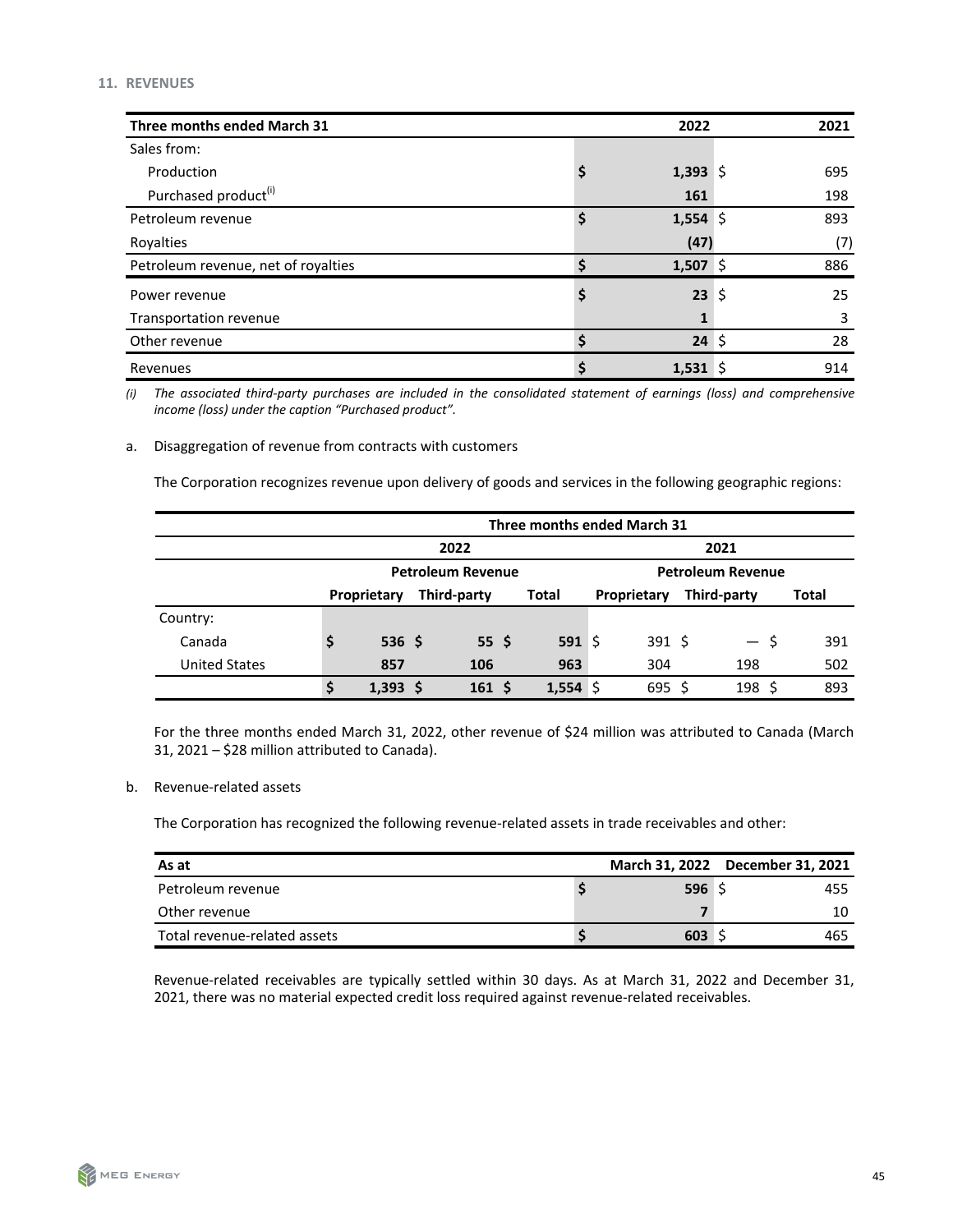| Three months ended March 31                    | 2022            | 2021   |
|------------------------------------------------|-----------------|--------|
| Unrealized foreign exchange (gain) loss on:    |                 |        |
| Long-term debt                                 | \$<br>$(31)$ \$ | (48)   |
| US\$ denominated cash and cash equivalents     | q               | 5      |
| Foreign currency risk management contracts     | (7)             |        |
| Unrealized net (gain) loss on foreign exchange | (29)            | (43)   |
| Realized (gain) loss on foreign exchange       |                 |        |
| Foreign exchange (gain) loss, net              | $(28)$ \$       | (43)   |
|                                                |                 |        |
| C\$ equivalent of 1 US\$                       |                 |        |
| Beginning of period                            | 1.2656          | 1.2755 |
| End of period                                  | 1.2484          | 1.2572 |

# **13. NET FINANCE EXPENSE**

| Three months ended March 31           | 2022            | 2021 |
|---------------------------------------|-----------------|------|
| Interest expense on long-term debt    | 47 <sup>5</sup> | 58   |
| Interest expense on lease liabilities | 6               | 6    |
| Net interest expense                  | 53              | 64   |
| Accretion on provisions               |                 |      |
| Net finance expense                   | 55              | 66   |

# **14. INCOME TAX EXPENSE (RECOVERY)**

| Three months ended March 31            | 2022 | 2021 |
|----------------------------------------|------|------|
| Current income tax expense (recovery)  |      |      |
| Deferred income tax expense (recovery) | 104  | (19) |
| Income tax expense (recovery)          | 104  | (19) |

For the three months ended March 31, 2022, an income tax expense was recognized compared to an income tax recovery in the same period of 2021 due to increased earnings before income taxes and foreign exchange gains and losses on long-term debt.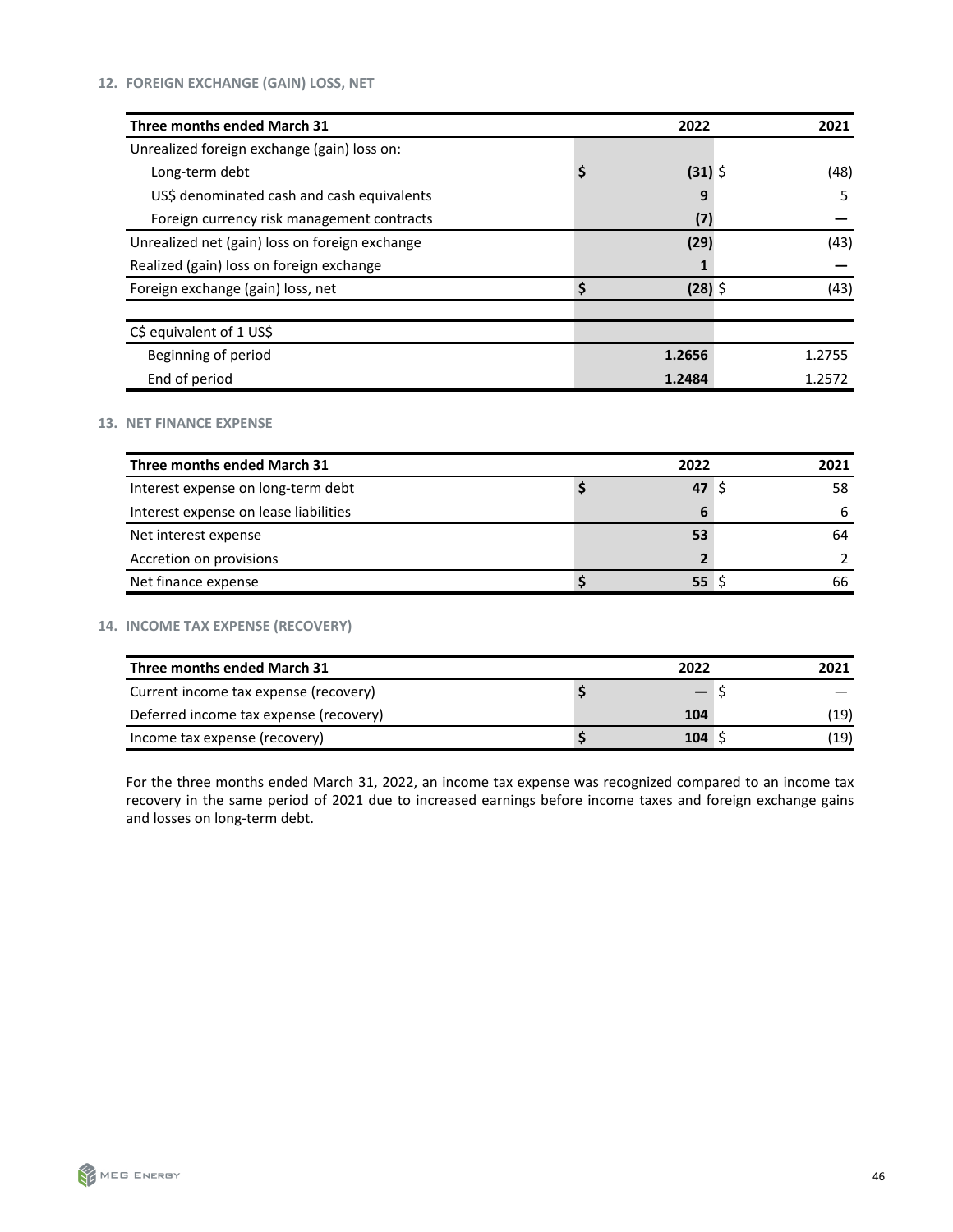| Three months ended March 31                      | 2022             | 2021  |
|--------------------------------------------------|------------------|-------|
| Cash provided by (used in):                      |                  |       |
| Trade receivables and other                      | \$<br>$(184)$ \$ | (118) |
| Inventories                                      | (69)             | (34)  |
| Accounts payable and accrued liabilities         | 35               | 107   |
| Interest payable                                 | (51)             | (43)  |
|                                                  | \$<br>$(269)$ \$ | (88)  |
| Changes in non-cash working capital relating to: |                  |       |
| Operating                                        | \$<br>$(270)$ \$ | (109) |
| Investing                                        | 1                | 21    |
|                                                  | \$<br>$(269)$ \$ | (88)  |
| Cash and cash equivalents: <sup>(a)</sup>        |                  |       |
| Cash                                             | \$<br>$290 \div$ | 54    |
| Cash equivalents                                 |                  |       |
|                                                  | \$<br>$290 \div$ | 54    |
|                                                  |                  |       |
| Cash interest paid                               | \$<br>$94 \;$ \$ | 96    |

a. As at March 31, 2022, \$270 million of the Corporation's total cash and cash equivalents balance was held in U.S. dollars (March 31, 2021 - \$31 million). The U.S. dollar cash and cash equivalents balance has been translated into Canadian dollars at the period end exchange rate of US\$1 = C\$1.2484 (March 31, 2021 -US\$1=C\$1.2572).

The following table provides a reconciliation of assets and liabilities to cash flows arising from financing activities:

|                                                             | <b>Finance sublease</b><br>receivables | Lease<br><b>liabilities</b> | Long-term<br>debt |
|-------------------------------------------------------------|----------------------------------------|-----------------------------|-------------------|
| Balance as at December 31, 2021                             | \$<br>$15 \;$ \$                       | $266$ \$                    | 2,762             |
| Financing cash flow changes:                                |                                        |                             |                   |
| Receipts on leased assets                                   | (1)                                    |                             |                   |
| Payments on leased liabilities                              |                                        | (6)                         |                   |
| Repayment and redemption of long-term debt                  |                                        |                             | (288)             |
| Debt redemption premium and refinancing costs               |                                        |                             | (5)               |
| Other cash and non-cash changes:                            |                                        |                             |                   |
| Interest payments on lease liabilities                      |                                        | (6)                         |                   |
| Interest expense on lease liabilities                       |                                        | 6                           |                   |
| Unrealized (gain) loss on foreign exchange                  |                                        |                             | (31)              |
| Amortization of deferred debt discount and debt issue costs |                                        |                             | 2                 |
| Balance as at March 31, 2022                                | 14 S                                   | 260S                        | 2,440             |

(i) Finance sublease receivables, Lease liabilities & Long-term debt all include their respective current portion.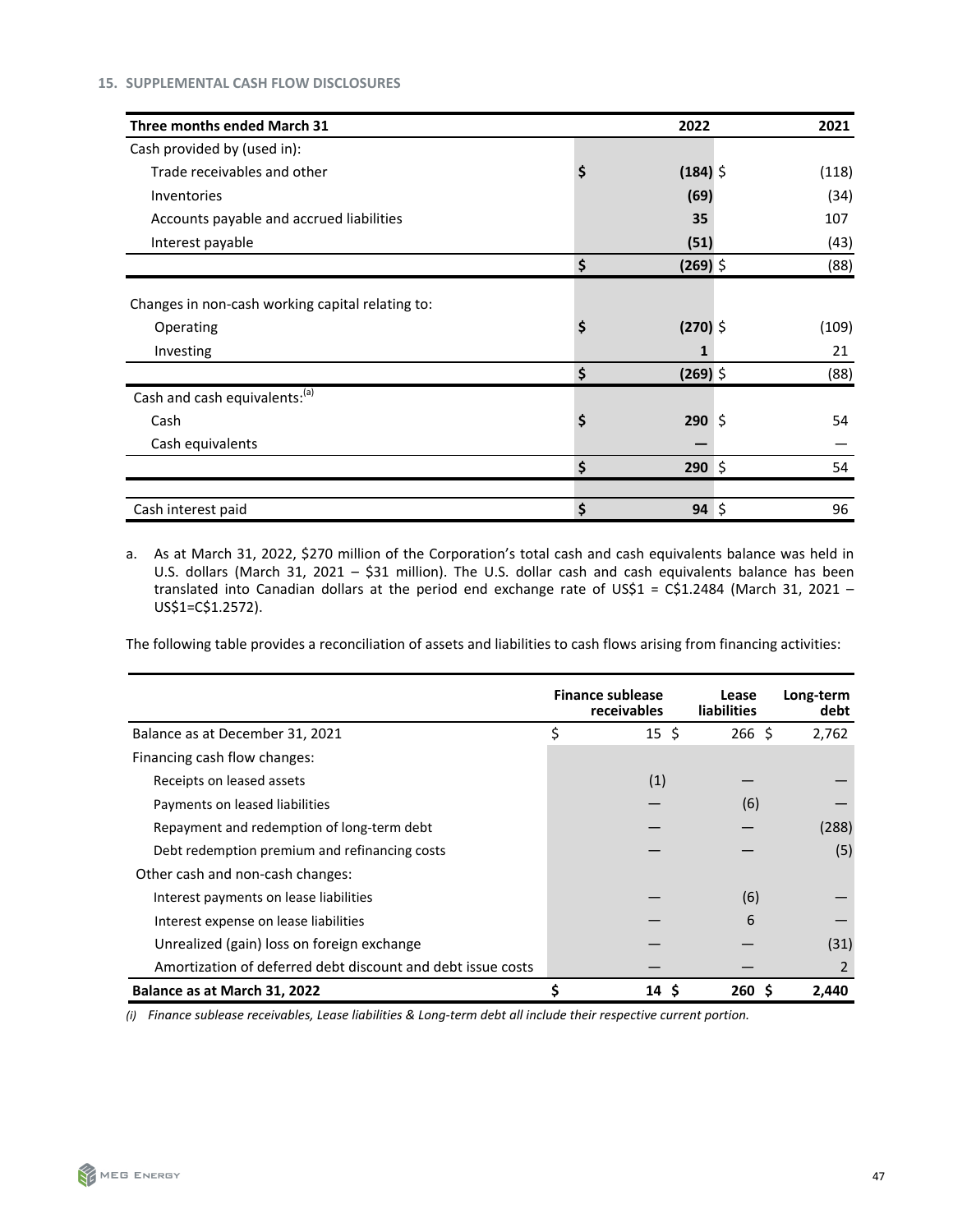| Three months ended March 31                                               | 2022             | 2021   |
|---------------------------------------------------------------------------|------------------|--------|
| Net earnings (loss)                                                       | 362S             | (17)   |
| Weighted average common shares outstanding (millions) <sup>(a)</sup>      | 307              | 303    |
| Dilutive effect of stock options, RSUs and PSUs (millions) <sup>(b)</sup> |                  |        |
| Weighted average common shares outstanding - diluted (millions)           | 314              | 303    |
| Net earnings (loss) per share, basic                                      | $1.18 \; \simeq$ | (0.06) |
| Net earnings (loss) per share, diluted                                    | $1.15 \,$ S      | (0.06) |

- a. Weighted average common shares outstanding for the three months ended March 31, 2022 include nil PSUs vested but not yet released (three months ended March 31, 2021 - 493,829 PSUs).
- b. For the three months ended March 31, 2021, the Corporation incurred a net loss and therefore there was no dilutive effect of stock options, RSUs and PSUs. If the Corporation had recognized net earnings for the three months ended March 31, 2021, the dilutive effect of stock options, RSUs and PSUs would have been 6.1 million weighted average common shares.

#### **17. FINANCIAL INSTRUMENTS AND RISK MANAGEMENT**

The financial instruments recognized on the consolidated balance sheet are comprised of cash and cash equivalents, trade receivables and other, risk management contracts, accounts payable and accrued liabilities, interest payable and long-term debt.

a. Fair values:

The carrying values of cash and cash equivalents, trade receivables and other, accounts payable and accrued liabilities and interest payable included on the consolidated balance sheet approximates the fair values of the respective assets and liabilities due to the short-term nature of those instruments.

The following fair values are based on Level 2 inputs to fair value measurement:

| As at                                      |    | March 31, 2022     |     |                   | December 31, 2021 |                    |                   |  |
|--------------------------------------------|----|--------------------|-----|-------------------|-------------------|--------------------|-------------------|--|
|                                            |    | Carrying<br>amount |     | <b>Fair value</b> |                   | Carrying<br>amount | <b>Fair value</b> |  |
| Recurring measurements:                    |    |                    |     |                   |                   |                    |                   |  |
| <b>Financial assets</b>                    |    |                    |     |                   |                   |                    |                   |  |
| Commodity risk management contracts        | \$ |                    | 7 S | 7 <sup>5</sup>    |                   | 3 \$               | 3                 |  |
| Equity price risk management contracts     | \$ | 71 <sup>5</sup>    |     | 71                | - 5               | 74 S               | 74                |  |
| <b>Financial liabilities</b>               |    |                    |     |                   |                   |                    |                   |  |
| Long-term debt (Note 7)                    | \$ | $2,461$ \$         |     | 2,543             | ∣\$               | 2.779S             | 2,888             |  |
| Foreign currency risk management contracts | Ś  |                    |     |                   |                   | 7 S                |                   |  |

The estimated fair value of long-term debt is derived using quoted prices in an inactive market from a thirdparty independent broker. The fair value was determined based on estimates as at March 31, 2022 and is expected to fluctuate given the volatility in the debt and commodity price markets.

The fair value of risk management contracts is derived using third-party valuation models which require assumptions concerning the amount and timing of future cash flows and discount rates. Management's assumptions rely on external observable market data including forward prices for commodities, interest rate yield curves and foreign exchange rates. The observable inputs may be adjusted using certain methods, which include extrapolation to the end of the term of the contract.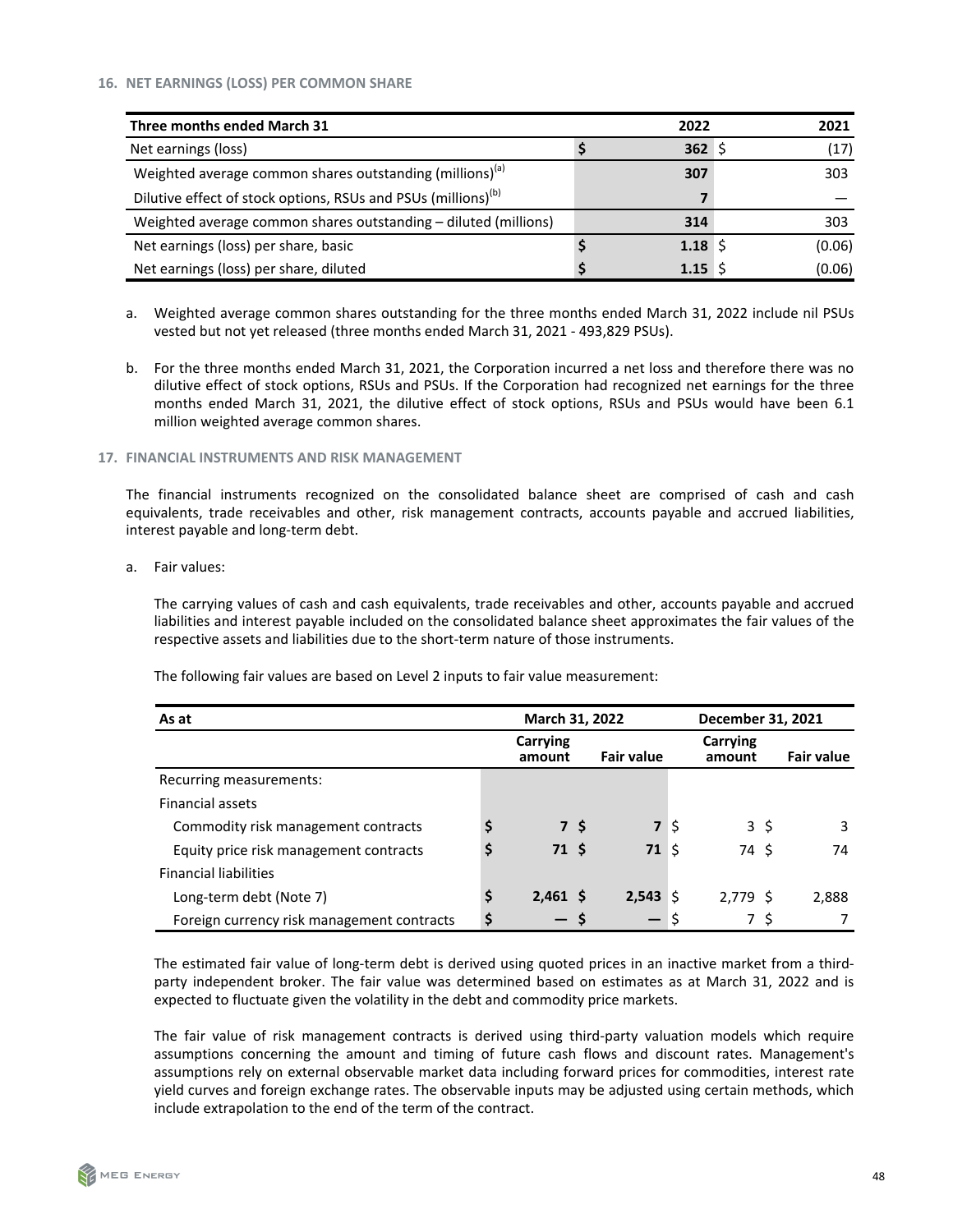# b. Risk management:

The Corporation's risk management assets and liabilities consist of natural gas swaps, condensate swaps and equity swaps. The use of the financial risk management contracts is governed by a Risk Management Committee that follows guidelines and limits approved by the Board of Directors. The Corporation does not use financial derivatives for speculative purposes. Financial risk management contracts are measured at fair value, with gains and losses on re-measurement included in the consolidated statement of earnings and comprehensive income in the period in which they arise.

The Corporation's financial risk management contracts are subject to master agreements that create a legally enforceable right to offset, by counterparty, the related financial assets and financial liabilities on the Corporation's balance sheet in all circumstances.

The following table provides a summary of the Corporation's unrealized offsetting financial risk management positions: 

| As at               | March 31, 2022 |                |           |      |                | December 31, 2021 |                 |           |          |            |
|---------------------|----------------|----------------|-----------|------|----------------|-------------------|-----------------|-----------|----------|------------|
|                     |                | Asset          | Liability |      | <b>Net</b>     |                   | Asset           | Liability |          | <b>Net</b> |
| Gross amount        | Ş              | 78 \$          |           | — \$ | 78             | \$                | 77              | Ŝ.        | $(7)$ \$ | 70         |
| Amount offset       |                |                |           |      |                |                   |                 |           |          |            |
| Net amount          | \$             | 78 \$          |           | $-$  | 78 \$          |                   | 77 S            |           | $(7)$ \$ | 70         |
|                     |                |                |           |      |                |                   |                 |           |          |            |
| Current portion     | \$             | 76, 5          |           | — \$ | $76\;$ \$      |                   | $36\frac{2}{3}$ |           | $(7)$ \$ | 29         |
| Non-current portion |                | $\overline{2}$ |           |      | $\overline{2}$ |                   | 41              |           |          | 41         |
| Net amount          | Ś              | <b>78 \$</b>   |           | $-$  | 78             | ۱\$               | 77              | - S       | (7) \$   | 70         |

The following table provides a reconciliation of changes in the fair value of the Corporation's financial risk management assets and liabilities from January 1 to March 31:

| As at March 31                             | 2022         | 2021  |
|--------------------------------------------|--------------|-------|
| Fair value of contracts, beginning of year | <b>70</b> \$ | (2)   |
| Fair value of contracts realized           | (47)         | 69    |
| Change in fair value of contracts          | 55           | (146) |
| Fair value of contracts, end of period     | <b>78</b> \$ | (79)  |

# c. Commodity risk management:

The Corporation had the following financial commodity risk management contracts relating to condensate and natural gas purchases outstanding as at March 31, 2022:

| As at March 31, 2022                  |                                    |                            |                                                   |
|---------------------------------------|------------------------------------|----------------------------|---------------------------------------------------|
|                                       | <b>Volumes</b><br>$(bbls/d)^{(i)}$ | Term                       | Average Price<br>(US\$/bbl) <sup>(i)</sup>        |
| <b>Condensate Purchase Contracts</b>  |                                    |                            |                                                   |
| WTI: Mont Belvieu Fixed Differential  | 200                                | Apr 1, 2022 - Dec 31, 2022 | \$(11.30)                                         |
| <b>Natural Gas Purchase Contracts</b> | <b>Volumes</b><br>$(GJ/d)^{(i)}$   | <b>Term</b>                | <b>Average Price</b><br>$(C5\overline{GJ})^{(i)}$ |
| <b>AECO Fixed Price</b>               | 5,000                              | Apr 1, 2022 - Dec 31, 2023 | \$2.50                                            |

(i) The volumes and prices in the above table represent averages for various contracts with differing terms and prices. The *average prices for the portfolio may not have the same payment profile as the individual contracts and are provided for indicative purposes.*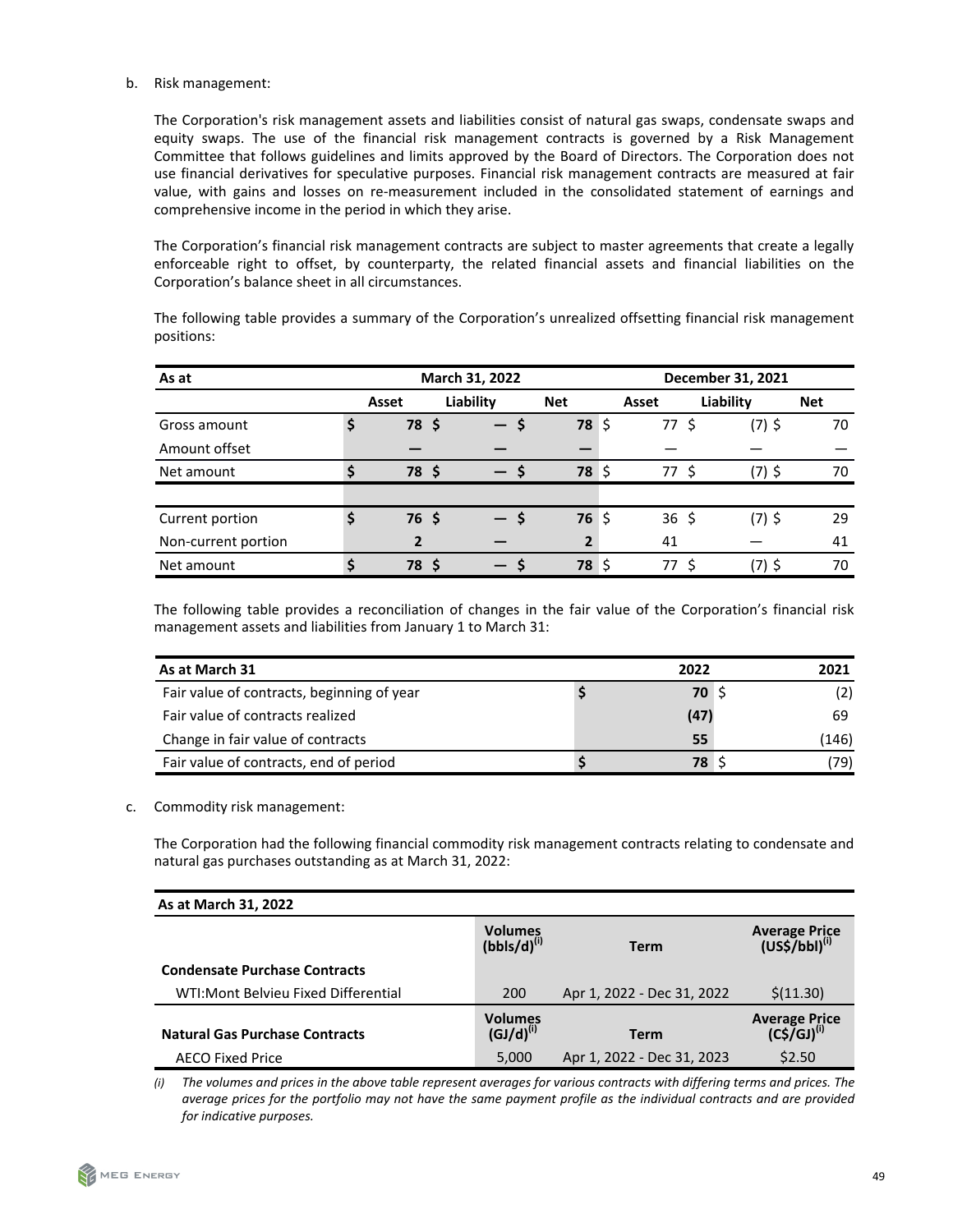The Corporation did not enter into financial commodity risk management contracts between March 31, 2022 and May 2, 2022.

The following table summarizes the financial commodity risk management gains and losses:

| Three months ended March 31                         | 2022 | 2021 |
|-----------------------------------------------------|------|------|
| Realized loss (gain) on commodity risk management   |      | 69   |
| Unrealized loss (gain) on commodity risk management | (4)  | 88   |
| Commodity risk management (gain) loss, net          |      | 157  |

d. Equity price risk management:

In 2020, the Corporation entered into financial equity price risk management contracts to increase the predictability of the Corporation's cash flow by managing share price volatility. Equity price risk is the risk that changes in the Corporation's own share price impact earnings and cash flows. Earnings and funds flow from operating activities are impacted when outstanding cash-settled RSUs and PSUs, issued under the Corporation's stock-based compensation plans, are revalued each period based on the Corporation's share price and the revaluation is recognized in stock-based compensation expense. Net cash provided by (used in) operating activities is impacted when these stock-based compensation units are ultimately settled. The Corporation entered into these equity price risk management contracts in March 2020 to manage its exposure on cash-settled RSUs and PSUs vesting between April 1, 2021 and April 1, 2023.

| Three months ended March 31                         | 2022      | 2021 |
|-----------------------------------------------------|-----------|------|
| Realized equity price risk management (gain) loss   | $(46)$ \$ | (8)  |
| Unrealized equity price risk management (gain) loss |           | (11) |
| Equity price risk management (gain) loss            | $(42)$ \$ | (19) |

e. Credit risk management:

Credit risk arises from the potential that the Corporation may incur a loss if a counterparty fails to meet its obligations in accordance with agreed terms. The Corporation applies the simplified approach to providing for expected credit losses prescribed by IFRS 9, which permits the use of the lifetime expected loss provision for all trade receivables. The Corporation uses a combination of historical and forward looking information to determine the appropriate loss allowance provisions. Credit risk exposure is mitigated through the use of credit policies governing the Corporation's credit portfolio and with credit practices that limit transactions according to each counterparty's credit quality. A substantial portion of accounts receivable are with investment grade customers in the energy industry and are subject to normal industry credit risk. The Corporation has experienced no material loss in relation to trade receivables. As at March 31, 2022, the Corporation's estimated maximum exposure to credit risk related to trade receivables, deposits and advances was \$630 million. All amounts receivable from commodity risk management activities are due from large Canadian banks with strong investment grade credit ratings. Counterparty default risk associated with the Corporation's commodity risk management activities is also partially mitigated through credit exposure limits, frequent assessment of counterparty credit ratings and netting arrangements, as outlined in note 23 of the Corporation's 2021 annual consolidated financial statements.

The Corporation's cash balances are used to repay debt, fund sustaining capital, return capital to shareholders or fund future production growth. The cash balances are held in high interest savings accounts or are invested in high grade, liquid, short-term instruments such as bankers' acceptances, commercial paper, money market deposits or similar instruments. The cash and cash equivalents balance at March 31, 2022 was \$290 million. None of the investments are past their maturity or considered impaired. The Corporation's estimated maximum exposure to credit risk related to its cash and cash equivalents is \$290 million.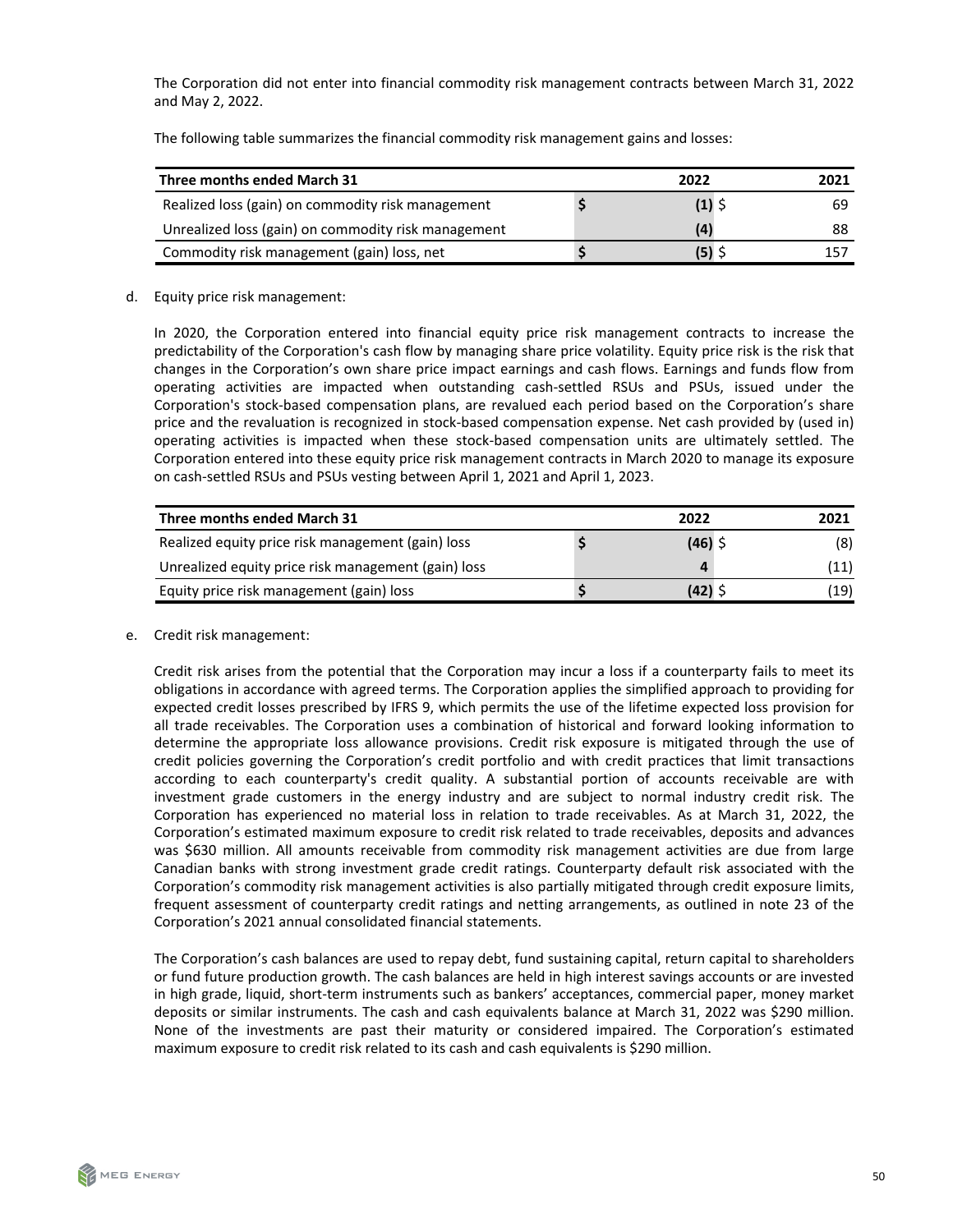f. Liquidity risk management:

Liquidity risk is the risk that the Corporation will not be able to meet all of its financial obligations as they become due. Liquidity risk also includes the risk that the Corporation cannot generate sufficient cash flow from the Christina Lake Project or is unable to raise further capital in order to meet its obligations under its debt agreements. The lenders are entitled to exercise any and all remedies available under the debt agreements. The Corporation manages its liquidity risk through the active management of cash, debt and revolving credit facilities and by maintaining appropriate access to credit.

Management believes its current capital resources and its ability to manage cash flow and working capital levels will allow the Corporation to meet its current and future obligations, to make scheduled principal and interest payments, and to fund the other needs of the business for at least the next 12 months. Meeting current and future obligations through periods of volatility is supported by the Corporation's financial framework and credit risk management policies minimizing exposure related to customer receivables primarily to investment grade customers in the energy industry. However, no assurance can be given that this will be the case or that future sources of capital will not be necessary.

After the April 2022 debt redemption disclosed in Note 7, the Corporation's earliest maturing long-term debt will be approximately five years out, represented by US\$1.2 billion of senior unsecured notes due February 2027. None of the Corporation's outstanding long-term debt contain financial maintenance covenants. Additionally, the Corporation's modified covenant-lite \$800 million revolving credit facility has no financial maintenance covenant unless drawn in excess of \$400 million. If drawn in excess of \$400 million, the Corporation is required to maintain a quarterly first lien net leverage ratio (first lien net debt to last twelvemonth EBITDA) of 3.5 or less. Under the Corporation's credit facility, first lien net debt is calculated as debt under the credit facility plus other debt that is secured on a *pari passu* basis with the credit facility, less cash on hand.

#### **18. CAPITAL MANAGEMENT**

The Corporation's capital consists of cash and cash equivalents, debt and shareholders' equity. The Corporation's objective for managing capital is to prioritize balance sheet strength while maintaining flexibility to repay debt, fund sustaining capital, return capital to shareholders or fund future production growth. In the current price environment, management believes its current capital resources and its ability to manage cash flow and working capital levels will allow the Corporation to meet its current and future obligations, to make scheduled principal and interest payments, and to fund the other needs of the business for at least the next 12 months. Debt repayment and sustaining capital expenditure activities are anticipated to be funded by the Corporation's adjusted funds flow, cash-on-hand and/or other available liquidity.

On January 18, 2022, the Corporation repaid US\$225 million (approximately C\$285 million) of the 6.50% senior secured second lien notes due January 2025 at a redemption price of 101.625%, plus accrued and unpaid interest to, but not including, the redemption date.

On March 3, 2022 the Corporation announced that it had issued a notice to redeem the remaining outstanding balance of US\$171 million (approximately C\$214 million) of the 6.50% senior secured second lien notes due January 2025 at a redemption price of 101.625%, plus accrued and unpaid interest to, but not including, the redemption date. The redemption was completed on April 4, 2022.

Both of these redemptions included prepayment options, recognized as at December 31, 2021. The Corporation is required to assess the likelihood of exercising prepayment options at each reporting date.

After the April 2022 debt redemption disclosed in Note 7, the Corporation's earliest maturing long-term debt will be approximately five years out, represented by US\$1.2 billion of senior unsecured notes due February 2027. As at March 31, 2022, the Corporation had \$794 million of unutilized capacity under the \$800 million revolving credit facility and had \$108 million of unutilized capacity under the \$500 million letter of credit facility. A letter of credit of \$15 million was issued under the revolving credit facility during the first quarter of 2020 and \$6 million remains outstanding as at March 31, 2022.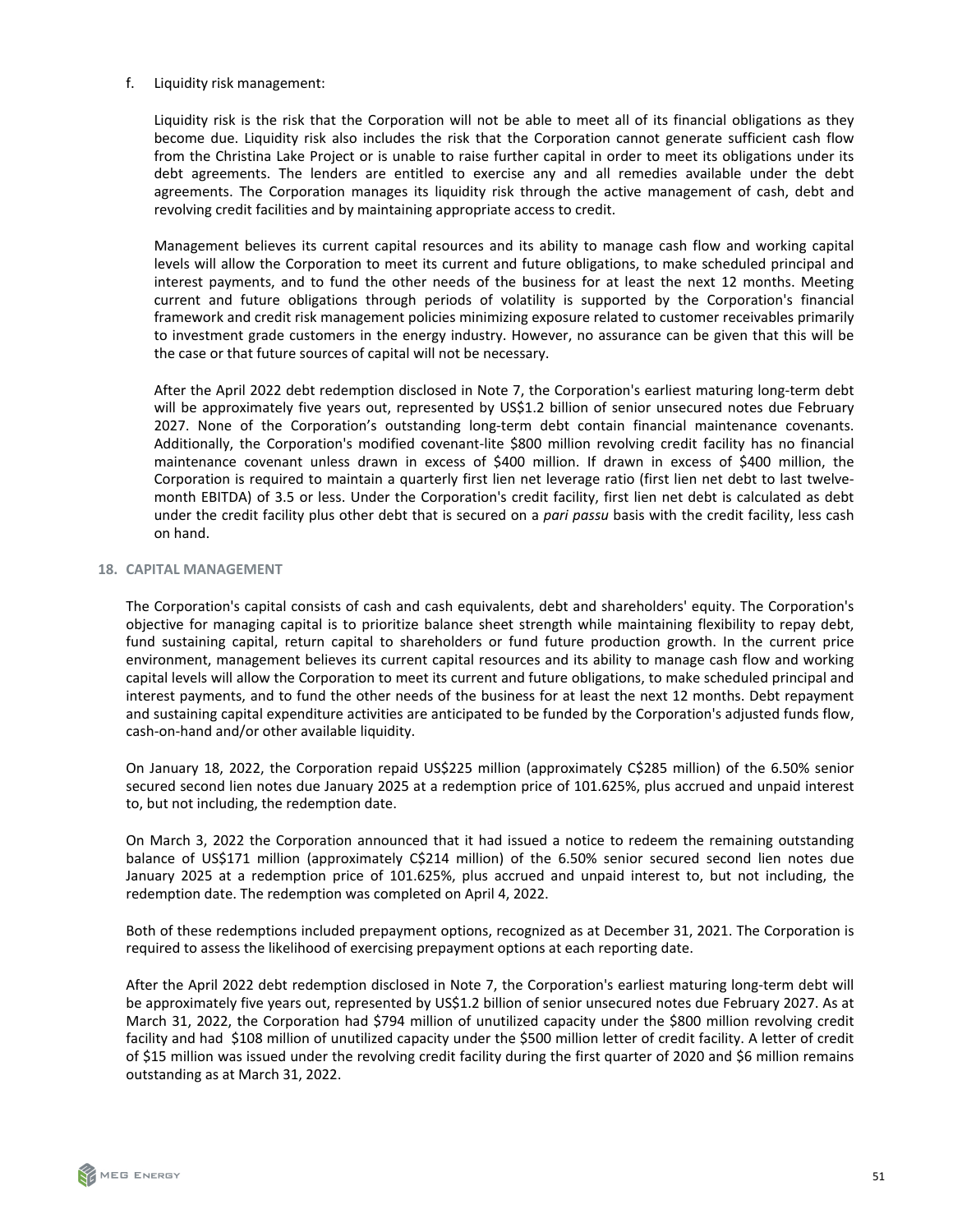The following table summarizes the Corporation's net debt:

| As at                             | <b>Note</b> | March 31, 2022 | December 31, 2021 |
|-----------------------------------|-------------|----------------|-------------------|
| Long-term debt                    |             | $2,226$ \$     | 2,477             |
| Current portion of long-term debt |             | 214            | 285               |
| Cash and cash equivalents         |             | (290)          | (361)             |
| Net debt - C\$                    |             | $2,150$ \$     | 2,401             |
| Net debt - US\$                   |             | 1,722          | 1,897             |

Net debt is an important measure used by management to analyze leverage and liquidity.

The following table summarizes the Corporation's funds flow from operating activities, adjusted funds flow and free cash flow :

| Three months ended March 31          | 2022       | 2021 |
|--------------------------------------|------------|------|
| Funds flow from operating activities | $587\;$ \$ | 121  |
| Adjustments:                         |            |      |
| Payments on onerous contract         |            | 6    |
| Adjusted funds flow                  | 587        | 127  |
| Capital expenditures                 | (88)       | (70) |
| Free cash flow                       | 499        |      |

Management utilizes funds flow from operating activities, adjusted funds flow and free cash flow as measures to analyze operating performance and cash flow generating ability. Funds flow from operating activities, adjusted funds flow and free cash flow impact the level and extent of debt repayment, funding for capital expenditures and returning capital to shareholders. By excluding non-recurring items from cash flows, the funds flow from operating activities and adjusted funds flow measures provide meaningful metrics for management by establishing a clear link between the Corporation's cash flows and the operating netbacks from the Christina Lake Project. Free cash flow provides a meaningful metric to assist management and investors in analyzing corporate performance as a measure of financial liquidity and the capacity of the business to repay debt and return capital to shareholders. Funds flow from operating activities, adjusted funds flow and free cash flow are not intended to represent net cash provided by (used in) operating activities.

Net debt, adjusted funds flow and free cash flow are not standardized measures and may not be comparable with the calculation of similar measures by other companies.

# **19. COMMITMENTS AND CONTINGENCIES**

# a. Commitments

The Corporation's commitments are enforceable and legally binding obligations to make payments in the future for goods and services. These items exclude amounts recorded on the consolidated balance sheet. The Corporation had the following commitments as at March 31, 2022: